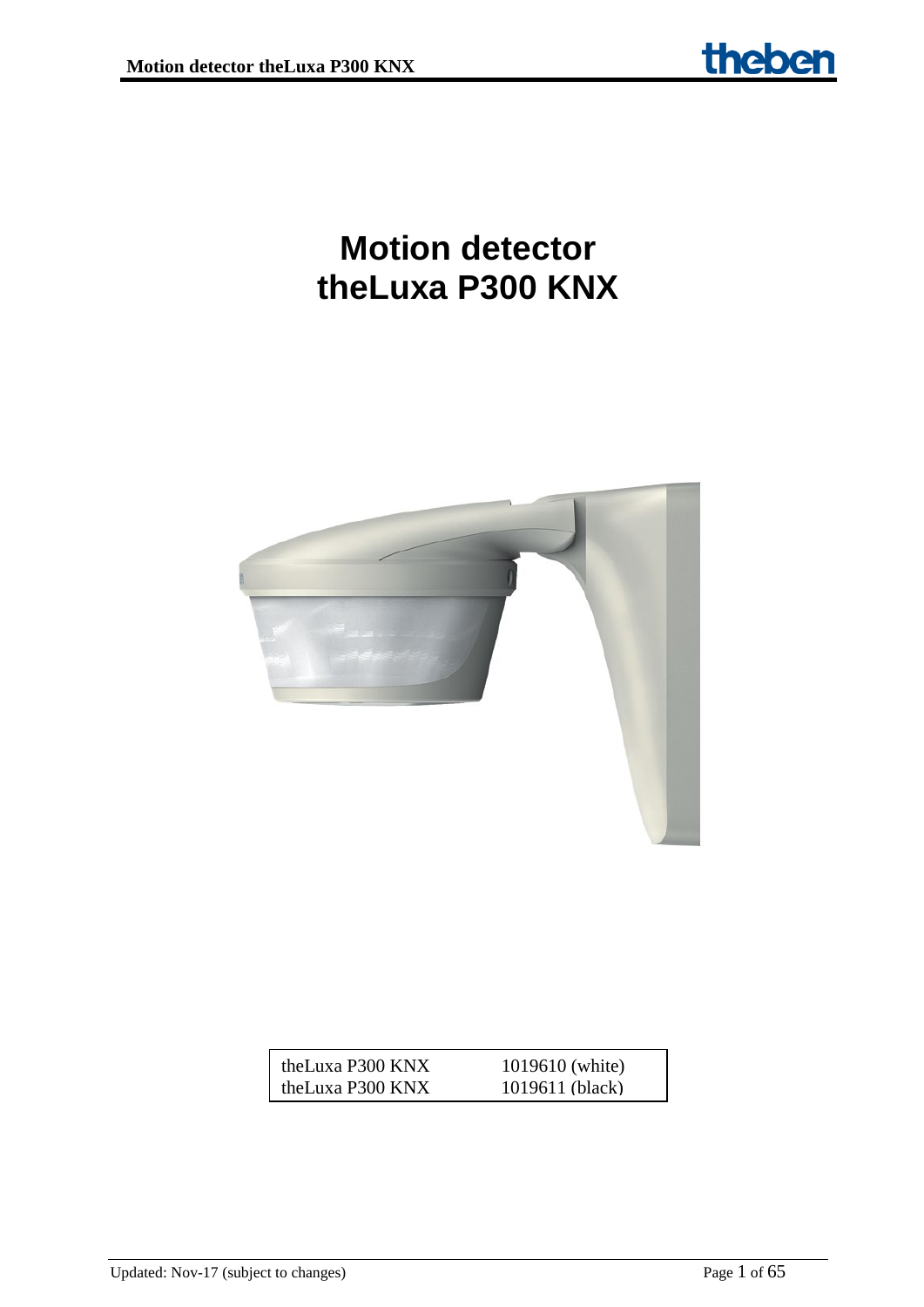# **Contents**

# 1 Contents

| $\overline{2}$ |        |  |
|----------------|--------|--|
|                | 2.1    |  |
|                | 2.1.1  |  |
|                | 2.2    |  |
| $\mathfrak{Z}$ |        |  |
| $\overline{4}$ |        |  |
|                | 4.1    |  |
|                | 4.2    |  |
|                | 4.2.1  |  |
|                | 4.2.2  |  |
|                | 4.2.3  |  |
|                | 4.2.4  |  |
|                | 4.2.5  |  |
|                | 4.3    |  |
|                | 4.3.1  |  |
|                | 4.3.2  |  |
|                | 4.3.3  |  |
|                | 4.3.4  |  |
|                | 4.3.5  |  |
|                | 4.3.6  |  |
|                | 4.3.7  |  |
|                | 4.3.8  |  |
|                | 4.3.9  |  |
|                | 4.3.10 |  |
|                | 4.3.11 |  |
|                | 4.3.12 |  |
|                | 4.3.13 |  |
|                | 4.3.14 |  |
| 5              |        |  |
|                | 5.1    |  |
|                | 5.1.1  |  |
|                | 5.1.2  |  |
|                | 5.1.3  |  |
|                | 5.1.4  |  |
|                | 5.2    |  |
|                | 5.2.1  |  |
|                | 5.2.2  |  |
|                | 5.2.3  |  |
|                | 5.2.4  |  |
|                | 5.3    |  |
|                | 5.3.1  |  |
|                | 5.3.2  |  |
|                | 5.3.3  |  |
|                | 5.3.4  |  |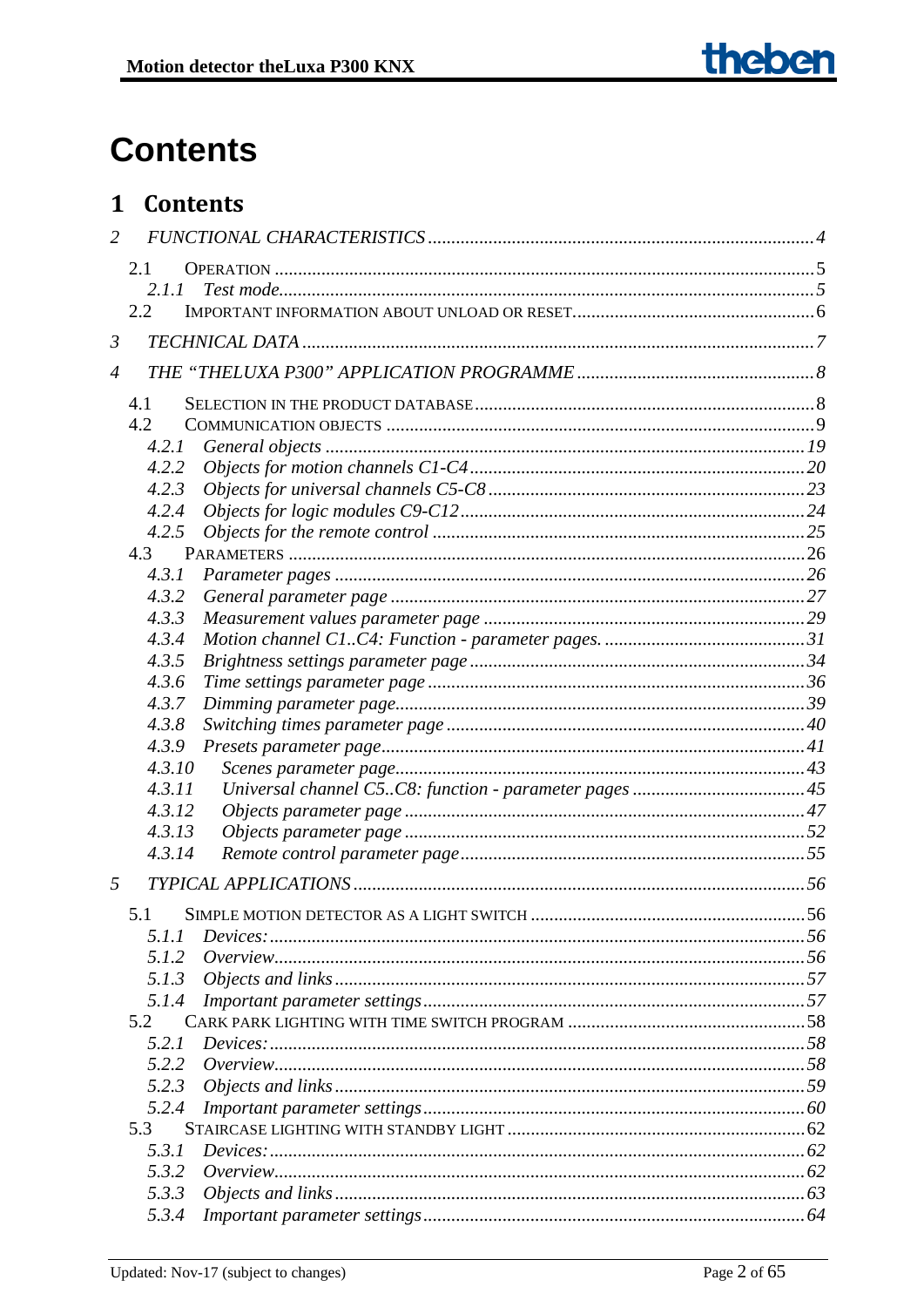# theben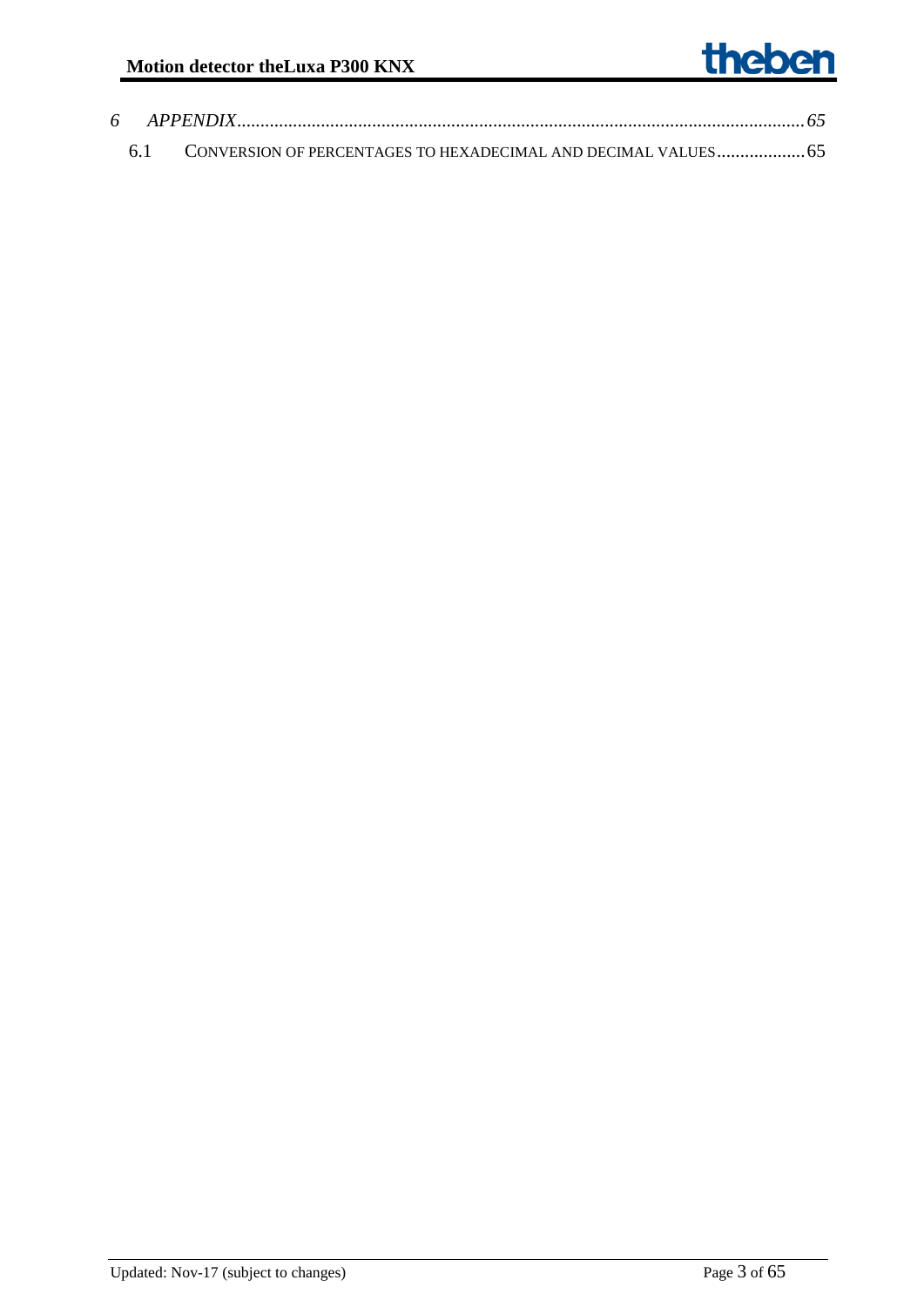# <span id="page-3-0"></span>**2 Functional characteristics**

- Motion detector (PIR)
- Automatic lighting control depending on presence and brightness
- Can be integrated into KNX building system technology
- For outdoor use
- For wall and ceiling installation
- Integrated temperature sensor
- For larger, commercial outdoor properties such as administration buildings, hotels, schools, underground car parks and warehouses
- Easy to program with ETS software for KNX
- Adjustable brightness switching value and time delay
- Sensitivity can be reduced
- Area limitation via cover clip
- Mixed light measurement
- Teach-in of current brightness value
- Pulse function
- Test function for checking the detection area
- Installation on flush-mounted box (60 mm) possible
- Single-handed plug-in installation
- Instant start-up possible thanks to presetting
- Protected adjusters
- Spacer frame and corner installation bracket included in the scope of supply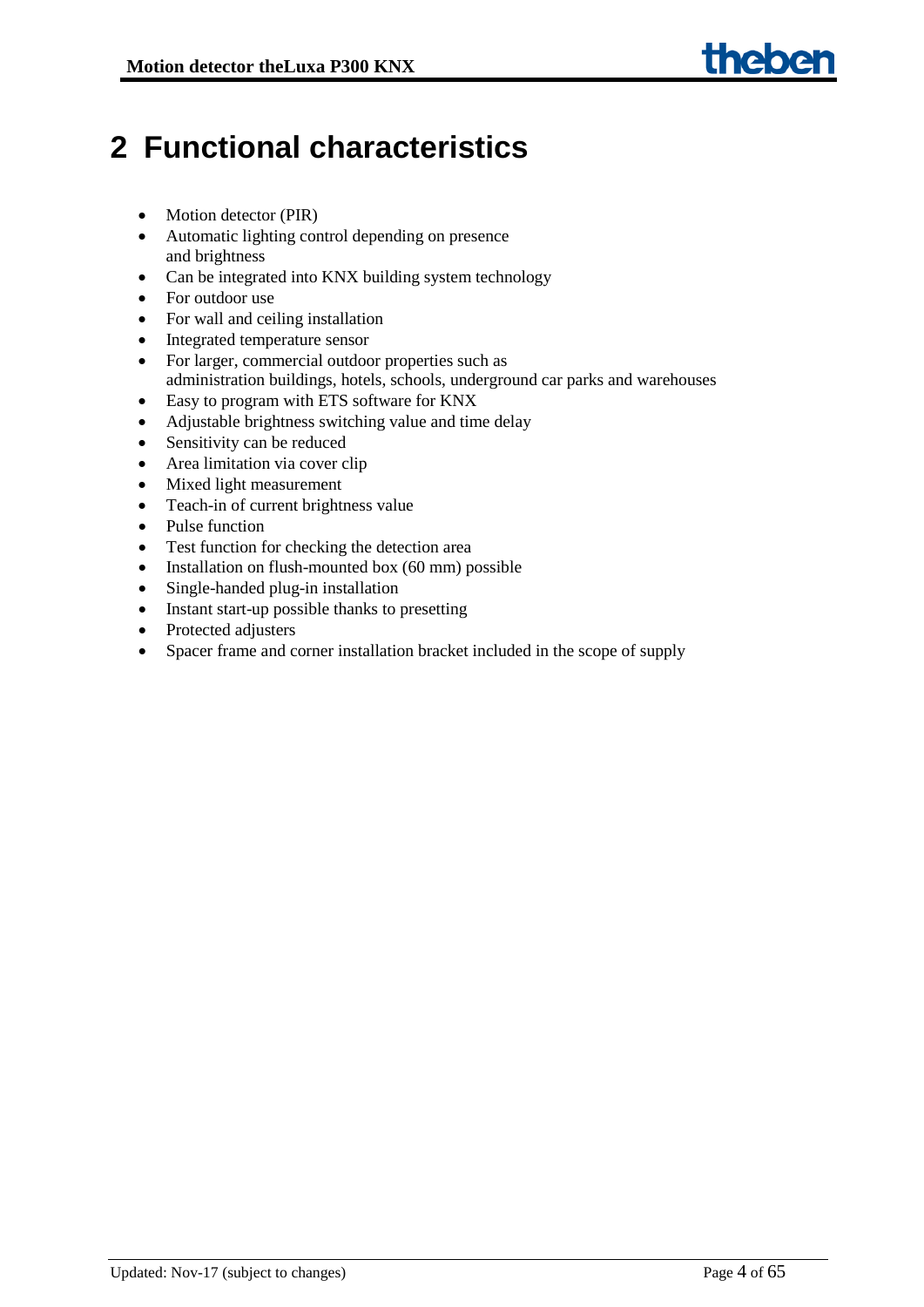# <span id="page-4-0"></span>*2.1 Operation*

# <span id="page-4-1"></span>*2.1.1 Test mode*

The test mode is used to test the detection area and to restrict it if necessary.

The test mode can be activated via a telegram (test mode object), or via the time potentiometer (Min).

#### **Perform walking test:**

Set the time potentiometer (Min) to test. The motion detector now only reacts to movements (independent of brightness). Walk through the detection area at a right angle. After the motion detector has detected a movement, it switches on for 2 s. The LED for test lights up. Pay attention to the direction of motion during the test.





#### **Important:**

If the device has been discharged using ETS, the red LED will remain lit up constantly to report this.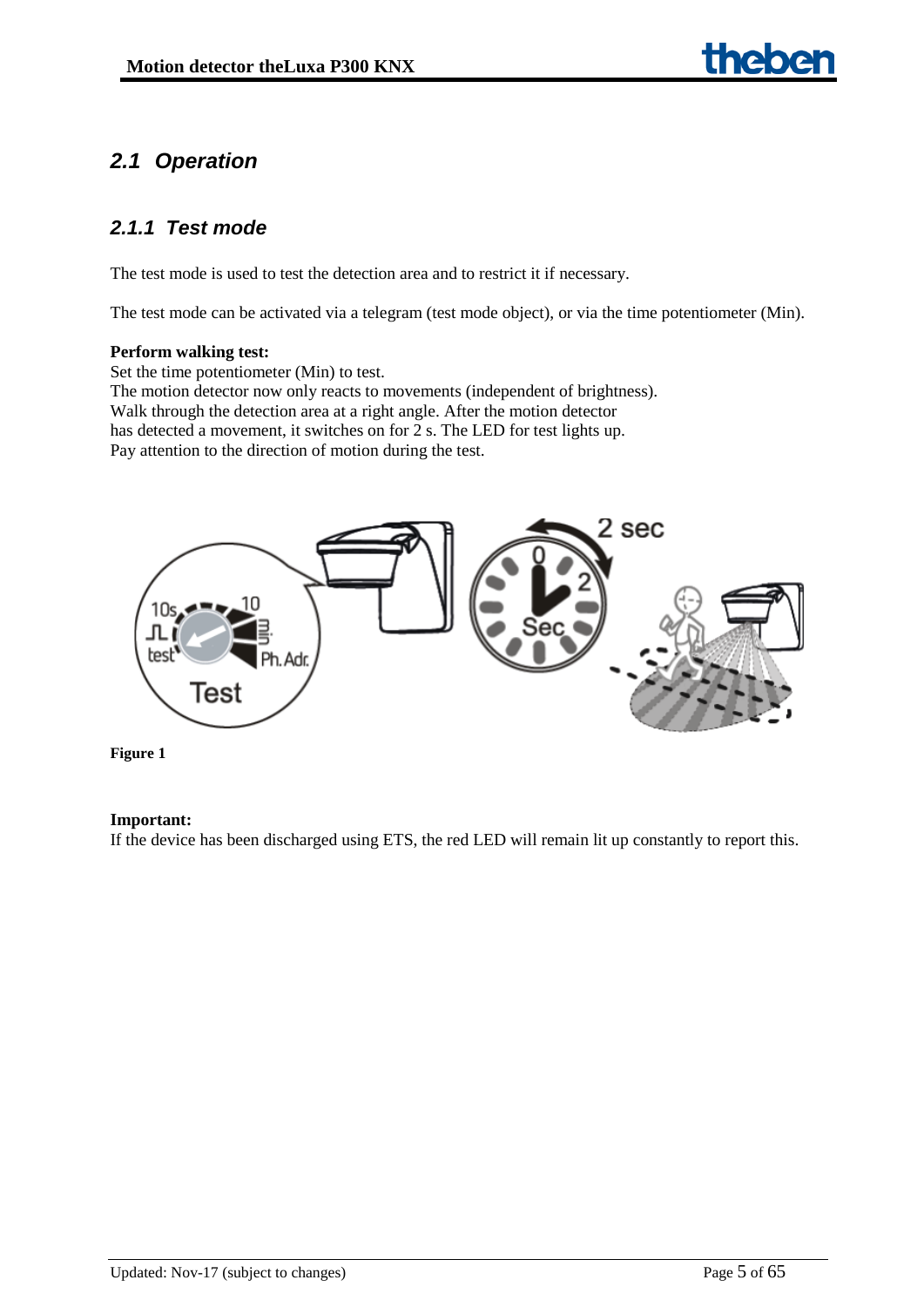# <span id="page-5-0"></span>*2.2 Important information about unload or reset.*

- Any error notification that appears following download can be ignored, provided that the LED remains lit as described above.
- The remote control does not work after downloading the application.
- Following (bus) reset the device initially always sends 0 to the movement object  $(C1 \dots C4)$ . If motion has been detected, 1 is sent immediately.
- Until the first download of an application the device transmits to the following group addresses:
- 15/1/0: Obj. 6 (C1 motion)
- 15/1/1: Obj. 22 (C2 motion)
- $-15/1/2$ : Obj. 38 (C3 motion)
- 15/1/3: Obj. 54 (C4 motion)
- 15/2/0: Obj. 2 (brightness value)
- 15/2/1: Obj. 3 (Temperature value)
- 15/3/0: Obj. 116 (Software version)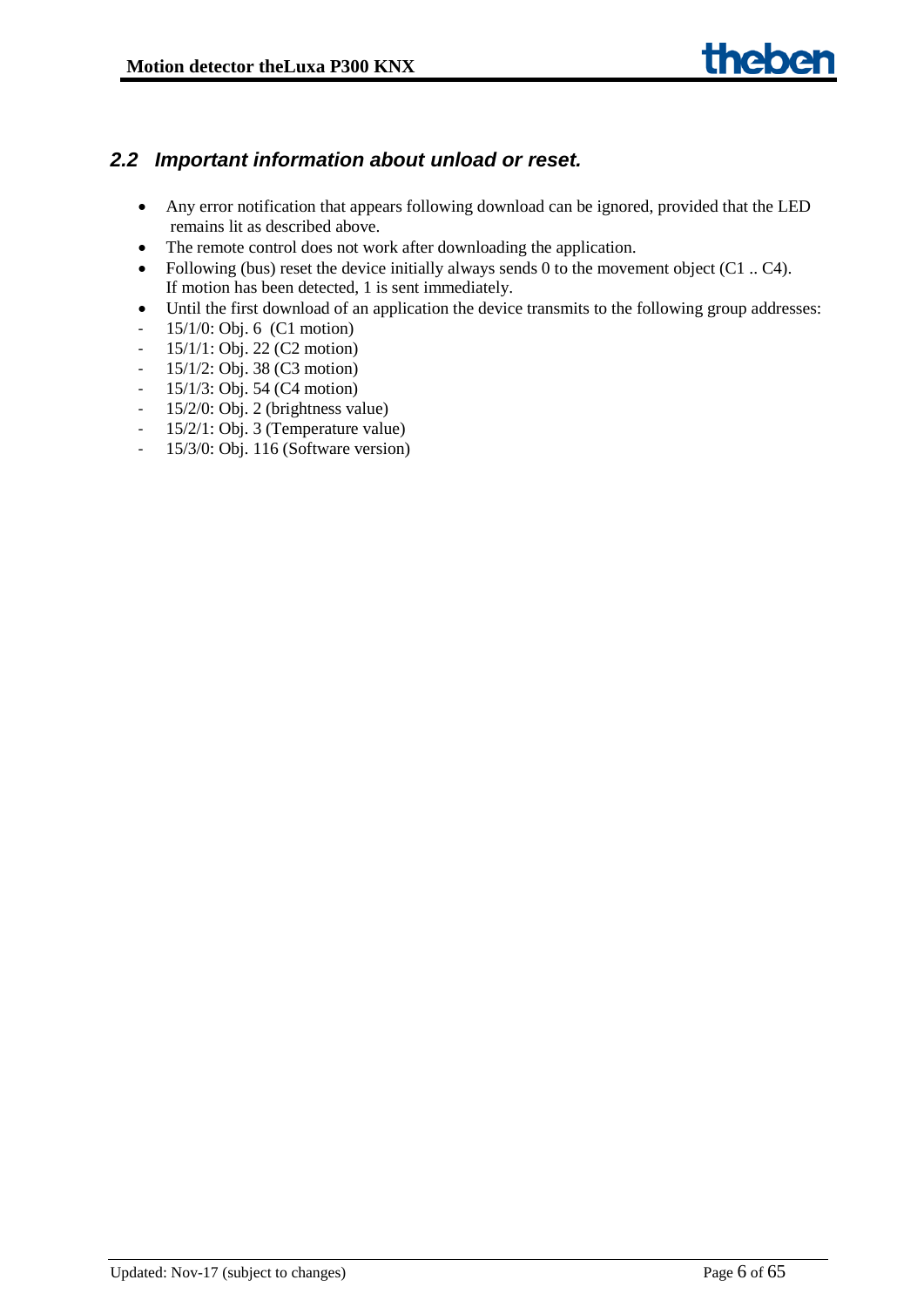# <span id="page-6-0"></span>**3 Technical data**

| Operating voltage KNX     | Bus voltage                   |
|---------------------------|-------------------------------|
| Bus current               | $< 10 \text{ mA}$             |
| Brightness setting range  | $1 - 3000 \text{ lx}$         |
| Detection angle           | $300^\circ$                   |
| Creep under protection    | $\emptyset$ 6 m               |
| Type of installation      | Wall and ceiling installation |
| Lighting time delay       | $1 s - 60$ min.               |
| Type of light measurement | Mixed light measurement       |
| Ambient temperature       | $-25$ °C  +45 °C              |
| Protection class          | Ш                             |
| Protection rating         | <b>IP 55</b>                  |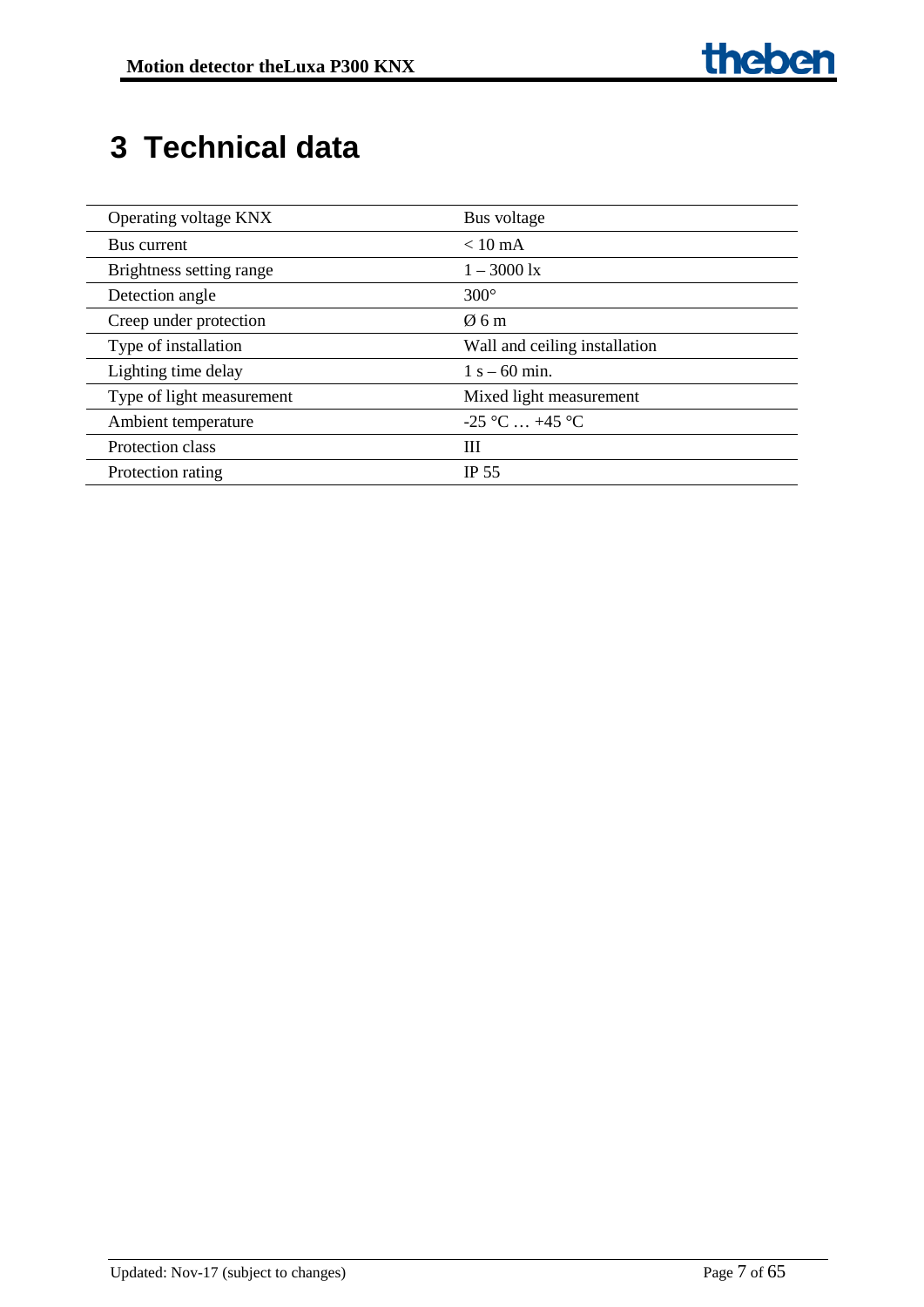# <span id="page-7-0"></span>**4 The "theLuxa P300" application programme**

# <span id="page-7-1"></span>*4.1 Selection in the product database*

| <b>Manufacturer</b>   | Theben AG        |
|-----------------------|------------------|
| <b>Product family</b> | Physical sensors |
| <b>Product type</b>   | Motion detector  |
| Program name          | theLuxa P300 KNX |

The ETS database can be found on our website: [www.theben.de/en/downloads\\_en](http://www.theben.de/en/downloads_en)

| Number of communication objects: | 116 |
|----------------------------------|-----|
| Number of group addresses:       | 254 |
| Number of associations:          | 254 |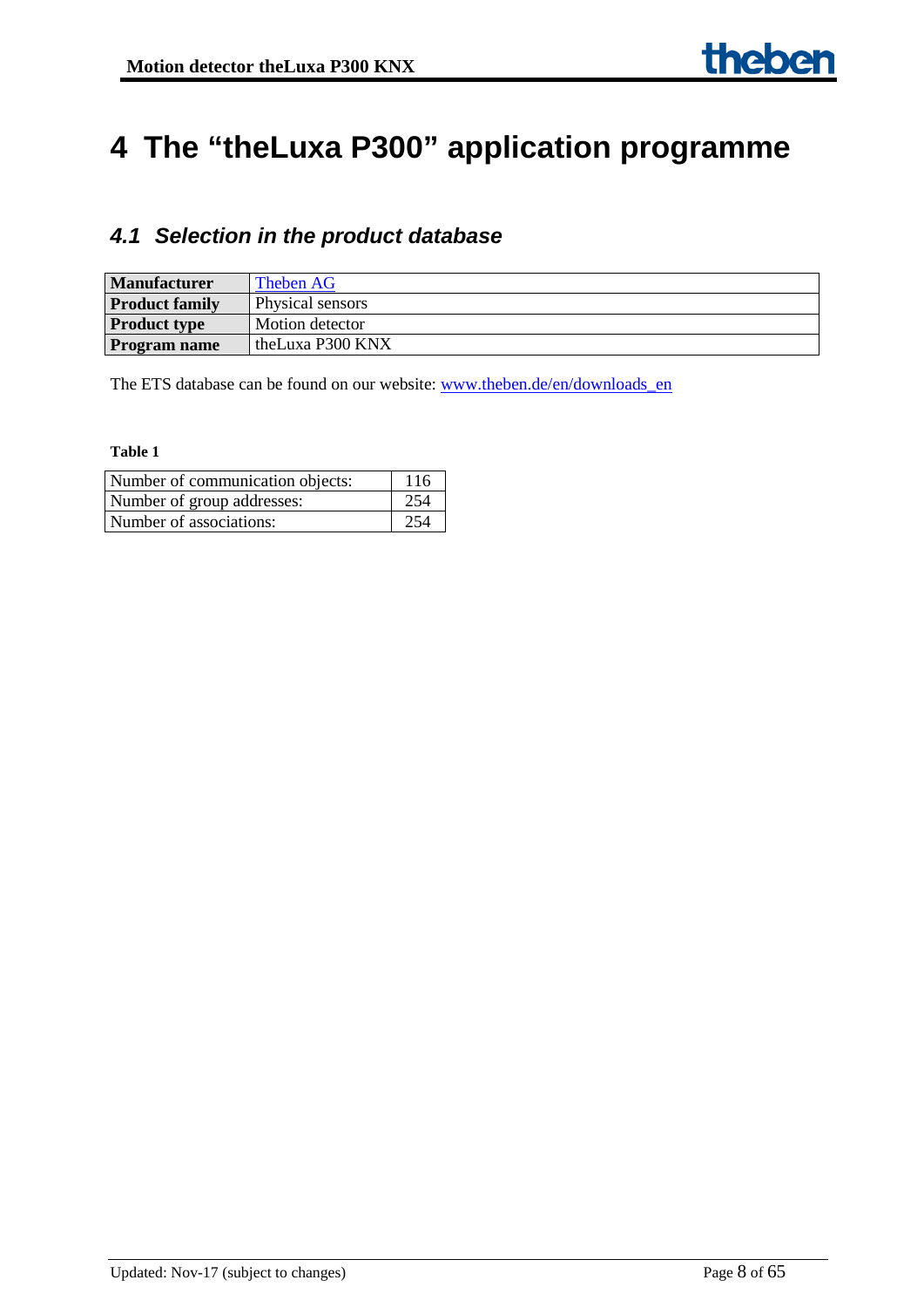# <span id="page-8-0"></span>*4.2 Communication objects*

| No.            | Name                         | Function       | Length           | Flags          |              |                          |                          |  |  |
|----------------|------------------------------|----------------|------------------|----------------|--------------|--------------------------|--------------------------|--|--|
| $\overline{0}$ | <b>Time</b>                  | Receive        | 3 byte<br>10.001 | $\overline{C}$ | $\mathbf R$  | W                        | $\overline{\phantom{a}}$ |  |  |
| $\mathbf{1}$   | Time query                   | Send           | 1 bit<br>1.001   | $\mathcal{C}$  | $\mathbf R$  | $\overline{\phantom{0}}$ | T                        |  |  |
| $\overline{2}$ | Brightness value             | Physical value | 2 byte<br>9.004  | $\overline{C}$ | $\mathbf R$  | $\frac{1}{2}$            | $\mathbf T$              |  |  |
| 3              | Temperature value            | Physical value | 2 byte<br>9.001  | $\overline{C}$ | $\mathbf R$  | $\overline{\phantom{0}}$ | T                        |  |  |
| 4              | Dismounting                  | Report         | 1 bit<br>1.001   | $\mathcal{C}$  | $\mathbf R$  | $\overline{\phantom{a}}$ | T                        |  |  |
| 5              | Sensitivity                  | Receive        | 1 byte<br>5.004  | $\mathcal{C}$  | $\mathbf R$  | W                        | $\overline{\phantom{a}}$ |  |  |
| 6              | C1 Motion                    | Switching      | 1 bit<br>1.001   | $\mathsf{C}$   | $\mathbf R$  | $\frac{1}{2}$            | T                        |  |  |
| $\tau$         | C1 Dimming                   | Dimming value  | 1 byte<br>5.001  | $\mathcal{C}$  | $\mathbf R$  | $\blacksquare$           | T                        |  |  |
| 8              | C1 Brightness threshold      | Receive        | 2 byte<br>9.004  | $\overline{C}$ | $\mathbb{R}$ | W                        |                          |  |  |
| 9              | C1 Brightness threshold      | Teach in       | 1 bit<br>1.001   | $\mathbf C$    | $\mathbb{R}$ | W                        |                          |  |  |
| 10             | C1 Alt. Brightness threshold | Receive        | 2 byte<br>9.004  | $\overline{C}$ | $\mathbf R$  | W                        |                          |  |  |
| 11             | C1 Alt. Brightness threshold | Teach in       | 1 bit<br>1.001   | $\mathcal{C}$  | $\mathbb{R}$ | W                        |                          |  |  |
| 12             | C1 Alt. Brightness threshold | Selection      | 1 bit<br>1.003   | $\mathcal{C}$  | $\mathbf R$  | W                        |                          |  |  |
| 13             | C1 Time delay                | Receive        | 2 byte<br>7.005  | $\overline{C}$ | $\mathbb{R}$ | W                        |                          |  |  |
| 14             | C1 Alternative time delay    | Receive        | 2 byte<br>7.005  | $\mathsf{C}$   | $\mathbb{R}$ | W                        |                          |  |  |
| 15             | C1 Alternative time delay    | Selection      | 1 bit<br>1.003   | $\mathsf{C}$   | ${\bf R}$    | W                        |                          |  |  |
| 16             | C1 Block                     | $Block = 0$    | 1 bit<br>1.003   | $\mathbf C$    | R            | W                        |                          |  |  |
|                |                              | $Block = 1$    | 1 bit<br>1.003   | $\mathbf C$    | R            | W                        |                          |  |  |
|                | C1 Perm ON                   | Duration $= 0$ | 1 bit<br>1.001   | $\mathcal{C}$  | $\mathbf R$  | W                        |                          |  |  |
| 17             |                              | Duration $= 1$ | 1 bit<br>1.001   | $\mathbf C$    | R            | W                        |                          |  |  |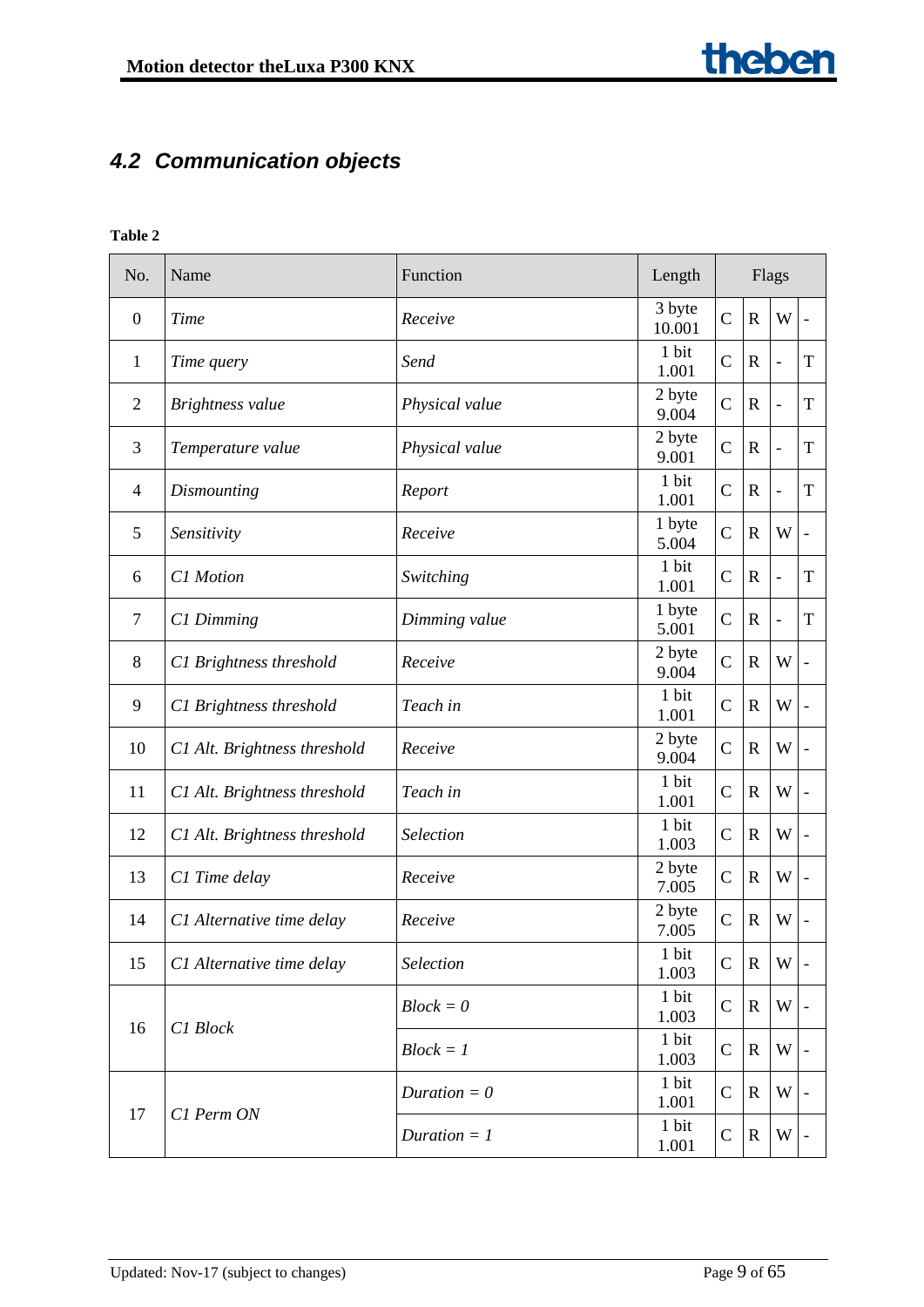| No. | Name                                     | Function                     | Length           | Flags          |              |                          |             |
|-----|------------------------------------------|------------------------------|------------------|----------------|--------------|--------------------------|-------------|
|     |                                          | Send                         | 1 bit<br>1.001   | $\mathbf C$    | $\mathbf R$  | $\overline{\phantom{a}}$ | T           |
| 18  | C1 Parallel switching                    | Send / Receive               | 1 bit<br>1.001   | $\mathbf C$    | $\mathbf R$  | W                        | T           |
| 19  | C1 Test mode                             | $1 = active, 0 = not active$ | 1 bit<br>1.003   | $\mathcal{C}$  | $\mathbf R$  | W                        |             |
| 20  | C1 External brightness value             | Receive                      | 2 byte<br>9.004  | $\mathcal{C}$  | $\mathbf R$  | W                        |             |
| 21  | C1 Scene                                 | Receive                      | 1 byte<br>17.001 | $\overline{C}$ | $\mathbf R$  | W                        |             |
| 22  | C <sub>2</sub> Motion                    | Switching                    | 1 bit<br>1.001   | $\mathcal{C}$  | $\mathbf R$  | $\overline{\phantom{a}}$ | T           |
| 23  | C <sub>2</sub> Dimming                   | Dimming value                | 1 byte<br>5.001  | $\mathcal{C}$  | $\mathbb{R}$ | $\overline{\phantom{a}}$ | $\mathbf T$ |
| 24  | C <sub>2</sub> Brightness threshold      | Receive                      | 2 byte<br>9.004  | $\overline{C}$ | $\mathbf R$  | W                        |             |
| 25  | C <sub>2</sub> Brightness threshold      | Teach in                     | 1 bit<br>1.001   | $\mathcal{C}$  | $\mathbf R$  | W                        |             |
| 26  | C <sub>2</sub> Alt. Brightness threshold | Receive                      | 2 byte<br>9.004  | $\mathcal{C}$  | $\mathbf R$  | W                        |             |
| 27  | C <sub>2</sub> Alt. Brightness threshold | Teach in                     | 1 bit<br>1.001   | $\mathcal{C}$  | $\mathbf R$  | W                        |             |
| 28  | C <sub>2</sub> Alt. Brightness threshold | Selection                    | 1 bit<br>1.003   | $\mathcal{C}$  | $\mathbf R$  | W                        |             |
| 29  | C <sub>2</sub> Time delay                | Receive                      | 2 byte<br>7.005  | $\mathcal{C}$  | $\mathbf R$  | W                        |             |
| 30  | C2 Alternative time delay                | Receive                      | 2 byte<br>7.005  | $\mathcal{C}$  | $\mathbb{R}$ | W                        |             |
| 31  | C2 Alternative time delay                | <b>Selection</b>             | 1 bit<br>1.003   | $\mathcal{C}$  | $\mathbf R$  | W                        |             |
| 32  |                                          | $Block = 0$                  | 1 bit<br>1.003   | $\mathcal{C}$  | $\mathbf R$  | W                        |             |
|     | C <sub>2</sub> Block                     | $Block = 1$                  | 1 bit<br>1.003   | $\mathbf C$    | $\mathbf R$  | W                        |             |
|     |                                          | Duration $= 0$               | 1 bit<br>1.001   | $\mathsf{C}$   | $\mathbf R$  | W                        |             |
| 33  | C <sub>2</sub> Perm ON                   | Duration $= 1$               | 1 bit<br>1.001   | $\mathbf C$    | $\mathbf R$  | W                        |             |
| 34  |                                          | Send                         | 1 bit<br>1.001   | $\mathsf{C}$   | R            | $\overline{\phantom{a}}$ | T           |
|     | C <sub>2</sub> Parallel switching        | Send / Receive               | 1 bit<br>1.001   | $\mathbf C$    | $\mathbf R$  | W                        | T           |
| 35  | C <sub>2</sub> Test mode                 | $I = active, 0 = not active$ | 1 bit<br>1.003   | $\mathbf C$    | $\mathbf R$  | W                        |             |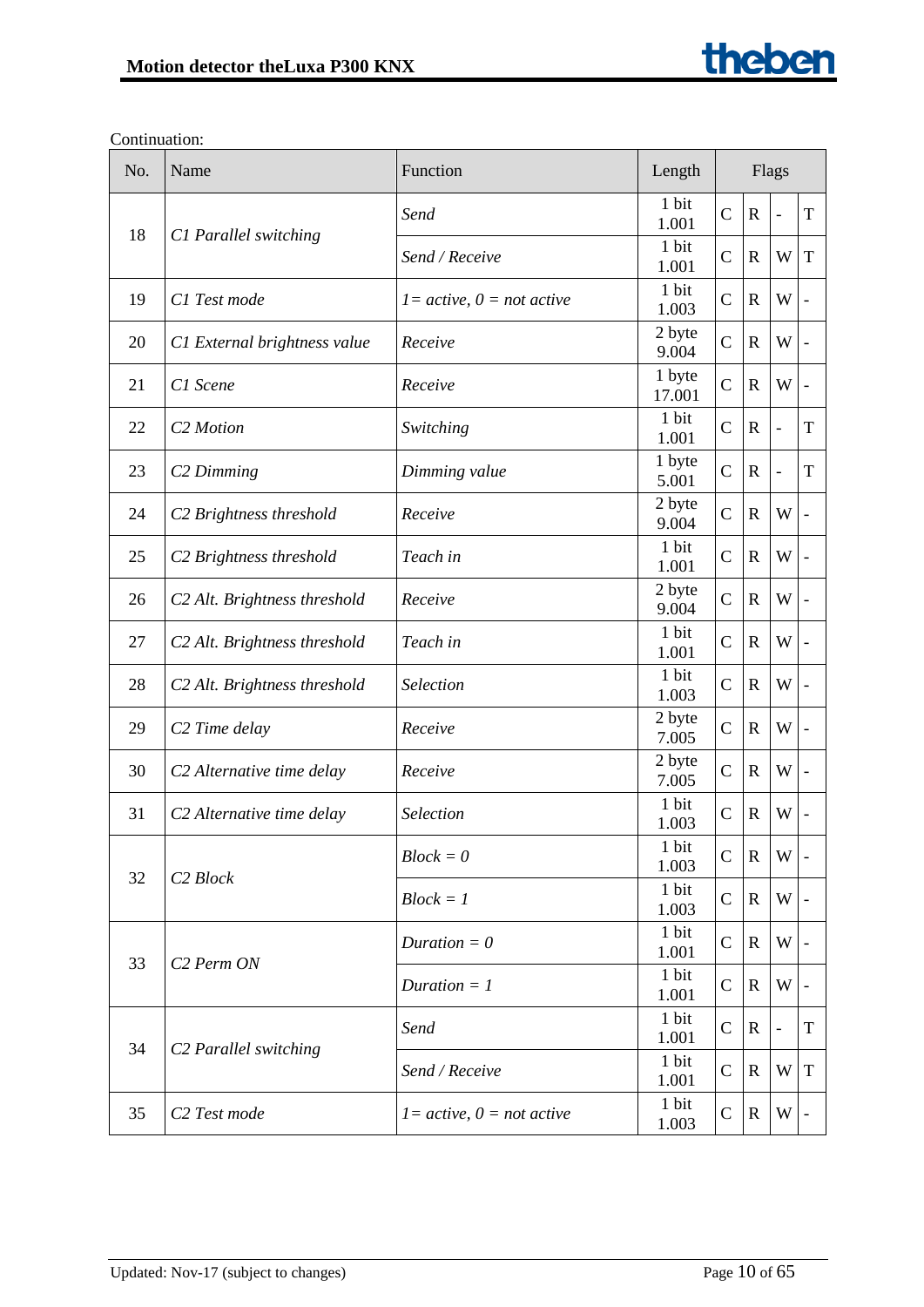| No. | Name                                     | Function                     | Length           | Flags          |              |                          |                          |  |  |
|-----|------------------------------------------|------------------------------|------------------|----------------|--------------|--------------------------|--------------------------|--|--|
| 36  | C <sub>2</sub> External brightness value | Receive                      | 2 byte<br>9.004  | $\overline{C}$ | $\mathbf R$  | W                        |                          |  |  |
| 37  | C <sub>2</sub> Scene                     | Receive                      | 1 byte<br>17.001 | $\mathcal{C}$  | $\mathbf R$  | W                        |                          |  |  |
| 38  | C <sub>3</sub> Motion                    | Switching                    | 1 bit<br>1.001   | $\mathcal{C}$  | $\mathbf R$  | $\overline{\phantom{0}}$ | $\mathbf T$              |  |  |
| 39  | C <sub>3</sub> Dimming                   | Dimming value                | 1 byte<br>5.001  | $\mathcal{C}$  | $\mathbb{R}$ | $\overline{\phantom{0}}$ | T                        |  |  |
| 40  | C3 Brightness threshold                  | Receive                      | 2 byte<br>9.004  | $\mathcal{C}$  | $\mathbb{R}$ | W                        |                          |  |  |
| 41  | C3 Brightness threshold                  | Teach in                     | 1 bit<br>1.001   | $\mathcal{C}$  | $\mathbf R$  | W                        | $\overline{\phantom{0}}$ |  |  |
| 42  | C3 Alt. Brightness threshold             | Receive                      | 2 byte<br>9.004  | $\mathcal{C}$  | R            | W                        |                          |  |  |
| 43  | C3 Alt. Brightness threshold             | Teach in                     | 1 bit<br>1.001   | $\mathcal{C}$  | $\mathbf R$  | W                        |                          |  |  |
| 44  | C3 Alt. Brightness threshold             | <b>Selection</b>             | 1 bit<br>1.003   | $\mathcal{C}$  | $\mathbb{R}$ | W                        |                          |  |  |
| 45  | C3 Time delay                            | Receive                      | 2 byte<br>7.005  | $\mathcal{C}$  | $\mathbf R$  | W                        |                          |  |  |
| 46  | C3 Alternative time delay                | Receive                      | 2 byte<br>7.005  | $\mathcal{C}$  | $\mathbf R$  | W                        |                          |  |  |
| 47  | C3 Alternative time delay                | Selection                    | 1 bit<br>1.003   | $\mathcal{C}$  | $\mathbf R$  | W                        |                          |  |  |
|     | C3 Block                                 | $Block = 0$                  | 1 bit<br>1.003   | $\mathcal{C}$  | R            | W                        |                          |  |  |
| 48  |                                          | $Block = 1$                  | 1 bit<br>1.003   | $\mathcal{C}$  | $\mathbb{R}$ | W                        |                          |  |  |
| 49  | C <sub>3</sub> Perm ON                   | Duration $= 0$               | 1 bit<br>1.001   | $\mathcal{C}$  | $\mathbb{R}$ | W                        |                          |  |  |
|     |                                          | Duration $= 1$               | 1 bit<br>1.001   | $\mathcal{C}$  | $\mathbf R$  | W                        |                          |  |  |
| 50  |                                          | Send                         | 1 bit<br>1.001   | $\mathcal{C}$  | $\mathbf R$  |                          | T                        |  |  |
|     | C3 Parallel switching                    | Send / Receive               | 1 bit<br>1.001   | $\mathcal{C}$  | $\mathbf R$  | W                        | T                        |  |  |
| 51  | C3 Test mode                             | $1 = active, 0 = not active$ | 1 bit<br>1.003   | $\mathcal{C}$  | $\mathbf R$  | W                        |                          |  |  |
| 52  | C3 External brightness value             | Receive                      | 2 byte<br>9.004  | $\mathcal{C}$  | $\mathbf R$  | W                        |                          |  |  |
| 53  | C <sub>3</sub> Scene                     | Receive                      | 1 byte<br>17.001 | $\mathcal{C}$  | R            | W                        |                          |  |  |
| 54  | C4 Motion                                | Switching                    | 1 bit<br>1.001   | $\mathcal{C}$  | $\mathbf R$  | $\overline{\phantom{0}}$ | T                        |  |  |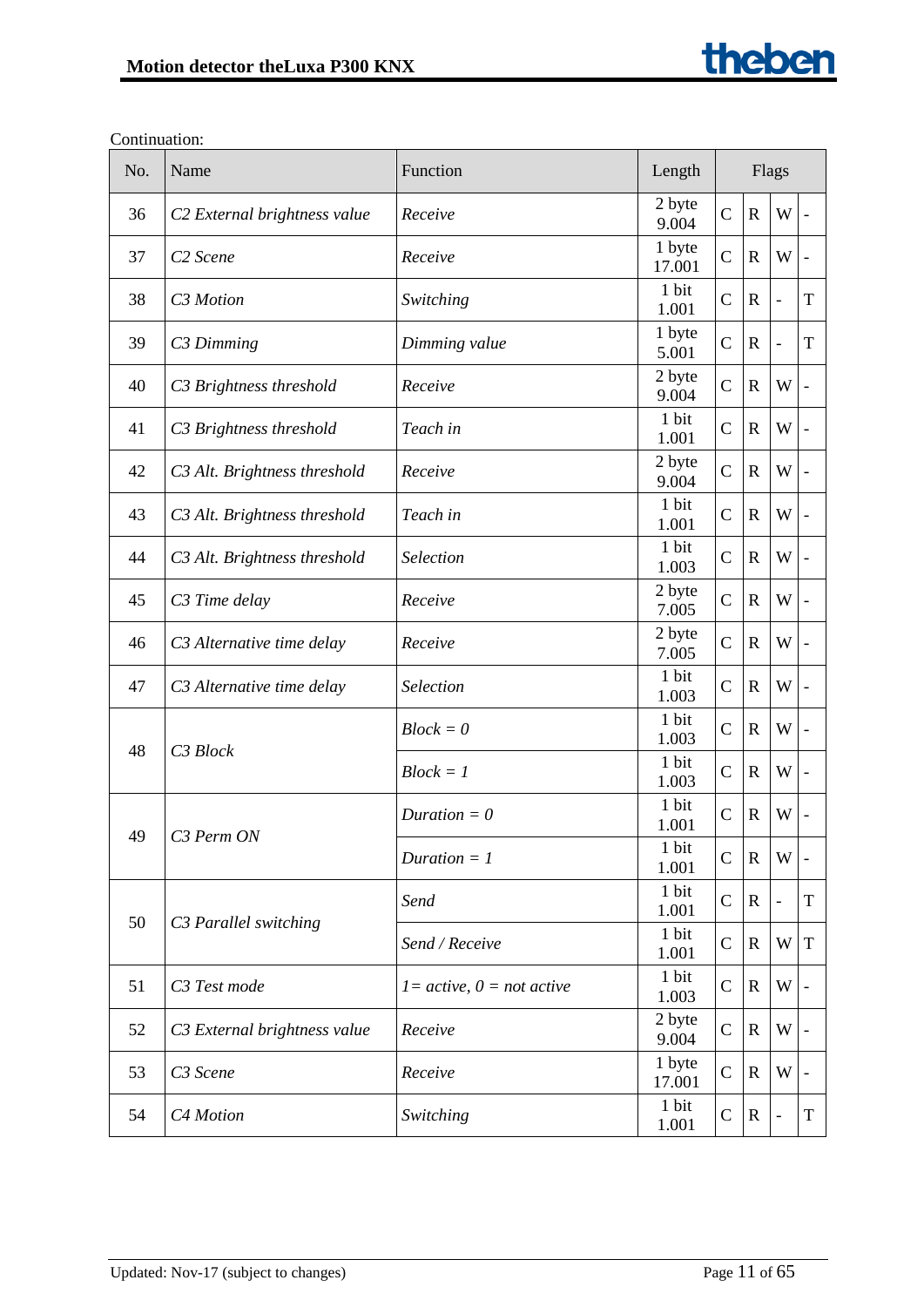| No. | Name                         | Function                     | Length           | Flags          |              |                          |   |  |  |
|-----|------------------------------|------------------------------|------------------|----------------|--------------|--------------------------|---|--|--|
| 55  | C4 Dimming                   | Dimming value                | 1 byte<br>5.001  | $\overline{C}$ | $\mathbf R$  | $\Box$                   | T |  |  |
| 56  | C4 Brightness threshold      | Receive                      | 2 byte<br>9.004  | $\mathsf{C}$   | $\mathbf R$  | W                        |   |  |  |
| 57  | C4 Brightness threshold      | Teach in                     | 1 bit<br>1.001   | $\overline{C}$ | $\mathbb{R}$ | W                        |   |  |  |
| 58  | C4 Alt. Brightness threshold | Receive                      | 2 byte<br>9.004  | $\overline{C}$ | $\mathbf R$  | W                        |   |  |  |
| 59  | C4 Alt. Brightness threshold | Teach in                     | 1 bit<br>1.001   | C              | $\mathbf R$  | W                        |   |  |  |
| 60  | C4 Alt. Brightness threshold | Selection                    | 1 bit<br>1.003   | $\mathsf{C}$   | $\mathbb{R}$ | W                        |   |  |  |
| 61  | C4 Time delay                | Receive                      | 2 byte<br>7.005  | $\overline{C}$ | $\mathbf R$  | W                        |   |  |  |
| 62  | C4 Alternative time delay    | Receive                      | 2 byte<br>7.005  | $\overline{C}$ | $\mathbf R$  | W                        |   |  |  |
| 63  | C4 Alternative time delay    | Selection                    | 1 bit<br>1.003   | $\mathsf C$    | $\mathbb{R}$ | W                        |   |  |  |
|     | C4 Block                     | $Block = 0$                  | 1 bit<br>1.003   | $\overline{C}$ | $\mathbf R$  | W                        |   |  |  |
| 64  |                              | $Block = 1$                  | 1 bit<br>1.003   | $\mathsf{C}$   | $\mathbf R$  | W                        |   |  |  |
| 65  | C <sub>4</sub> Perm ON       | Duration $= 0$               | 1 bit<br>1.001   | $\mathsf{C}$   | $\mathbf R$  | W                        |   |  |  |
|     |                              | Duration $= 1$               | 1 bit<br>1.001   | $\overline{C}$ | $\mathbf R$  | W                        |   |  |  |
| 66  |                              | Send                         | 1 bit<br>1.001   | $\overline{C}$ | $\mathbb{R}$ | $\overline{\phantom{a}}$ | T |  |  |
|     | C4 Parallel switching        | Send / Receive               | 1 bit<br>1.001   | $\mathbf C$    | ${\bf R}$    | W T                      |   |  |  |
| 67  | C4 Test mode                 | $1 = active, 0 = not active$ | 1 bit<br>1.003   | $\overline{C}$ | $\mathbf R$  | W                        |   |  |  |
| 68  | C4 External brightness value | Receive                      | 2 byte<br>9.004  | $\overline{C}$ | $\mathbf R$  | W                        |   |  |  |
| 69  | C4 Scene                     | Receive                      | 1 byte<br>17.001 | $\mathsf{C}$   | $\mathbf R$  | W                        |   |  |  |
|     |                              | Switching                    | 1 bit<br>1.001   | $\overline{C}$ | $\mathbf R$  | $\blacksquare$           | T |  |  |
| 70  | C5.1 Universal channel       | Priority                     | 2 bit<br>2.001   | $\mathsf{C}$   | $\mathbf R$  | $\blacksquare$           | T |  |  |
|     |                              | Valuator                     | 1 byte<br>5.010  | $\overline{C}$ | $\mathbb{R}$ | $\overline{\phantom{a}}$ | T |  |  |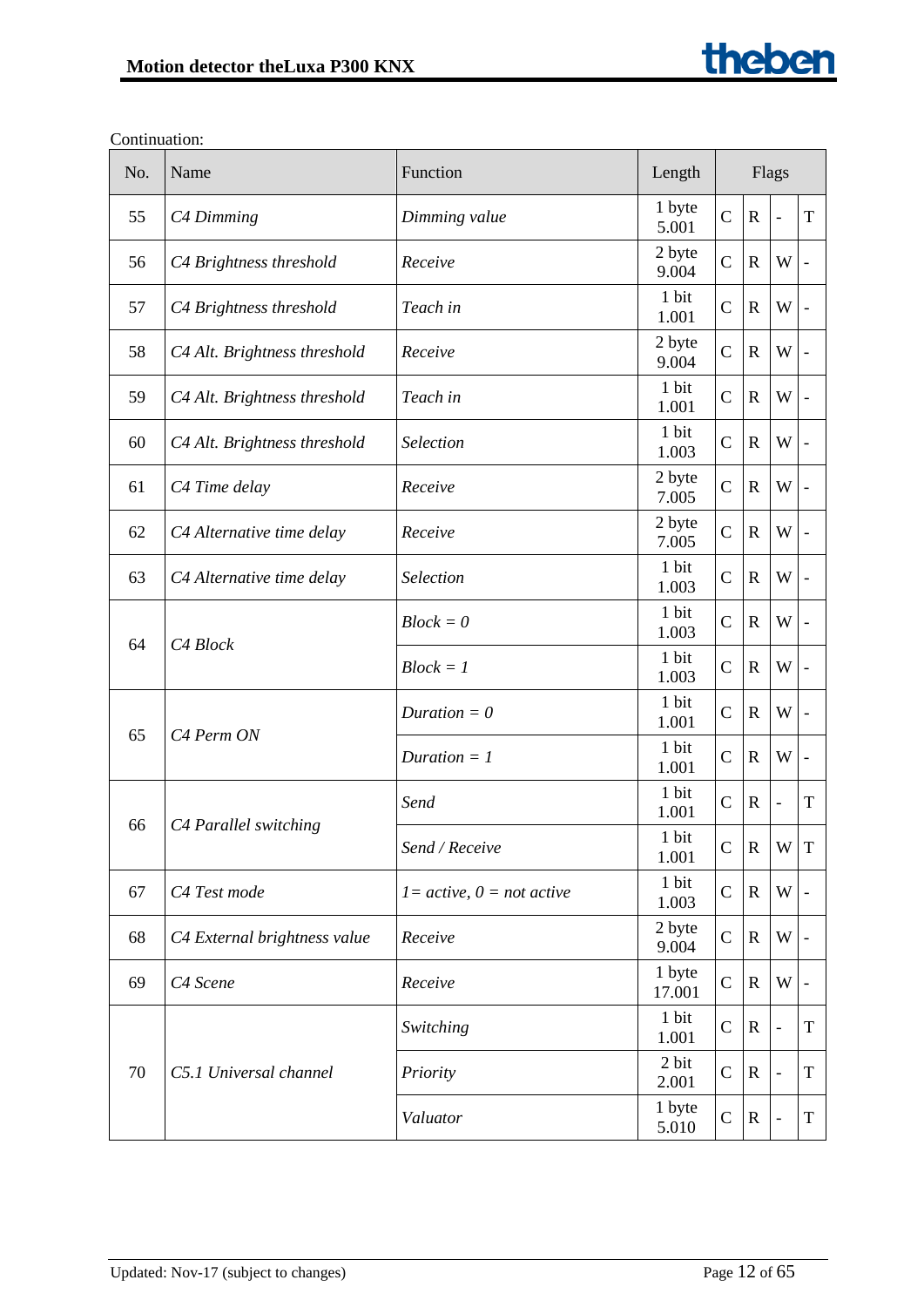| No. | Name                    | Function      | Length          | Flags          |              |                              |                              |
|-----|-------------------------|---------------|-----------------|----------------|--------------|------------------------------|------------------------------|
|     |                         | Switching     | 1 bit<br>1.001  | $\mathcal{C}$  | $\mathbb{R}$ | $\qquad \qquad \blacksquare$ | $\mathbf T$                  |
| 71  | C5.2 Universal channel  | Priority      | 2 bit<br>2.001  | $\mathsf{C}$   | $\mathbb{R}$ | $\blacksquare$               | T                            |
|     |                         | Valuator      | 1 byte<br>5.010 | $\overline{C}$ | $\mathbb{R}$ | $\overline{\phantom{0}}$     | $\mathbf T$                  |
| 72  | C5 lock                 | $Block = 0$   | 1 bit<br>1.003  | $\mathcal{C}$  | $\mathbf R$  | W                            | $\qquad \qquad \blacksquare$ |
|     |                         | $Block = 1$   | 1 bit<br>1.003  | $\mathsf{C}$   | $\mathbb{R}$ | W                            |                              |
| 73  |                         | check         | 2 byte<br>9.004 | $\mathsf{C}$   | $\mathbf R$  | $\blacksquare$               | T                            |
|     | C5 Brightness threshold | Specify/check | 2 byte<br>9.004 | $\mathcal{C}$  | $\mathbf R$  | W                            | $\mathbf T$                  |
|     | C6.1 Universal channel  | Switching     | 1 bit<br>1.001  | $\mathcal{C}$  | $\mathbf R$  | $\blacksquare$               | T                            |
| 74  |                         | Priority      | 2 bit<br>2.001  | $\mathcal{C}$  | $\mathbf R$  | $\overline{\phantom{0}}$     | T                            |
|     |                         | Valuator      | 1 byte<br>5.010 | $\overline{C}$ | $\mathbf R$  | $\frac{1}{2}$                | T                            |
|     |                         | Switching     | 1 bit<br>1.001  | $\mathsf{C}$   | $\mathbb{R}$ | $\overline{a}$               | T                            |
| 75  | C6.2 Universal channel  | Priority      | 2 bit<br>2.001  | $\mathsf{C}$   | $\mathbb{R}$ | $\qquad \qquad \blacksquare$ | T                            |
|     |                         | Valuator      | 1 byte<br>5.010 | $\mathsf{C}$   | $\mathbb{R}$ | $\overline{a}$               | ${\bf T}$                    |
|     |                         | $Block = 0$   | 1 bit<br>1.003  | $\mathsf{C}$   | $\mathbb{R}$ | W                            |                              |
| 76  | C6 lock                 | $Block = 1$   | 1 bit<br>1.003  | $\mathsf{C}$   | $\mathbb{R}$ | W                            |                              |
|     |                         | check         | 2 byte<br>9.004 | $\mathsf{C}$   | $\mathbb{R}$ | $\overline{\phantom{0}}$     | $\mathbf T$                  |
| 77  | C6 Brightness threshold | Specify/check | 2 byte<br>9.004 | $\mathsf{C}$   | $\mathbb{R}$ | W                            | $\mathbf T$                  |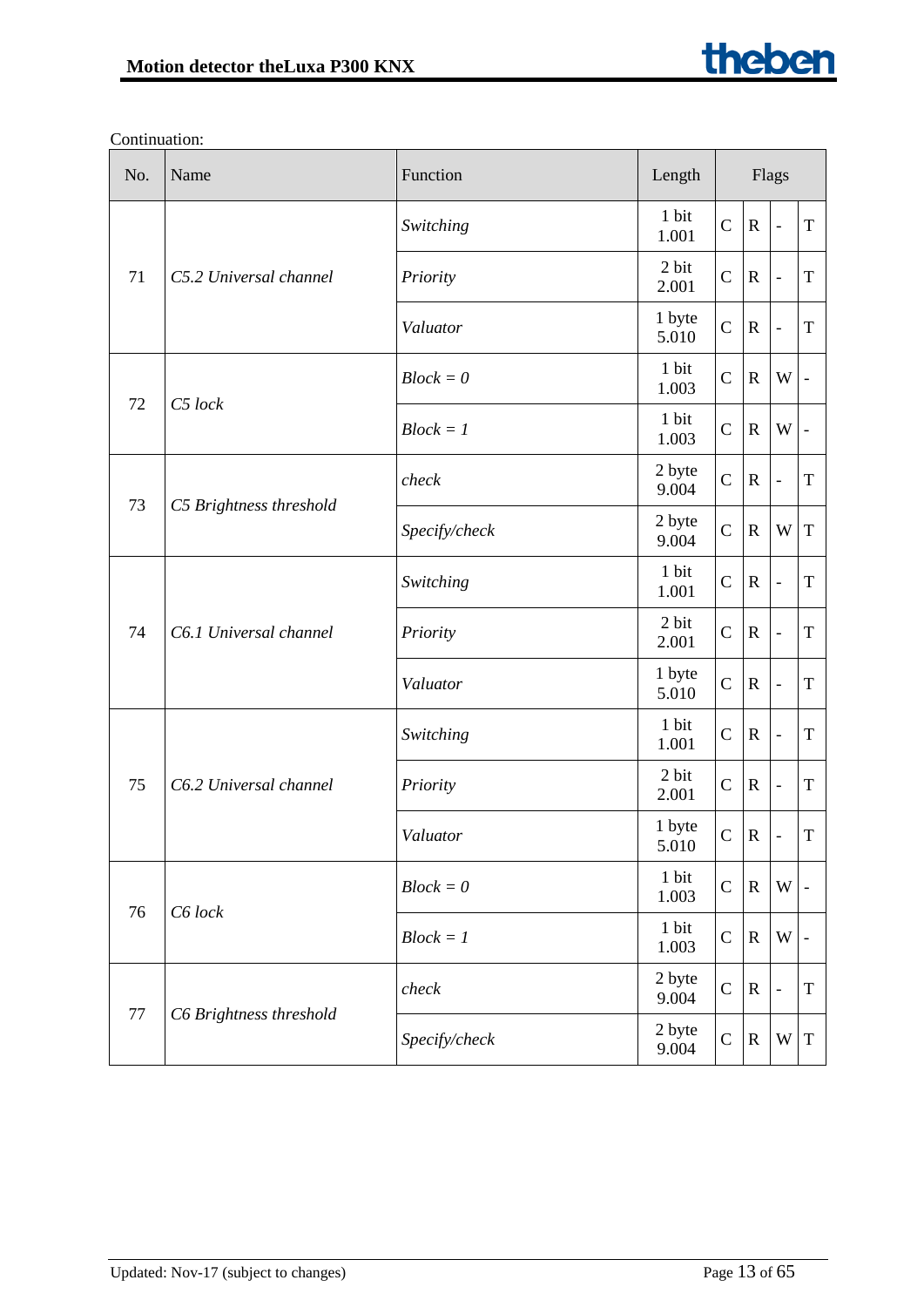| No. | Name                    | Function      | Length          | Flags          |              |                          |                              |
|-----|-------------------------|---------------|-----------------|----------------|--------------|--------------------------|------------------------------|
|     |                         | Switching     | 1 bit<br>1.001  | $\mathcal{C}$  | $\mathbb{R}$ | $\overline{\phantom{a}}$ | $\mathbf T$                  |
| 78  | C7.1 Universal channel  | Priority      | 2 bit<br>2.001  | $\mathsf{C}$   | $\mathbf R$  | $\overline{\phantom{a}}$ | $\mathbf T$                  |
|     |                         | Valuator      | 1 byte<br>5.010 | $\overline{C}$ | $\mathbf R$  | $\blacksquare$           | T                            |
|     |                         | Switching     | 1 bit<br>1.001  | $\mathcal{C}$  | $\mathbb{R}$ | $\overline{\phantom{a}}$ | $\mathbf T$                  |
| 79  | C7.2 Universal channel  | Priority      | 2 bit<br>2.001  | $\mathbf C$    | $\mathbf R$  | $\overline{\phantom{a}}$ | $\mathbf T$                  |
|     |                         | Valuator      | 1 byte<br>5.010 | $\mathbf C$    | $\mathbb{R}$ | $\blacksquare$           | $\mathbf T$                  |
|     |                         | $Block = 0$   | 1 bit<br>1.003  | $\mathcal{C}$  | $\mathbb{R}$ | W                        | $\qquad \qquad \blacksquare$ |
| 80  | C7 lock                 | $Block = 1$   | 1 bit<br>1.003  | $\mathsf{C}$   | $\mathbb{R}$ | W                        |                              |
| 81  | C7 Brightness threshold | check         | 2 byte<br>9.004 | $\mathcal{C}$  | $\mathbf R$  | $\blacksquare$           | T                            |
|     |                         | Specify/check | 2 byte<br>9.004 | $\overline{C}$ | $\mathbb{R}$ | W                        | $\mathbf T$                  |
|     | C8.1 Universal channel  | Switching     | 1 bit<br>1.001  | $\mathcal{C}$  | $\mathbf R$  | $\overline{\phantom{a}}$ | $\mathbf T$                  |
| 82  |                         | Priority      | 2 bit<br>2.001  | $\mathsf{C}$   | $\mathbb{R}$ | $\overline{\phantom{a}}$ | $\mathbf T$                  |
|     |                         | Valuator      | 1 byte<br>5.010 | $\overline{C}$ | ${\bf R}$    |                          | T                            |
|     |                         | Switching     | 1 bit<br>1.001  | $\mathsf{C}$   | $\mathbf R$  | $\overline{\phantom{a}}$ | $\mathbf T$                  |
| 83  | C8.2 Universal channel  | Priority      | 2 bit<br>2.001  | $\mathbf C$    | $\mathbf R$  | $\overline{\phantom{a}}$ | T                            |
|     |                         | Valuator      | 1 byte<br>5.010 | $\mathsf{C}$   | $\mathbf R$  | $\blacksquare$           | $\mathbf T$                  |
|     | C8 lock                 | $Block = 0$   | 1 bit<br>1.003  | $\mathsf{C}$   | $\mathbf R$  | W                        |                              |
| 84  |                         | $Block = 1$   | 1 bit<br>1.003  | $\mathsf C$    | $\mathbf R$  | W                        |                              |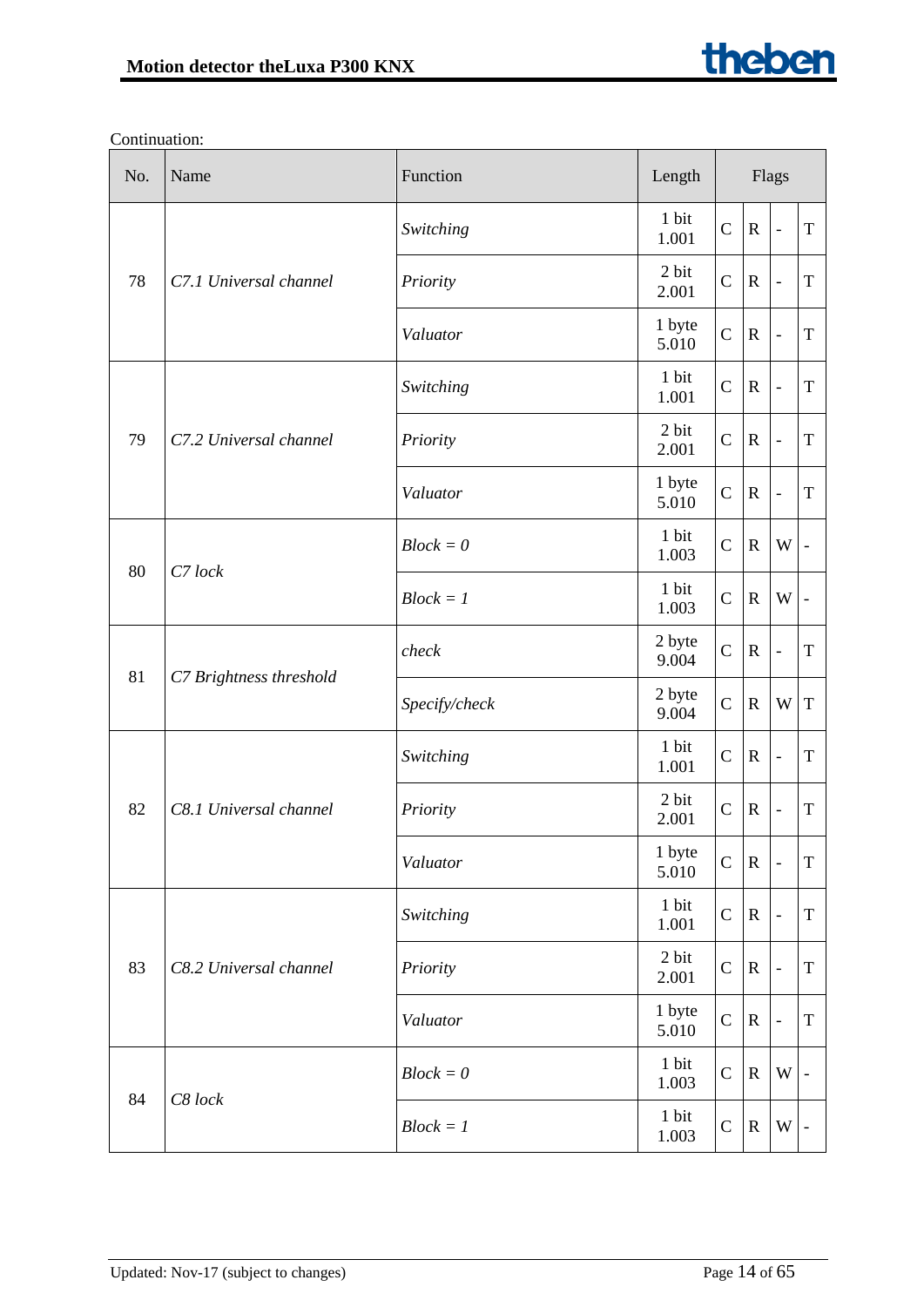| No. | Name                    | Function                  | Length<br>Flags |                |              |                          |             |
|-----|-------------------------|---------------------------|-----------------|----------------|--------------|--------------------------|-------------|
| 85  | C8 Brightness threshold | check                     | 2 byte<br>9.004 | $\mathcal{C}$  | $\mathbb{R}$ | $\overline{\phantom{0}}$ | T           |
|     |                         | Specify/check             | 2 byte<br>9.004 | $\mathbf C$    | $\mathbf R$  | W                        | $\mathbf T$ |
|     |                         | Logic input 1 in OR gate  | 1 bit<br>1.002  | $\mathbf C$    | $\mathbf R$  | W                        |             |
| 86  | C9 Logic module         | Logic input 1 in AND gate | 1 bit<br>1.002  | $\mathcal{C}$  | $\mathbf R$  | W                        |             |
|     |                         | Logic input 1 in XOR gate | 1 bit<br>1.002  | $\mathcal{C}$  | $\mathbb{R}$ | W                        |             |
|     |                         | Logic input 2 in OR gate  | 1 bit<br>1.002  | $\mathcal{C}$  | $\mathbf R$  | W                        |             |
| 87  | C9 Logic module         | Logic input 2 in AND gate | 1 bit<br>1.002  | $\mathcal{C}$  | $\mathbf R$  | W                        |             |
|     |                         | Logic input 2 in XOR gate | 1 bit<br>1.002  | $\mathcal{C}$  | $\mathbf R$  | W                        |             |
| 88  | C9 Logic module         | Logic input 3 in OR gate  | 1 bit<br>1.002  | $\mathcal{C}$  | $\mathbf R$  | W                        |             |
|     |                         | Logic input 3 in AND gate | 1 bit<br>1.002  | $\mathcal{C}$  | $\mathbf R$  | W                        |             |
|     | 89<br>C9 Logic module   | Logic input 4 in OR gate  | 1 bit<br>1.002  | $\mathcal{C}$  | $\mathbf R$  | W                        |             |
|     |                         | Logic input 4 in AND gate | 1 bit<br>1.002  | $\mathcal{C}$  | $\mathbf R$  | W                        |             |
| 90  |                         | $Block = 0$               | 1 bit<br>1.003  | $\mathbf C$    | $\mathbf R$  | W                        |             |
|     | C9 Logic module         | $Block = 1$               | 1 bit<br>1.003  | $\mathcal{C}$  | $\mathbf R$  | W                        |             |
|     |                         | Switching                 | 1 bit<br>1.001  | $\mathbf C$    | $\mathbf R$  | $\overline{a}$           | $\mathbf T$ |
| 91  | C9. 1 Logic module      | Priority                  | 2 bit<br>2.001  | $\mathbf C$    | $\mathbf R$  | $\overline{a}$           | $\mathbf T$ |
|     |                         | Valuator                  | 1 byte<br>5.010 | $\mathsf{C}$   | $\mathbf R$  | $\frac{1}{2}$            | $\mathbf T$ |
|     |                         | Switching                 | 1 bit<br>1.001  | $\mathbf C$    | $\mathbf R$  | $\overline{a}$           | T           |
| 92  | C9. 2 Logic module      | Priority                  | 2 bit<br>2.001  | $\mathbf C$    | $\mathbf R$  |                          | $\mathbf T$ |
|     |                         | Valuator                  | 1 byte<br>5.010 | $\overline{C}$ | $\mathbf R$  |                          | T           |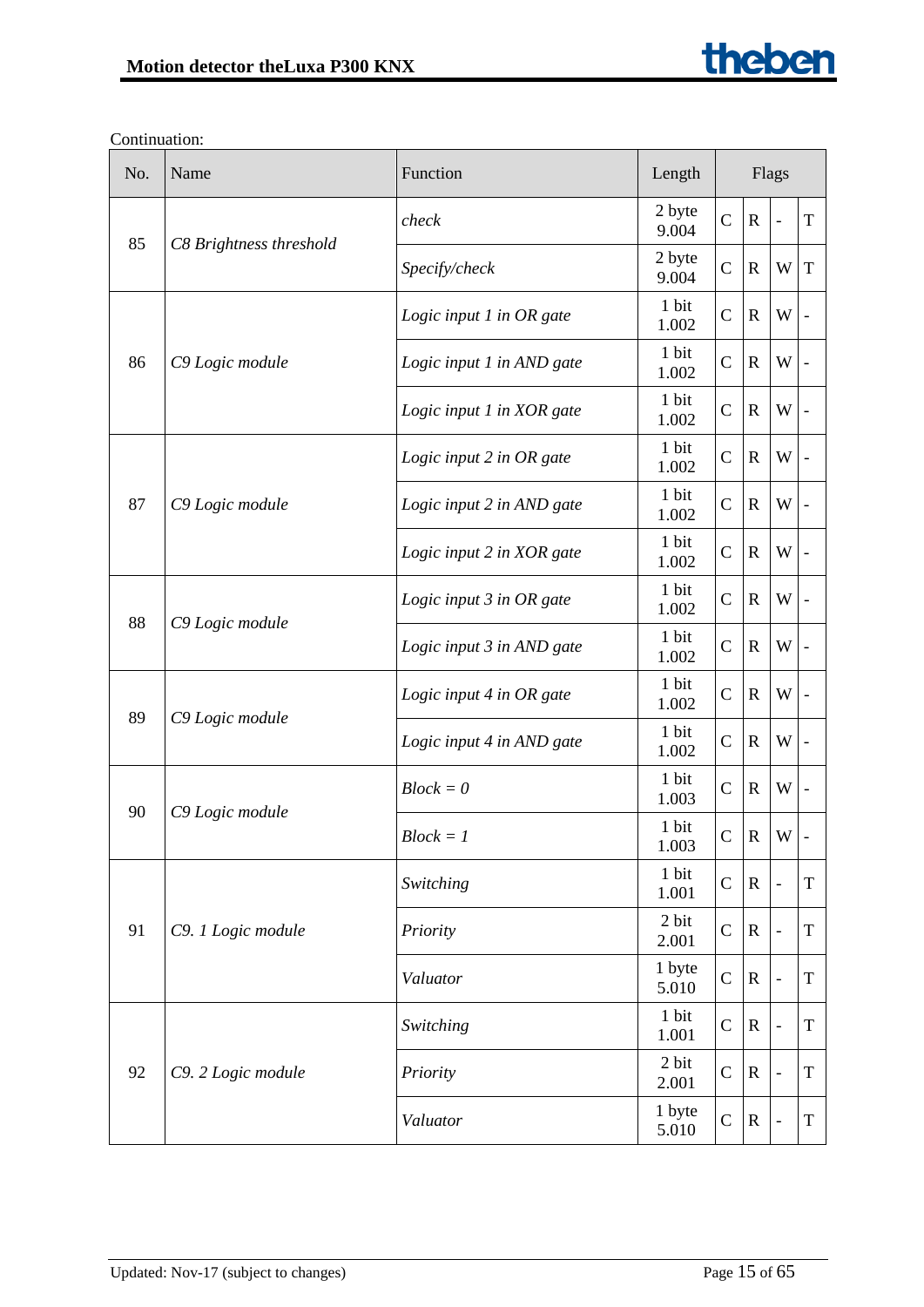| No. | Name                | Function                  | Length          | Flags         |              |                          |             |
|-----|---------------------|---------------------------|-----------------|---------------|--------------|--------------------------|-------------|
|     |                     | Logic input 1 in OR gate  | 1 bit<br>1.002  | $\mathcal{C}$ | $\mathbb{R}$ | W                        |             |
| 93  | C10 Logic module    | Logic input 1 in AND gate | 1 bit<br>1.002  | $\mathcal{C}$ | $\mathbf R$  | W                        |             |
|     |                     | Logic input 1 in XOR gate | 1 bit<br>1.002  | $\mathcal{C}$ | $\mathbf R$  | W                        |             |
|     |                     | Logic input 2 in OR gate  | 1 bit<br>1.002  | $\mathbf C$   | $\mathbf R$  | W                        |             |
| 94  | C10 Logic module    | Logic input 2 in AND gate | 1 bit<br>1.002  | $\mathbf C$   | $\mathbf R$  | W                        |             |
|     |                     | Logic input 2 in XOR gate | 1 bit<br>1.002  | $\mathbf C$   | $\mathbb{R}$ | W                        |             |
| 95  |                     | Logic input 3 in OR gate  | 1 bit<br>1.002  | $\mathsf{C}$  | $\mathbf R$  | W                        |             |
|     | C10 Logic module    | Logic input 3 in AND gate | 1 bit<br>1.002  | $\mathbf C$   | $\mathbf R$  | W                        |             |
| 96  | C10 Logic module    | Logic input 4 in OR gate  | 1 bit<br>1.002  | $\mathcal{C}$ | $\mathbf R$  | W                        |             |
|     |                     | Logic input 4 in AND gate | 1 bit<br>1.002  | $\mathbf C$   | $\mathbf R$  | W                        |             |
| 97  | C10 Logic module    | $Block = 0$               | 1 bit<br>1.003  | $\mathcal{C}$ | $\mathbb{R}$ | W                        |             |
|     |                     | $Block = 1$               | 1 bit<br>1.003  | $\mathcal{C}$ | $\mathbf R$  | W                        |             |
|     |                     | Switching                 | 1 bit<br>1.001  | $\mathcal{C}$ | $\mathbb{R}$ |                          | $\mathbf T$ |
| 98  | C10. 1 Logic module | Priority                  | 2 bit<br>2.001  | $\mathcal{C}$ | $\mathbb{R}$ |                          | T           |
|     |                     | Valuator                  | 1 byte<br>5.010 | $\mathsf{C}$  | $\mathbf R$  |                          | T           |
|     |                     | Switching                 | 1 bit<br>1.001  | $\mathcal{C}$ | $\mathbf R$  | $\overline{\phantom{0}}$ | T           |
| 99  | C10. 2 Logic module | Priority                  | 2 bit<br>2.001  | $\mathcal{C}$ | $\mathbf R$  | $\overline{\phantom{0}}$ | T           |
|     |                     | Valuator                  | 1 byte<br>5.010 | $\mathcal{C}$ | $\mathbf R$  |                          | T           |
|     |                     | Logic input 1 in OR gate  | 1 bit<br>1.002  | $\mathsf{C}$  | $\mathbf R$  | W                        |             |
| 100 | C11 Logic module    | Logic input 1 in AND gate | 1 bit<br>1.002  | $\mathcal{C}$ | $\mathbf R$  | W                        |             |
|     |                     | Logic input 1 in XOR gate | 1 bit<br>1.002  | $\mathsf{C}$  | $\mathbf R$  | W                        |             |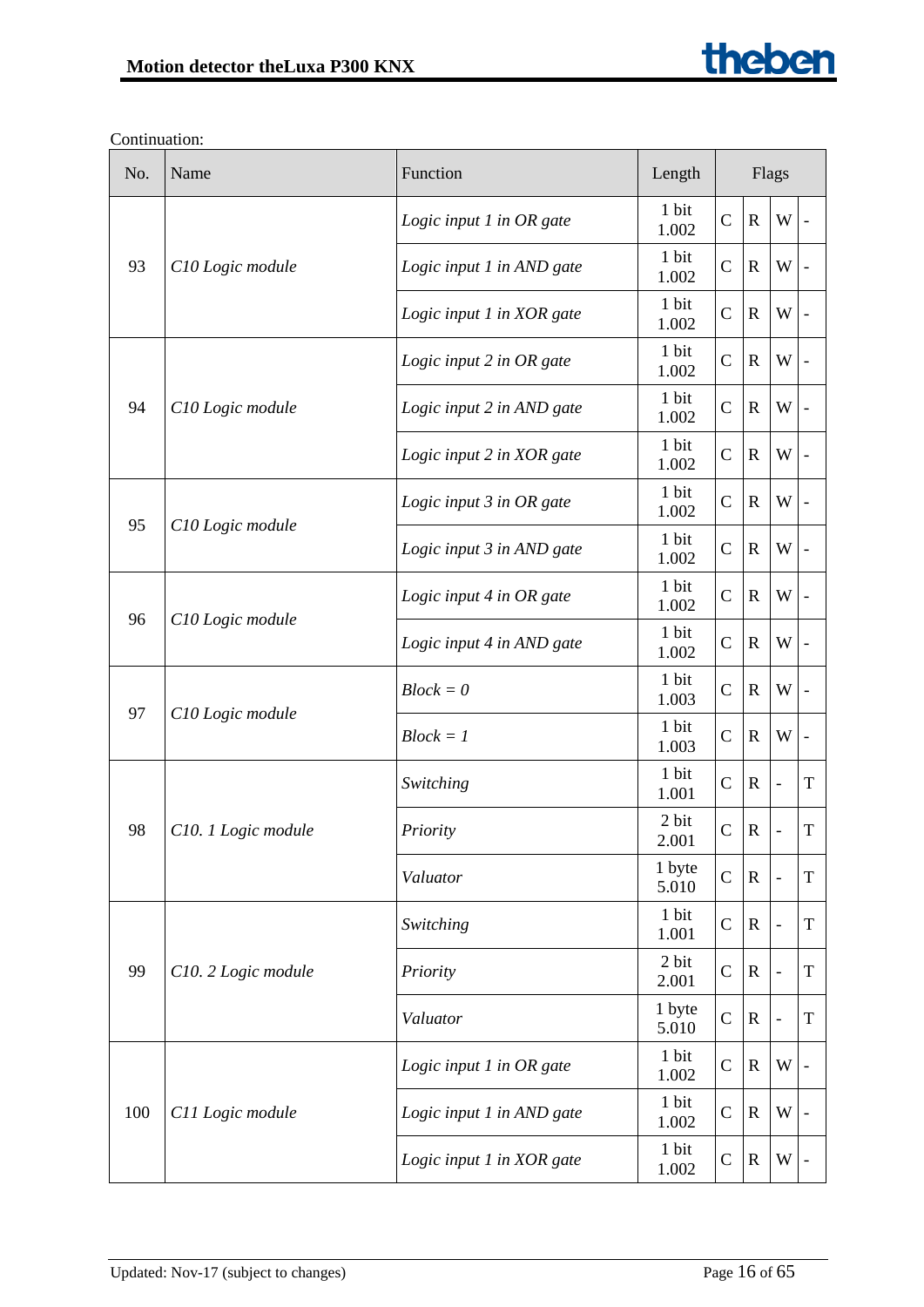| No. | Name                | Function                  | Length<br>Flags |                |              |                          |             |
|-----|---------------------|---------------------------|-----------------|----------------|--------------|--------------------------|-------------|
|     |                     | Logic input 2 in OR gate  | 1 bit<br>1.002  | $\mathcal{C}$  | $\mathbb{R}$ | W                        |             |
| 101 | C11 Logic module    | Logic input 2 in AND gate | 1 bit<br>1.002  | $\mathcal{C}$  | $\mathbf R$  | W                        |             |
|     |                     | Logic input 2 in XOR gate | 1 bit<br>1.002  | $\mathcal{C}$  | $\mathbf R$  | W                        |             |
| 102 |                     | Logic input 3 in OR gate  | 1 bit<br>1.002  | $\mathbf C$    | $\mathbf R$  | W                        |             |
|     | C11 Logic module    | Logic input 3 in AND gate | 1 bit<br>1.002  | $\mathbf C$    | $\mathbf R$  | W                        |             |
| 103 |                     | Logic input 4 in OR gate  | 1 bit<br>1.002  | $\mathsf{C}$   | $\mathbb{R}$ | W                        |             |
|     | C11 Logic module    | Logic input 4 in AND gate | 1 bit<br>1.002  | $\mathsf{C}$   | $\mathbf R$  | W                        |             |
| 104 | C11 Logic module    | $Block = 0$               | 1 bit<br>1.003  | $\mathsf{C}$   | $\mathbf R$  | W                        |             |
|     |                     | $Block = 1$               | 1 bit<br>1.003  | $\mathcal{C}$  | $\mathbf R$  | W                        |             |
| 105 | C11. 1 Logic module | Switching                 | 1 bit<br>1.001  | $\mathbf C$    | $\mathbf R$  | $\overline{a}$           | $\mathbf T$ |
|     |                     | Priority                  | 2 bit<br>2.001  | $\mathcal{C}$  | $\mathbb{R}$ | $\overline{a}$           | T           |
|     |                     | Valuator                  | 1 byte<br>5.010 | $\mathcal{C}$  | $\mathbf R$  |                          | T           |
|     |                     | Switching                 | 1 bit<br>1.001  | $\mathcal{C}$  | $\mathbb{R}$ | $\overline{\phantom{0}}$ | T           |
| 106 | C11. 2 Logic module | Priority                  | 2 bit<br>2.001  | $\mathcal{C}$  | $\mathbb{R}$ |                          | T           |
|     |                     | Valuator                  | 1 byte<br>5.010 | $\overline{C}$ | $\mathbf R$  |                          | T           |
|     |                     | Logic input 1 in OR gate  | 1 bit<br>1.002  | $\mathcal{C}$  | $\mathbf R$  | W                        |             |
| 107 | C12 Logic module    | Logic input 1 in AND gate | 1 bit<br>1.002  | $\mathcal{C}$  | $\mathbf R$  | W                        |             |
|     |                     | Logic input 1 in XOR gate | 1 bit<br>1.002  | $\mathcal{C}$  | $\mathbf R$  | W                        |             |
|     |                     | Logic input 2 in OR gate  | 1 bit<br>1.002  | $\mathsf{C}$   | $\mathbf R$  | W                        |             |
| 108 | C12 Logic module    | Logic input 2 in AND gate | 1 bit<br>1.002  | $\mathcal{C}$  | $\mathbf R$  | W                        |             |
|     |                     | Logic input 2 in XOR gate | 1 bit<br>1.002  | $\mathsf{C}$   | $\mathbf R$  | W                        |             |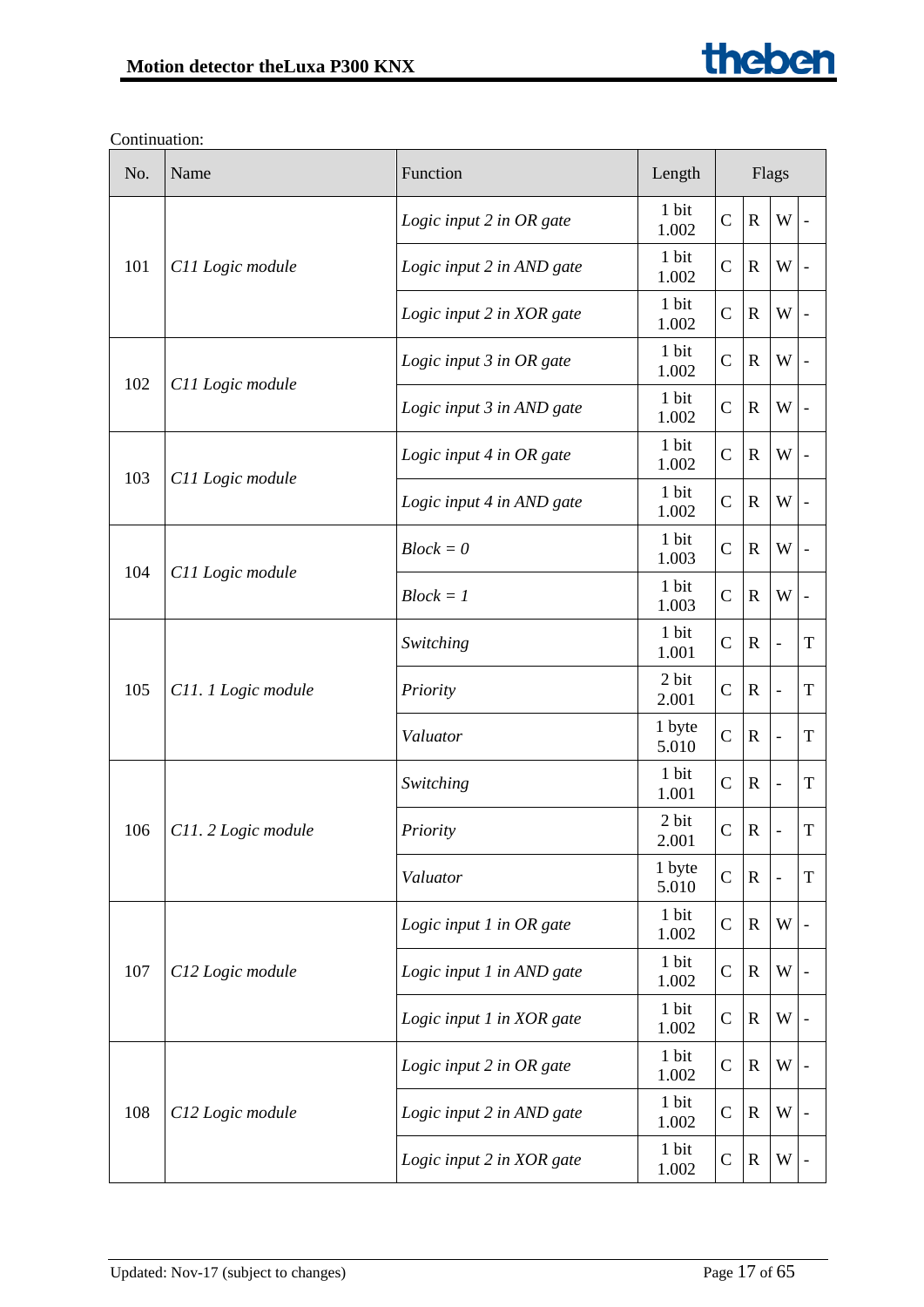| No. | Name                    | Function                  | Length<br>Flags   |                |              |                          |                |
|-----|-------------------------|---------------------------|-------------------|----------------|--------------|--------------------------|----------------|
| 109 | C12 Logic module        | Logic input 3 in OR gate  | 1 bit<br>1.002    | $\mathbf C$    | $\mathbf R$  | W                        | $\blacksquare$ |
|     |                         | Logic input 3 in AND gate | 1 bit<br>1.002    | $\mathcal{C}$  | $\mathbf R$  | W                        |                |
|     |                         | Logic input 4 in OR gate  | 1 bit<br>1.002    | $\mathsf{C}$   | $\mathbf R$  | W                        |                |
| 110 | C12 Logic module        | Logic input 4 in AND gate | 1 bit<br>1.002    | $\mathbf C$    | $\mathbf R$  | W                        |                |
|     |                         | $Block = 0$               | 1 bit<br>1.003    | $\mathcal{C}$  | $\mathbf R$  | W                        |                |
| 111 | C12 Logic module        | $Block = 1$               | 1 bit<br>1.003    | $\mathcal{C}$  | $\mathbf R$  | W                        | $\blacksquare$ |
| 112 | C12. 1 Logic module     | Switching                 | 1 bit<br>1.001    | $\mathbf C$    | $\mathbf R$  | $\overline{\phantom{0}}$ | T              |
|     |                         | Priority                  | 2 bit<br>2.001    | $\mathsf{C}$   | $\mathbf R$  | $\blacksquare$           | $\mathbf T$    |
|     |                         | Valuator                  | 1 byte<br>5.010   | $\mathsf{C}$   | $\mathbf R$  | $\overline{\phantom{0}}$ | $\mathbf T$    |
|     |                         | Switching                 | 1 bit<br>1.001    | $\mathbf C$    | $\mathbf R$  | $\frac{1}{2}$            | T              |
| 113 | C12. 2 Logic module     | Priority                  | 2 bit<br>2.001    | $\mathsf{C}$   | $\mathbf{R}$ | $\blacksquare$           | $\mathbf T$    |
|     |                         | Valuator                  | 1 byte<br>5.010   | $\mathsf{C}$   | $\mathbf R$  | $\frac{1}{2}$            | T              |
| 114 | Remote control button 1 | Send scene                | 1 byte<br>17.001  | $\mathbf C$    | $\mathbf R$  | $\overline{a}$           | T              |
| 115 | Remote control button 2 | Send scene                | 1 byte<br>17.001  | $\mathbf C$    | $\mathbf R$  | $\frac{1}{2}$            | $\mathbf T$    |
| 116 | Software version        | Send                      | 14 byte<br>16.001 | $\overline{C}$ | $\mathbf R$  | $\overline{a}$           | T              |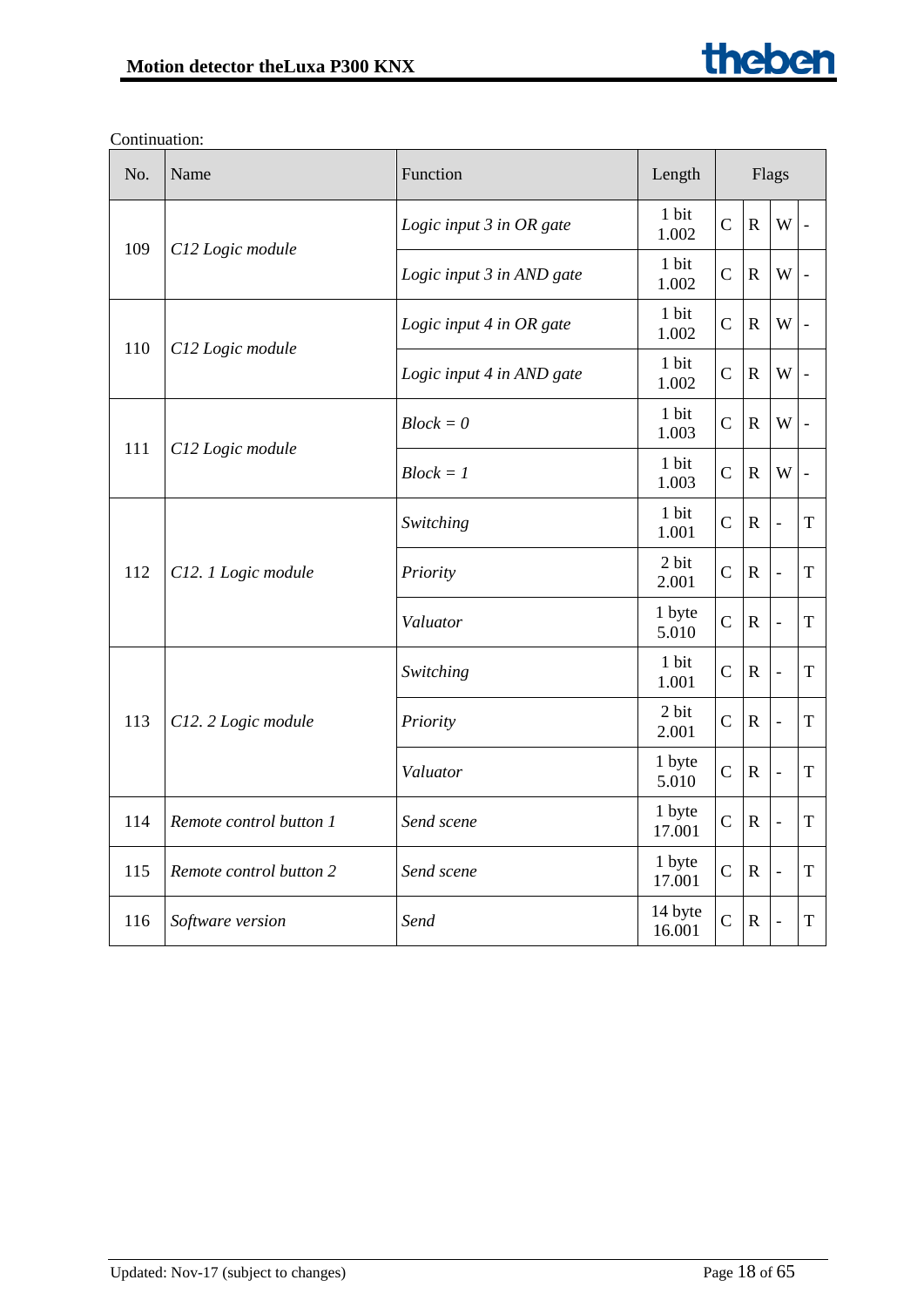# <span id="page-18-0"></span>*4.2.1 General objects*

### • **Object 0** *"Receive time"*

Receives time from bus for setting the internal real time clock.

#### • **Object 1** *"Send time query"*

Object sends time query to bus clock to receive the current time.

### • **Object 2** *"***Brightness value***"*

Sends the current brightness value.

### • **Object 3** *"Temperature value"*

Sends the current temperature value, depending on configuration, in case of a change and/or cyclically.

#### • Object 4 "*Dismounting"*

Permanently sends cyclical OFF telegrams. The absence of cyclical telegrams might indicate an unauthorised removal of the device.

#### • **Object 5** *"Sensitivity"*

Overwrites the parameter as well as the potentiometer setting for the detection sensitivity of the motion sensor.

| Low  |       |        |
|------|-------|--------|
| 0.33 | 34.66 | 67.100 |

#### • **Object 116** *"Software version"*

For diagnostic purposes only.

Sends the software version of the device after reset or download.

Format: **V**xx.yy

| Code  | Meaning                                                               |
|-------|-----------------------------------------------------------------------|
| XX.VV | Version of the application as hexadecimal number with dividing point. |

Example:  $VO0.0A<sub>h</sub> = Version 0.10<sub>d</sub>$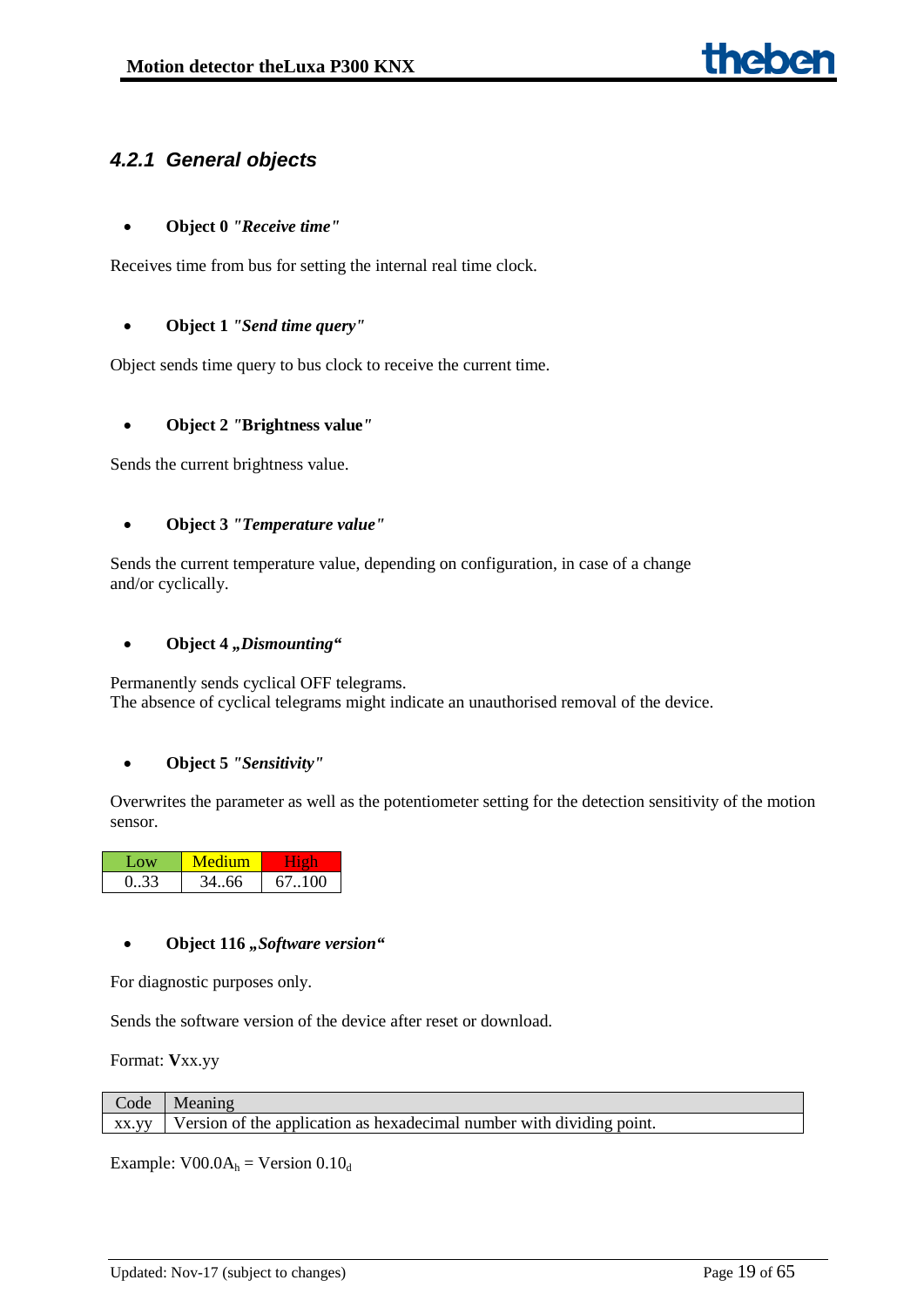# <span id="page-19-0"></span>*4.2.2 Objects for motion channels C1-C4*

# • **Object 6** *"C1 Motion"*

Reports a detected movement. Sends a switch telegram. Available only with *Type of lighting = Switching*.

### • Object 7 ..C1 Dimming"

Sends the configured dimming values (see *Dimming* parameter page).

### • **Object 8** *"Receive C1 brightness threshold"*

This object can be used to change the configured brightness threshold of the channel via bus telegram at any time.

### • **Object 9** *"Teach in C1 brightness threshold"*

After receiving a 1 by the object, the current brightness value is applied as threshold.

# • **Objekt 10** *"Receive C1 Alt. brightness threshold"*

This object can be used to change the configured alternative brightness threshold of the channel via bus telegram at any time.

#### • Objekt 11, *Teach in C1 Alt. brightness threshold*"

After receiving a 1 by the object, the current brightness value is applied as alternative threshold.

#### • **Objekt 12** *"SELECT C1 Alt. Brightness threshold"*

Activates the alternative brightness threshold.

#### • Object 13 *"Receive C1 time delay*"

This object can be used to change the configured time delay of the channel via bus telegram at any time.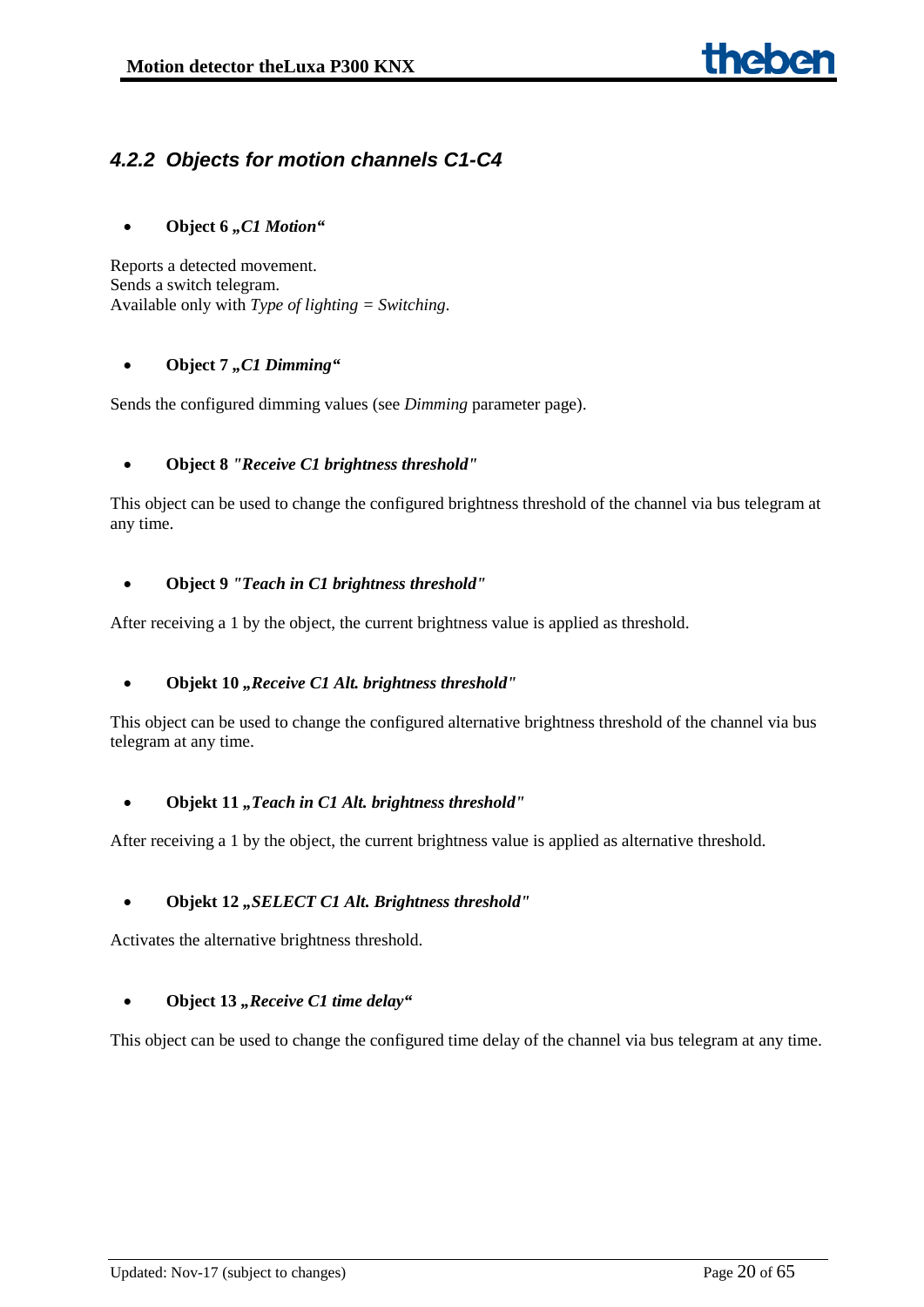### • **Object 14** *"Receive C1 Alternative time delay"*

This object can be used to change the configured alternative time delay of the channel via bus telegram at any time.

### • Object 15 "Select C1 Alternative time delay"

Activates the alternative time delay.

### • Objekt 16 "Block C1"

Only available if the block function is activated.

The behaviour on setting and cancelling the block and the acting direction can be selected on the *Motion channel C1: Function* parameter page.

### • Object 17, C1 Perm ON"

Only available if the *Perm On* function is activated.

As long as the function is activated, the channel remains switched on or on the setting for basic light (see table below).

However, the status of the channel can be changed with the preset finish Permanent ON, or by using the remote control (see comments).

During *Perm ON,* motion will not be taken into consideration.

#### **Table 3**

| Parameter Type of lighting | Response to <i>Perm On</i>  |
|----------------------------|-----------------------------|
| Switching                  | Switching on                |
| Dimming                    | Basic light or switching on |

#### **Comments:**

- The remote control only acts on C1.
- If the permanent condition is activated by using the remote control, it will be automatically terminated after 8 h.
- The response on Permanent ON is also influenced by setting the parameter *Execute Perm ON* (see *Motion channel C1: Function* parameter page).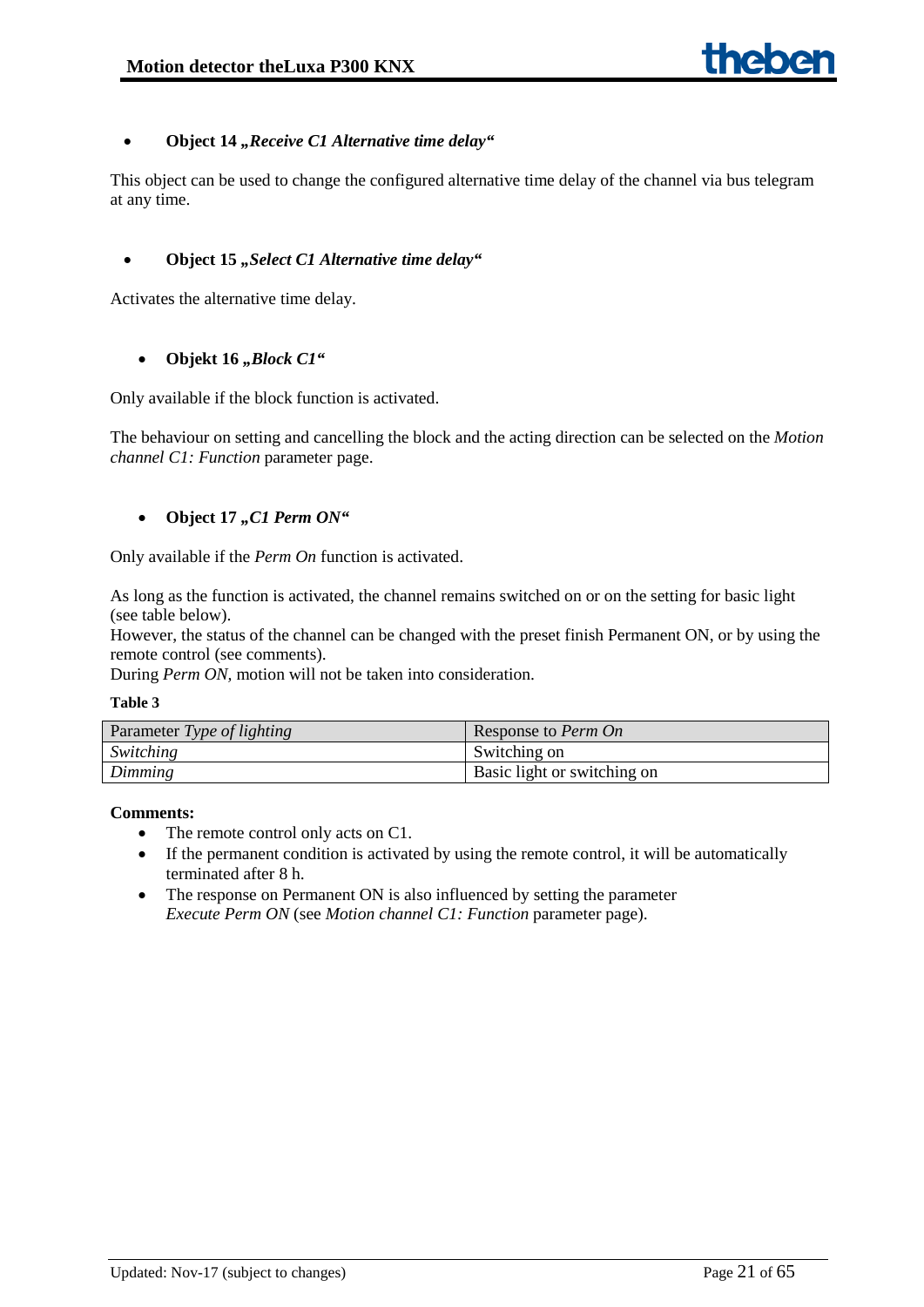• **Object 18** *"C1 Parallel switching"*

| Parameter Operating mode          | Object function | Description                                                                                                                                                               |
|-----------------------------------|-----------------|---------------------------------------------------------------------------------------------------------------------------------------------------------------------------|
| Master in parallel switching      | send/receive    | Sends a 1 when detecting motion at the interval<br>of the retrigger time, without considering a<br>brightness threshold.<br>Receives the 1 telegrams of the slave devices |
|                                   |                 | and switches the light on by considering the<br>brightness threshold.                                                                                                     |
| <b>Slave</b>                      | Send            | Sends a 1 when detecting motion at the interval<br>of the retrigger time, without considering a<br>brightness threshold.                                                  |
| Master in individual<br>switching | not present.    |                                                                                                                                                                           |

# • **Object 19** "C1 Test mode"

The test mode is activated with a 1. It allows a fast and simple alignment of the device.

In test mode, the output (obj. 6) switches on upon each detected motion for 2 s. The brightness is not taken into consideration.

The test mode can be deactivated with a 0 on the corresponding object. Otherwise it will be terminated automatically after 10 min.

# • **Object 20** *"C1 External brightness value"*

Receives the brightness value from another KNX sensor (e.g. motion detector) from another area.

# • Object 21 "C1 Receive scene"

Receiving scene number 1-64 (see *Scenes* parameter page).

#### • **Object 22-69**

Objects for channels C2-C4. Function identical to C1.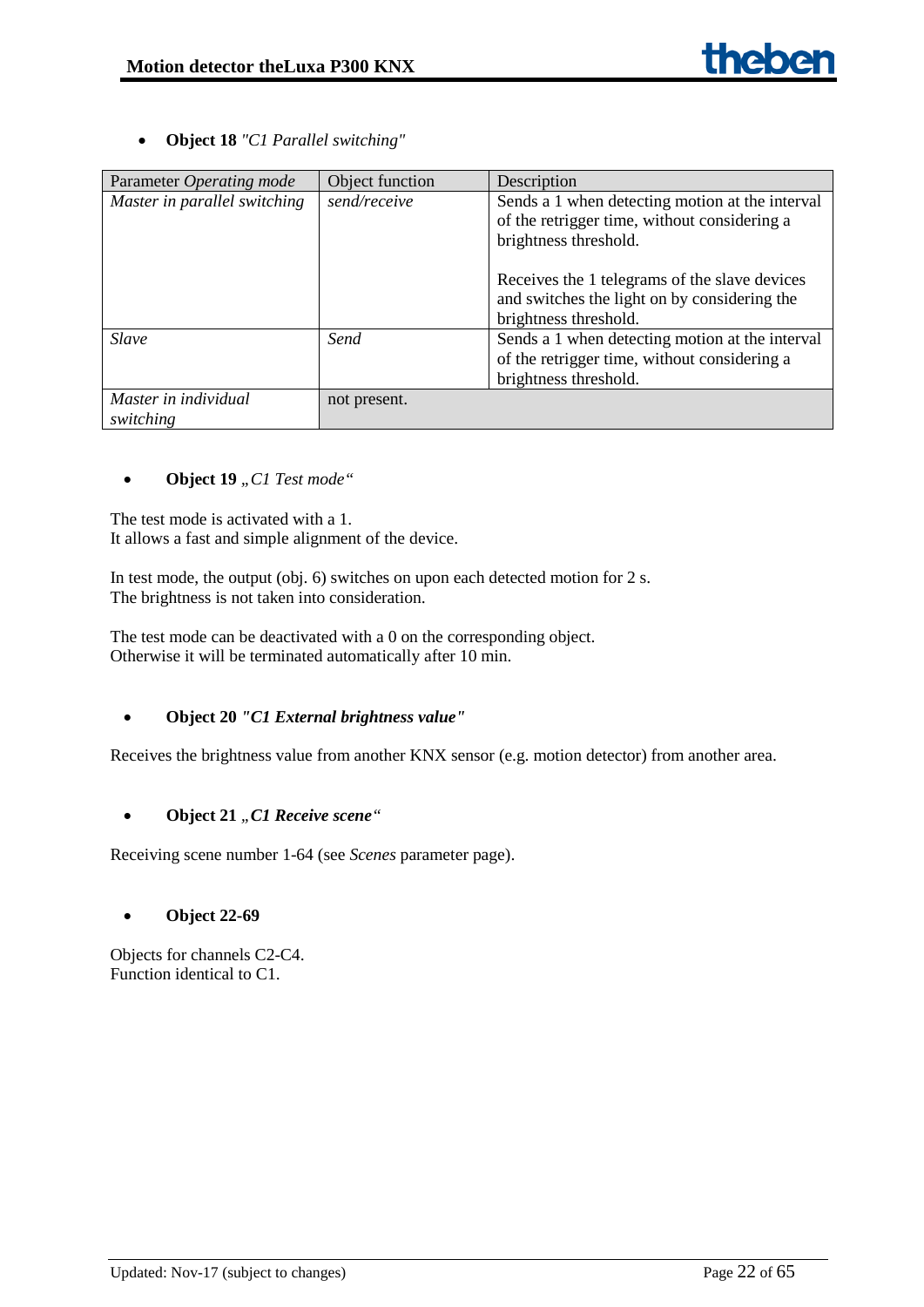# <span id="page-22-0"></span>*4.2.3 Objects for universal channels C5-C8*

• **Object 70** *"C5.1 Universal channel switch/valuator/priority"*

This is the first initial object of a universal channel The function of the object depends on the selected telegram type (see *Objects* parameter page, *Telegram type C5.1* parameter).

#### **Table 4**

| Telegram type | Format           | Sent telegrams                           |       |  |
|---------------|------------------|------------------------------------------|-------|--|
| Switching     | <b>DPT</b> 1,001 | On / Off                                 |       |  |
|               | (On/Off)         |                                          |       |  |
| Priority      | <b>DPT 2,001</b> | 2 bit telegram                           |       |  |
|               | (priority)       | <i><b>Operation</b></i>                  | Value |  |
|               | control)         | no priority (no control)                 | O     |  |
|               |                  | Priority OFF (control. Function value 0) | 2     |  |
|               |                  | Priority ON (control. Function value 1)  | 3     |  |
| Value         | <b>DPT 5,010</b> | Value between 0 and 255                  |       |  |

• **Object 71** *"C5.2 Universal channel switch/valuator/priority"*

This is the second initial object of a universal channel The function of the object depends on the selected telegram type (see *Objects* parameter page, *Telegram type C5.2* parameter).

The telegram type can be configured independently of the 1st initial object. The same setting options are available for this purpose as for the 1st initial object (see table above for object 70).

The cycle time and the block behaviour are valid together for both objects (objects 70+71).

• **Object 72** *"Block C5"*

Only available if the block function is activated.

The behaviour on setting/cancelling the block and the acting direction can be selected on the *Objects* parameter page.

#### • **Object 73** *"C5 brightness threshold"*

This object can be used to change the configured brightness threshold of the channel via bus telegram at any time.

# • **Objects 74-85**

Objects for universal channels C6-C8. Function identical to C5.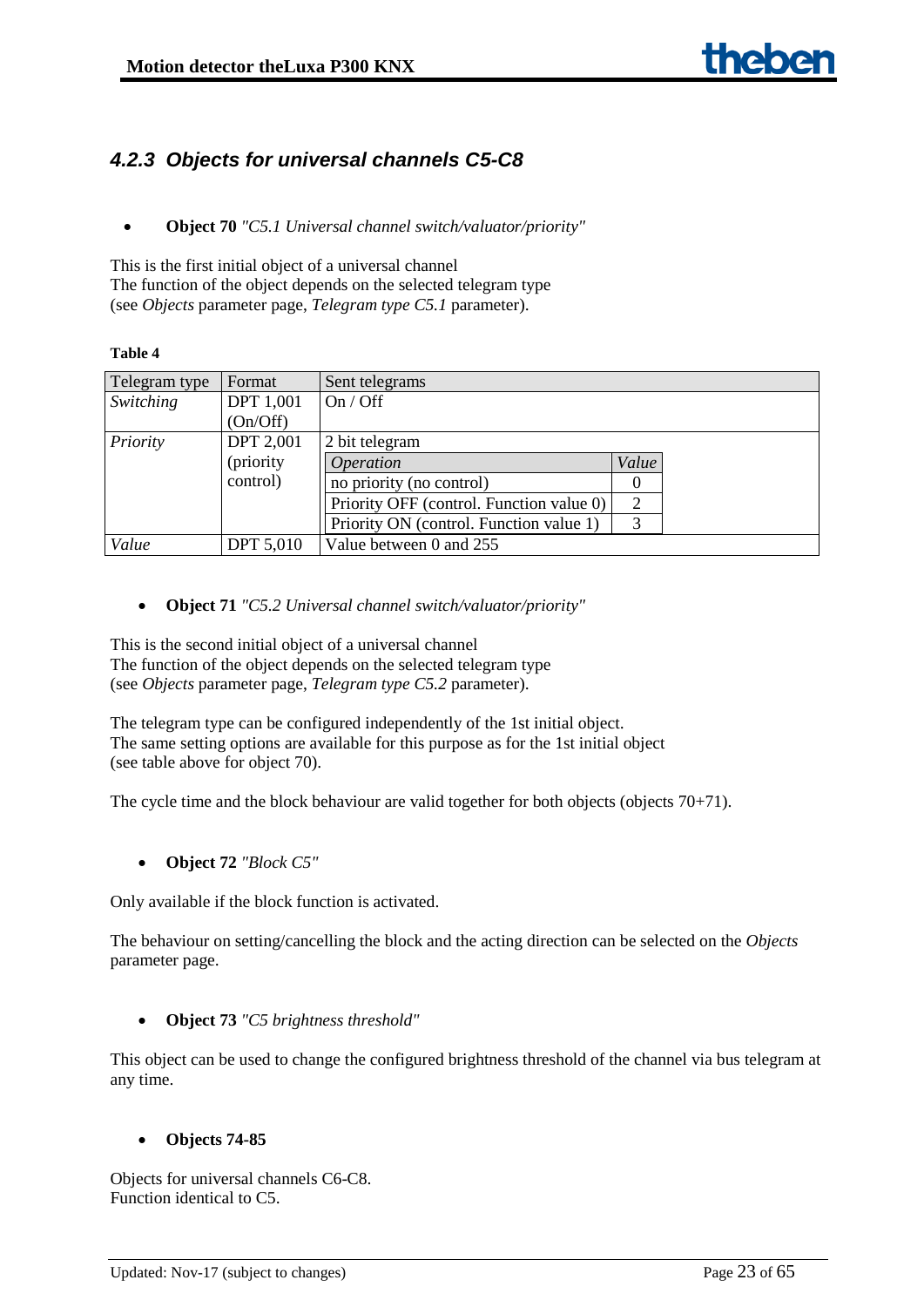# <span id="page-23-0"></span>*4.2.4 Objects for logic modules C9-C12*

• **Object 86** *"C9 Logic module, logic input 1 in AND/OR/XOR gate"*

First input object of the logic module.

• **Object 87** *"C9 Logic module, logic input 2 in AND/OR/XOR gate"*

Second input object of logic module.

• **Object 88** *"C9 Logic module, logic input 3 in AND/OR gate"*

Third input object of logic module. Not used with XOR link.

• **Object 89** *"C9 Logic module, logic input 4 in AND/OR gate"*

Fourth input object of logic module. Not used with XOR link.

• **Object 90** *"C9 logic module, block"*

Block object of the channel. Only visible if the block function is activated. The acting direction (block with 0 or 1) can be set via parameters.

- - **Object 91***"C9.1 Logic module, switch/valuator/priority"*

This is the first initial object of the logic module. The function of the object depends on the selected telegram type (see *Objects* parameter page, *Telegram type C9.1* parameter).

| Telegram type | Format           | Sent telegrams                           |                |  |  |
|---------------|------------------|------------------------------------------|----------------|--|--|
| Switching     | <b>DPT</b> 1,001 | On / Off                                 |                |  |  |
|               | (On/Off)         |                                          |                |  |  |
| Priority      | <b>DPT 2,001</b> | 2 bit telegram                           |                |  |  |
|               | (priority)       | <i><b>Operation</b></i>                  | Value          |  |  |
|               | control)         | no priority (no control)                 |                |  |  |
|               |                  | Priority OFF (control. Function value 0) | $\overline{2}$ |  |  |
|               |                  | Priority ON (control. Function value 1)  | 3              |  |  |
| Value         | <b>DPT 5,010</b> | Value between 0 and 255                  |                |  |  |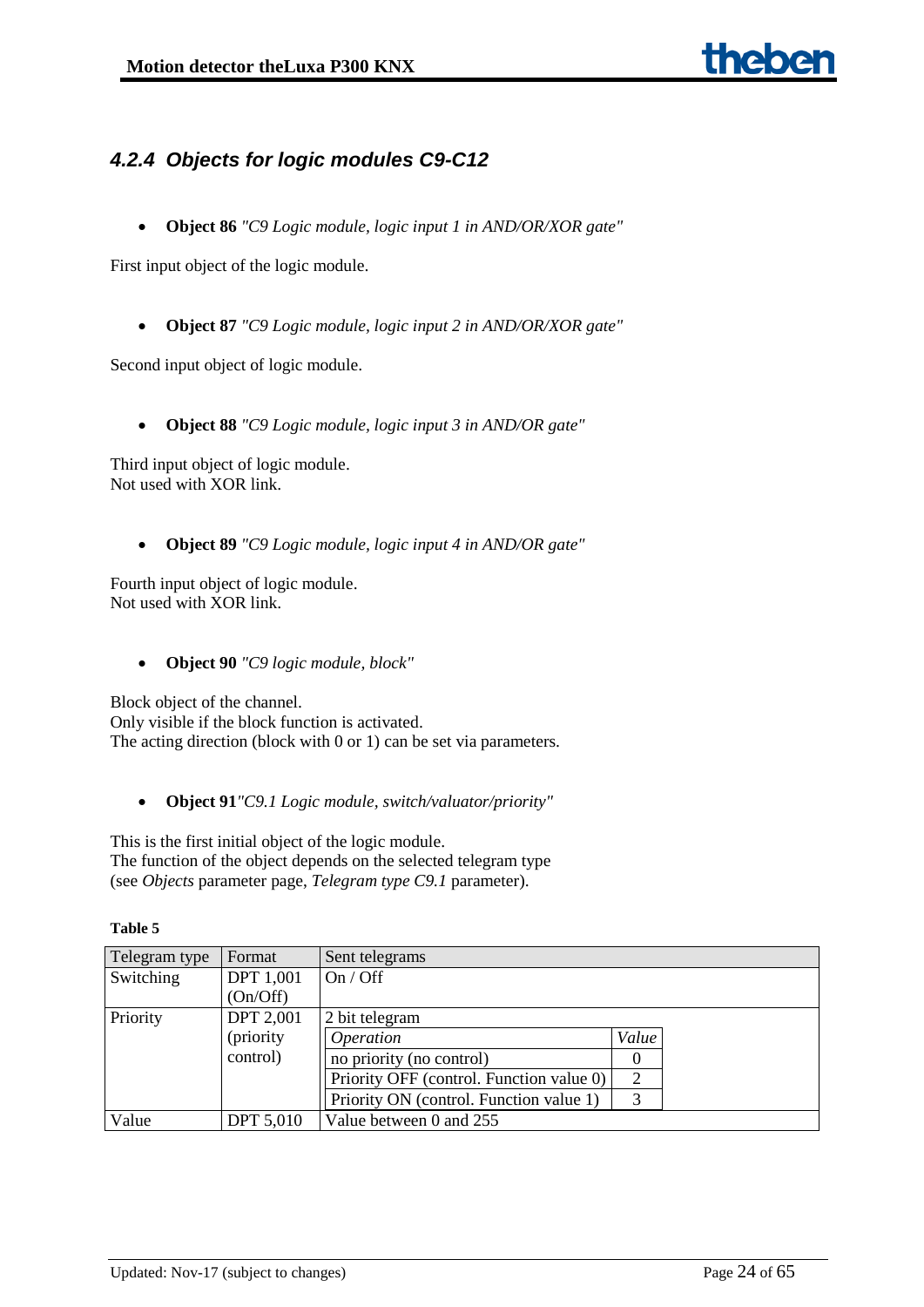• **Object 92***"C9.2 Logic module, switch/valuator/priority"*

This is the second initial object of the logic module. The function of the object depends on the selected telegram type (see *Objects* parameter page, *Telegram type C9.2* parameter).

The telegram type can be configured independently of the 1st initial object. The same setting options are available for this purpose as for the 1st initial object (see table above at object 91).

The cycle time and the blocking behaviour are valid together for both objects (objects 91+92).

# • **Objects 93-113**

Objects for the logic channels C10-C12. Function identical to C9.

# <span id="page-24-0"></span>*4.2.5 Objects for the remote control*

• **Object 114** *"Remote control button 1, send scene"*

Sends a scene number if button 1 of the remote control is pressed. See *Remote control* parameter page.

• **Object 115** *"Remote control button 2, send scene"* 

Sends a scene number if button 2 of the remote control is pressed. See *Remote control* parameter page.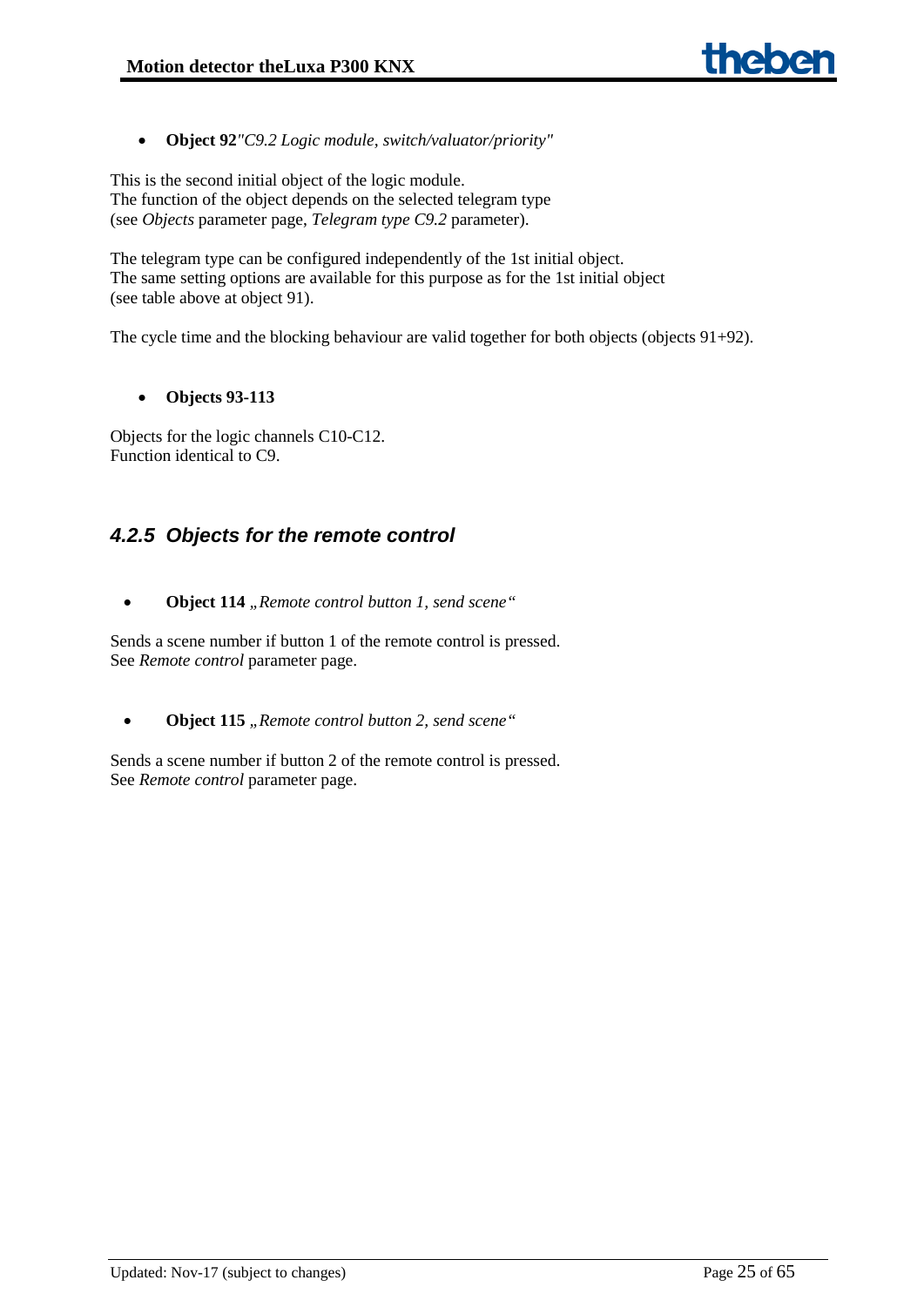# <span id="page-25-0"></span>*4.3 Parameters*

# <span id="page-25-1"></span>*4.3.1 Parameter pages*

Motion detector theLuxa P300 has 3 different channel types:

- Motion channels
- Universal channels
- Logic channels

| Function                              | Description                                                  |  |  |
|---------------------------------------|--------------------------------------------------------------|--|--|
| <b>General</b>                        | Selection of the used channels and general settings.         |  |  |
| <b>Measurement values</b>             | Settings for sending brightness and temperature.             |  |  |
| <b>Motion channel C1-C4: Function</b> | Basic settings for the motion-dependent channels.            |  |  |
| <b>Brightness settings</b>            | Brightness threshold etc.                                    |  |  |
| <b>Time settings</b>                  | Time delay, switch-on delay etc.                             |  |  |
| <b>Dimming</b>                        | Preset dimming values.                                       |  |  |
| <b>Switching times</b>                | Settings for up to 8 switching programmes.                   |  |  |
| <b>Presets</b>                        | 8 presettings for brightness threshold, time delay, blocking |  |  |
|                                       | behaviour, and permanent switching.                          |  |  |
|                                       | Callable via switching times or scenes.                      |  |  |
| <b>Scenes</b>                         | Response to specific scene numbers.                          |  |  |
| <b>Universal channel C5-C8:</b>       | Basic settings for the universal channels.                   |  |  |
| <b>Function</b>                       |                                                              |  |  |
| <b>Objects</b>                        | Telegram type, switch and blocking behaviour etc.            |  |  |
| Logic channel C9-C12: Function        | Basic settings for the logic channels.                       |  |  |
| <b>Objects</b>                        | Telegram type, switch and blocking behaviour etc.            |  |  |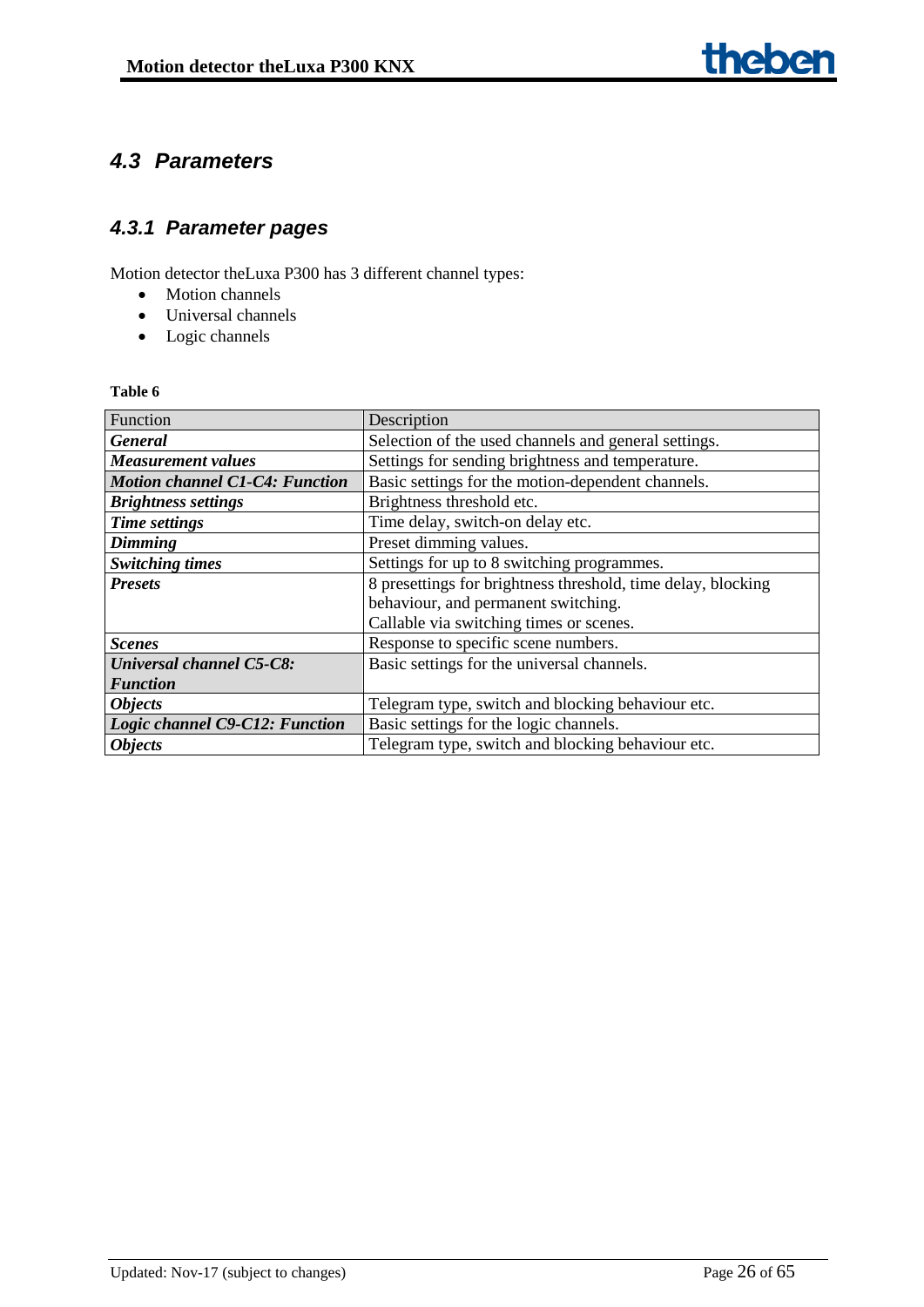# <span id="page-26-0"></span>*4.3.2 General parameter page*

| Designation                   | Values                       | Description                         |
|-------------------------------|------------------------------|-------------------------------------|
| Activate motion channel C1    | yes                          |                                     |
|                               | no                           |                                     |
| Activate motion channel C2    | yes                          |                                     |
|                               | no                           | Activate required motion            |
| Activate motion channel C3    | yes                          | channels                            |
|                               | no                           |                                     |
| Activate motion channel C4    | yes                          |                                     |
|                               | no                           |                                     |
| Activate universal channel C5 | yes                          |                                     |
|                               | no                           |                                     |
| Activate universal channel C6 | yes                          |                                     |
|                               | no                           | Activate required universal         |
| Activate universal channel C7 | yes                          | channels                            |
|                               | no                           |                                     |
| Activate universal channel C8 | yes                          |                                     |
|                               | no                           |                                     |
|                               | yes                          |                                     |
| Activate logic channel C9     | no                           |                                     |
|                               | yes                          |                                     |
| Activate logic channel C10    | no                           |                                     |
|                               | yes                          | Activate required logic channels    |
| Activate logic channel C11    | no                           |                                     |
| Activate logic channel C12    | yes                          |                                     |
|                               | n <sub>0</sub>               |                                     |
|                               | adjustable via potentiometer | Set sensitivity directly at the     |
|                               |                              | device.                             |
| Sensitivity of sensors        |                              |                                     |
|                               | low                          | Select sensitivity level.           |
|                               | normal                       |                                     |
|                               | high                         |                                     |
|                               |                              | yes   Upon download, all thresholds |
|                               |                              | and time delays stored in the       |
|                               |                              | device shall be replaced by the     |
|                               |                              | values configured in the ETS.       |
|                               |                              |                                     |
|                               | no                           | Thresholds and time delays          |
| Overwrite threshold and time  |                              | already stored in the device will   |
| delay on download             |                              | be preserved, even after            |
|                               |                              | download.                           |
|                               |                              | <b>NO: With the first download</b>  |
|                               |                              | (factory setting) or after          |
|                               |                              | unloading the detector, valid       |
|                               |                              | parameter values have to be         |
|                               |                              | downloaded first.                   |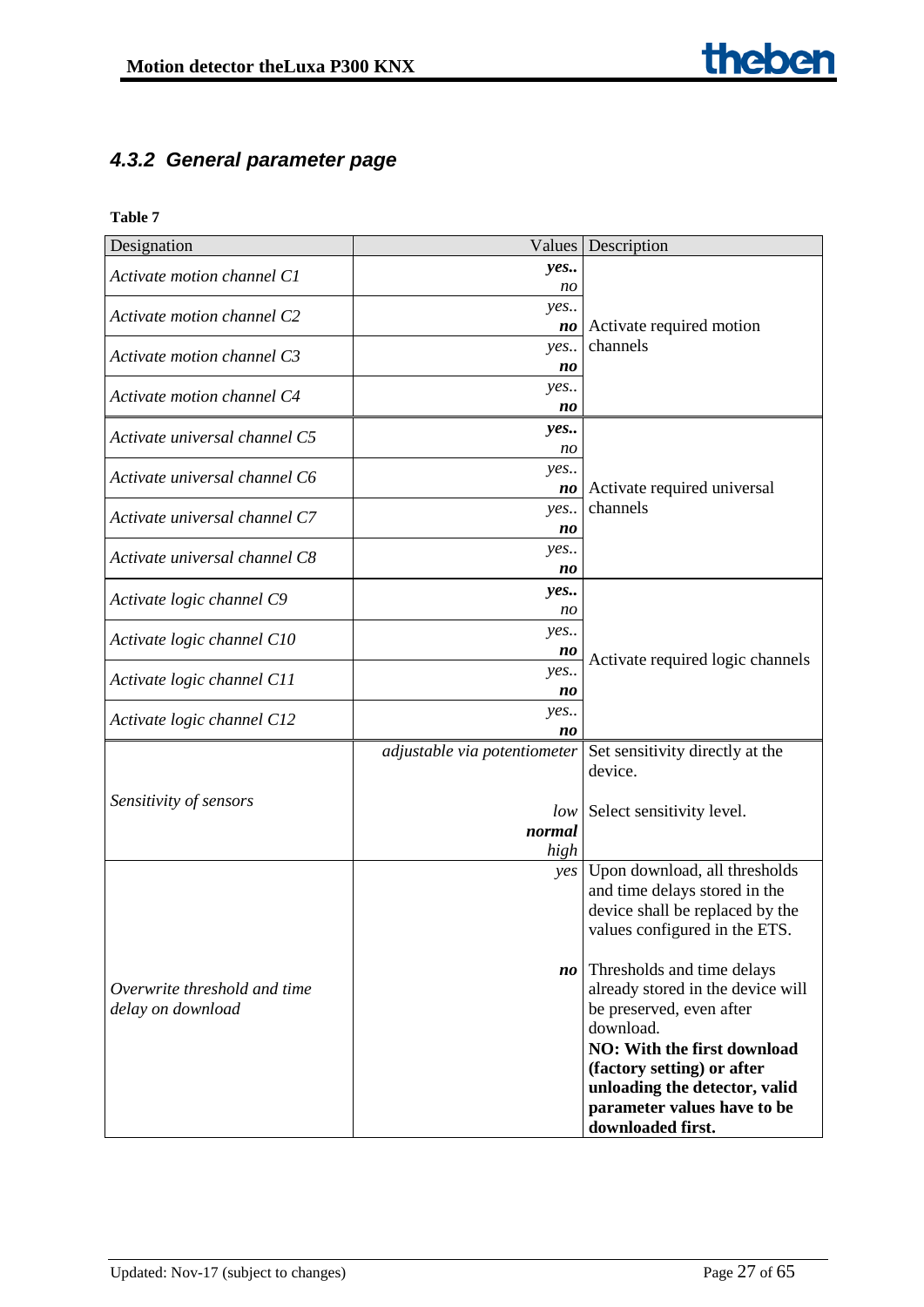| Designation                     | Values        | Description                                        |
|---------------------------------|---------------|----------------------------------------------------|
|                                 |               | <i>ves</i> The presence of the device              |
|                                 |               | should be monitored: For this                      |
|                                 |               | purpose, object 4 permanently                      |
|                                 |               | sends cyclical telegrams on the                    |
|                                 |               | bus (theft protection).                            |
| Activate dismounting protection |               | If these telegrams are monitored,                  |
|                                 |               | the absence of the device can be                   |
|                                 |               | reported.                                          |
|                                 |               |                                                    |
|                                 | $n_{0}$       | No monitoring required.                            |
|                                 |               | every min. For this purpose, the device            |
|                                 |               | every 2 min. cyclically sends OFF telegrams.       |
|                                 |               | <i>every 3 min.</i> Dismounting is detected if the |
| Cycle time for dismounting      |               | every 5 min. cyclical sending stops.               |
| protection                      | every 10 min. |                                                    |
|                                 | every 15 min. |                                                    |
|                                 | every 20 min. |                                                    |
|                                 | every 30 min. |                                                    |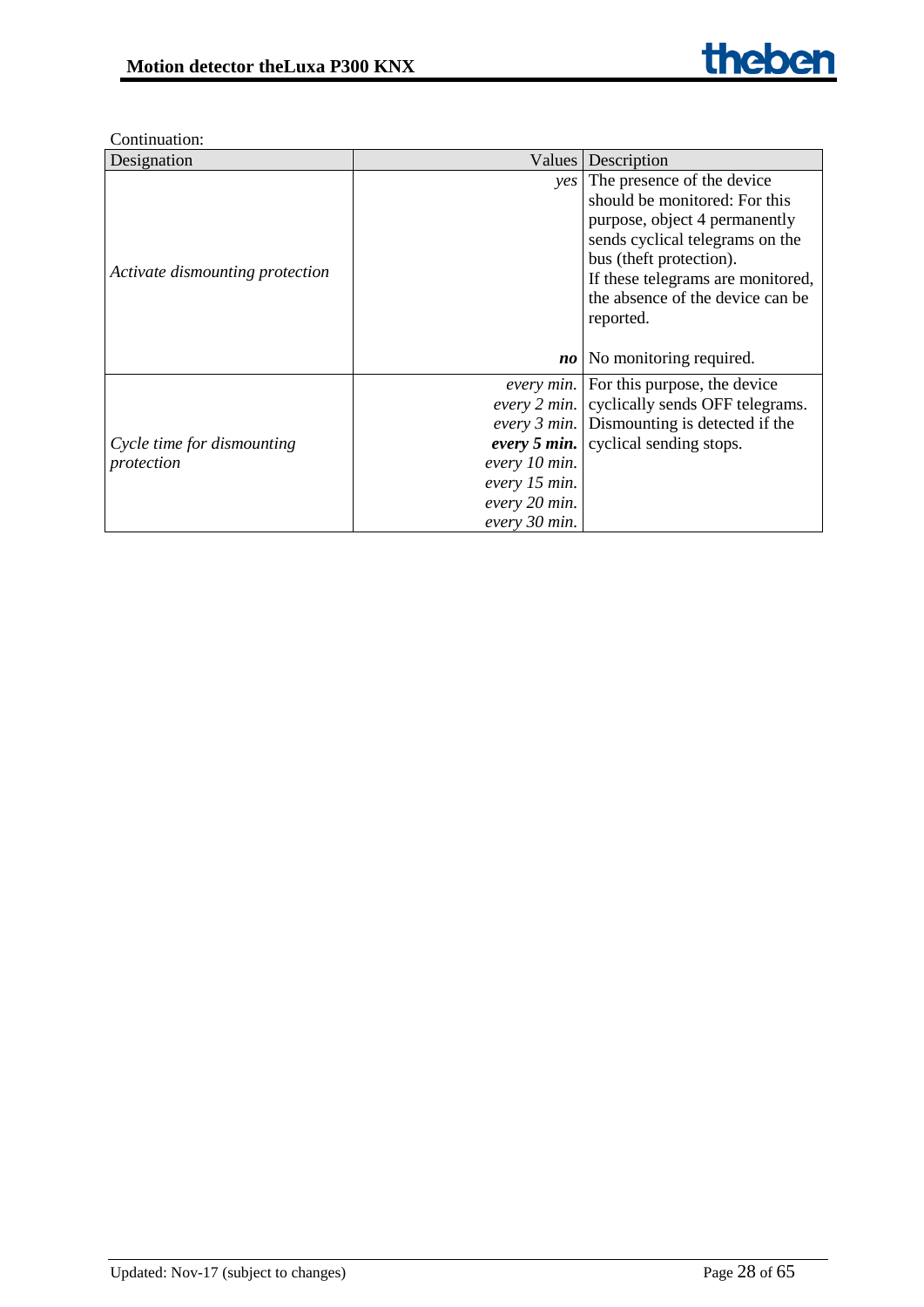# <span id="page-28-0"></span>*4.3.3 Measurement values parameter page*

| Designation                              |                                    | Values   Description                                       |
|------------------------------------------|------------------------------------|------------------------------------------------------------|
| Brightness adjustment in %               |                                    | -3030 Correction value for brightness                      |
|                                          | (Default = $\boldsymbol{\theta}$ ) | measurement if the sent value                              |
|                                          |                                    | deviates from the actual                                   |
|                                          |                                    | surrounding brightness.                                    |
|                                          |                                    | Example: Brightness = $1000 \text{ lx}$                    |
|                                          |                                    | $Sent = 1100$ lx                                           |
|                                          |                                    | Correction value $= -10$ %                                 |
| Transmit brightness value upon<br>change | no                                 | only send cyclically (if enabled)                          |
|                                          | of 10 %, but at least 1 $ x $      | Send if the value has changed by                           |
|                                          | of 20 %, but at least 1 $ x $      | 20%,                                                       |
|                                          | of 30 $%$ , but at least 1 $lx$    | 30% etc. since it was last sent                            |
|                                          |                                    | of 50 %, but at least 1 lux   However, if a change of 20 % |
|                                          |                                    | corresponds to a change in                                 |
|                                          |                                    | brightness $< 1$ lx,                                       |
|                                          |                                    | then the value is not sent until                           |
|                                          |                                    | the change is                                              |
|                                          |                                    | $>1$ lx.                                                   |
| Transmit brightness value                | do not send cyclically             | How often should the current                               |
| cyclically                               | every min.                         | brightness value be resent?                                |
|                                          | every 2 min.                       |                                                            |
|                                          | every 3 min.                       |                                                            |
|                                          | every 5 min.                       |                                                            |
|                                          | every 10 min.                      |                                                            |
|                                          | every 15 min.                      |                                                            |
|                                          | every 20 min.                      |                                                            |
|                                          | every 30 min.                      |                                                            |
|                                          | every 45 min.                      |                                                            |
|                                          | every 60 min.                      |                                                            |
| Temperature calibration in               |                                    | $-64.63$ Correction value for temperature                  |
| $0.1^{\circ}C$                           | (Default = $\boldsymbol{\theta}$ ) | measurement if sent temperature                            |
|                                          |                                    | deviates from the actual ambient                           |
|                                          |                                    | temperature.                                               |
|                                          |                                    | Example: temperature = $20^{\circ}$ C                      |
|                                          |                                    | sent temperature = $21^{\circ}$ C                          |
|                                          |                                    | Correction value                                           |
|                                          |                                    | $= -10$ (i.e. $-10 \times 0.1$ °C)                         |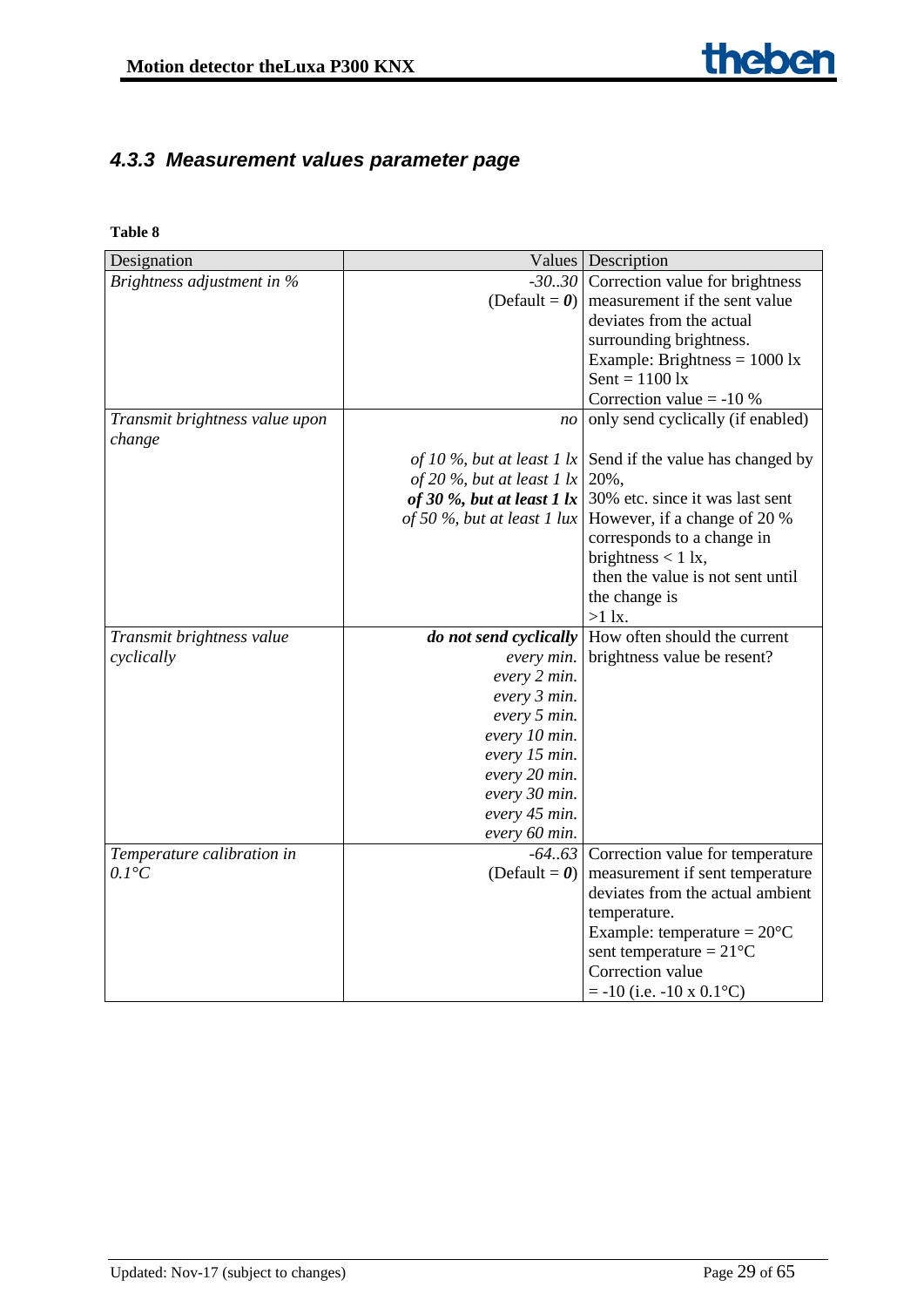| Designation                 |                               | Values Description                                          |
|-----------------------------|-------------------------------|-------------------------------------------------------------|
| Transmit temperature in the | no                            | only send cyclically                                        |
| event of change             |                               | (if enabled)                                                |
|                             |                               |                                                             |
|                             |                               | of 0.5 °C Send if the value has changed for                 |
|                             |                               | of 1.0 $\textdegree$ C   example by 0.5 °C or 1 °C since it |
|                             |                               | of 1.5 °C was last sent.                                    |
|                             | of 2.0 $^{\circ}C$            |                                                             |
|                             | of 2.5 $^{\circ}C$            |                                                             |
| Send temperature cyclically |                               | do not send cyclically   At which interval should the       |
|                             |                               | <i>every min.</i> current temperature be sent               |
|                             | every $2 \text{ min.}$ again? |                                                             |
|                             | every 3 min.                  |                                                             |
|                             | every 5 min.                  |                                                             |
|                             | every 10 min.                 |                                                             |
|                             | every 15 min.                 |                                                             |
|                             | every 20 min.                 |                                                             |
|                             | every 30 min.                 |                                                             |
|                             | every 45 min.                 |                                                             |
|                             | every 60 min.                 |                                                             |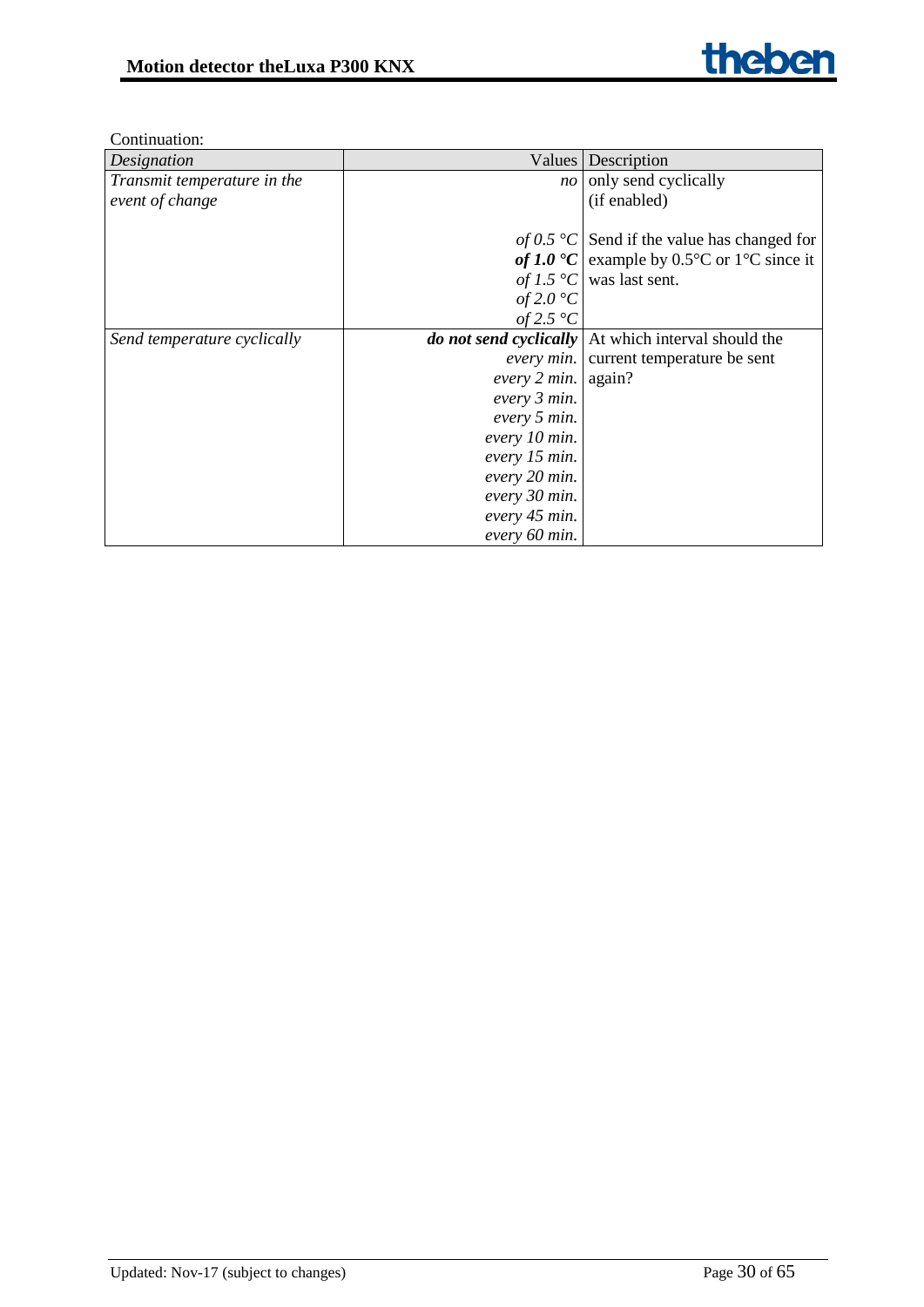# <span id="page-30-0"></span>*4.3.4 Motion channel C1..C4: Function - parameter pages.*

**Table 9**

| Designation                   |                                | Values   Description                                     |
|-------------------------------|--------------------------------|----------------------------------------------------------|
| Operating mode                |                                | Slave The channel reports motion by                      |
|                               |                                | cyclical 1 telegrams.                                    |
|                               |                                | No time function and no                                  |
|                               |                                | consideration of brightness.                             |
|                               |                                |                                                          |
|                               |                                | <i>Master</i> Normal function.                           |
|                               |                                | The channel switches depending                           |
|                               |                                | on motion and brightness, with                           |
|                               |                                | adjustable time delay.                                   |
| Master operating mode         | Master in individual switching | Standard application for an area                         |
|                               |                                | in which only one motion                                 |
|                               |                                | detector is required.                                    |
|                               |                                |                                                          |
|                               | Master in parallel switching   | In addition to its own motion                            |
|                               |                                | detection, the channel also                              |
|                               |                                | responds to telegrams from slave                         |
|                               |                                | devices.                                                 |
|                               |                                | Furthermore, it sends 1                                  |
|                               |                                | telegrams upon detection of                              |
|                               |                                | motion                                                   |
|                               |                                | on the parallel switching object                         |
|                               |                                | (obj. 18, cf. Slave).                                    |
| Mode of operation             | <b>Fully automatic device</b>  | Switches on when all conditions                          |
|                               |                                | are met (e.g. motion and                                 |
|                               |                                | darkness) and switches off when                          |
|                               |                                | the time delay has elapsed.                              |
|                               | Semi-automatic device          |                                                          |
|                               |                                | The consumer (e.g. lighting) is<br>switched on manually. |
|                               |                                | The motion detector switches                             |
|                               |                                | off.                                                     |
| Brightness threshold and time | adjustable via potentiometer   | Brightness threshold and time                            |
| $delay*$                      |                                | delay for C1 adjustable directly                         |
|                               |                                | at the device.                                           |
|                               |                                |                                                          |
|                               | adjustable via ETS             | The potentiometer settings have                          |
|                               |                                | no influence on brightness                               |
|                               |                                | threshold and time delay. Only                           |
|                               |                                | ETS parameters and teach-in                              |
|                               |                                | telegrams will take effect.                              |

\*ONLY for C1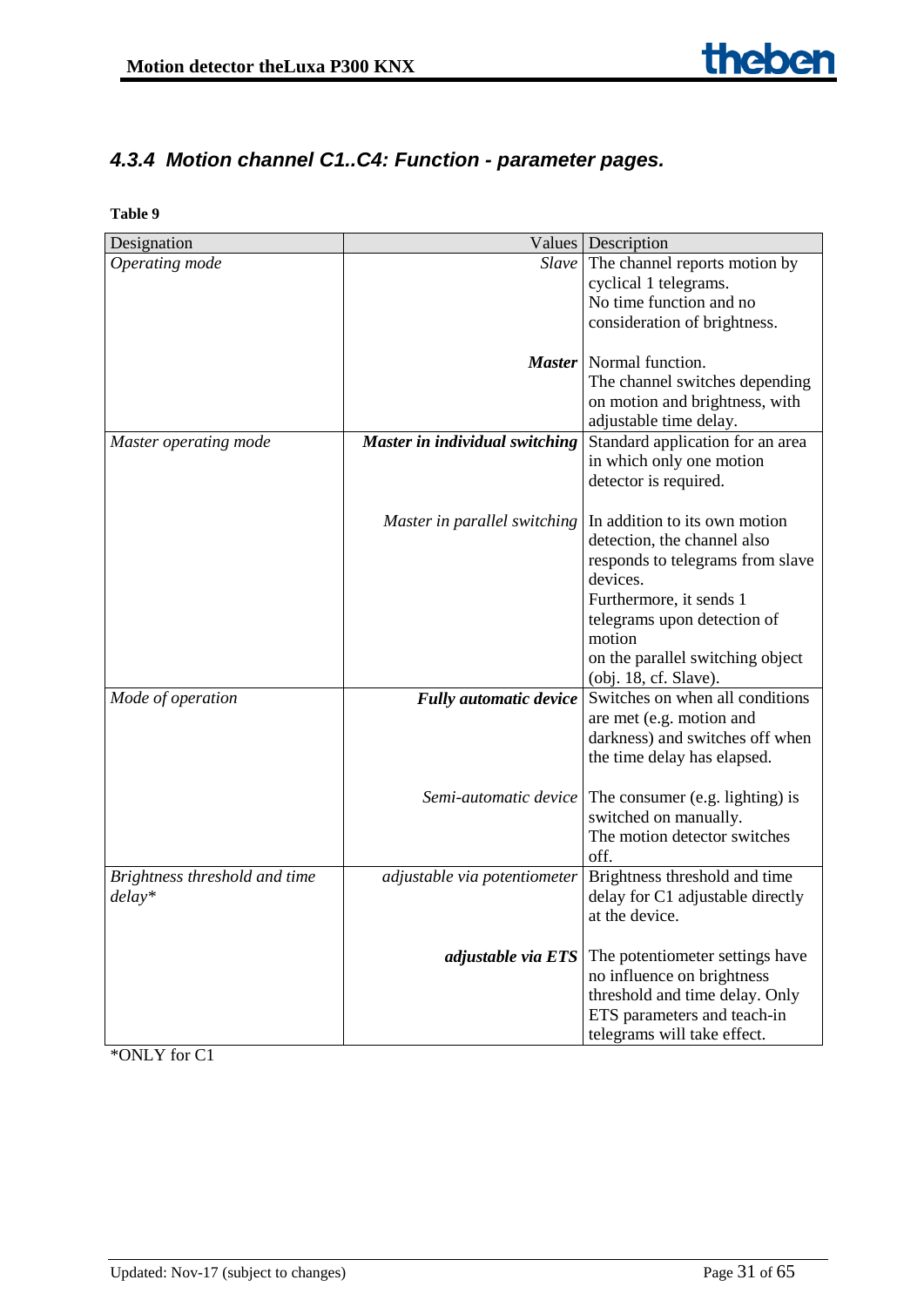

| Designation                   |                                 | Values   Description                                    |
|-------------------------------|---------------------------------|---------------------------------------------------------|
| <b>Used sensors</b>           |                                 | no sensor The motion sensors left, centre,              |
|                               |                                 | and right will not be used.                             |
|                               |                                 |                                                         |
|                               |                                 | left, centre, right Selection of the zones to be        |
|                               | left, centre                    | monitored.                                              |
|                               | centre, right                   |                                                         |
|                               | left, right                     |                                                         |
|                               | left                            |                                                         |
|                               | centre                          |                                                         |
|                               | right                           |                                                         |
| Activate sensor bottom (creep |                                 | yes   Motion directly below the                         |
| under protection)             |                                 | detector shall be detected.                             |
|                               |                                 |                                                         |
|                               | $n_{O}$                         | Creep under protection not                              |
|                               |                                 | required.                                               |
| Type of lighting              |                                 | Switching   The channel controls a switch               |
|                               |                                 | actuator. Send only ON/OFF                              |
|                               |                                 | telegrams.                                              |
|                               |                                 |                                                         |
|                               |                                 | <i>Dimming</i> The channel controls a dimming           |
|                               |                                 | actuator.                                               |
|                               |                                 | ON/OFF, and send dimming                                |
|                               |                                 | telegrams.                                              |
| Activate perm ON              |                                 | via OFF telegram   Perm ON is triggered by a 0 on       |
|                               |                                 | object 17.                                              |
|                               |                                 |                                                         |
|                               |                                 | <i>via ON telegram</i>   Perm ON is triggered by a 1 on |
|                               |                                 | object 17.                                              |
| Execute perm ON               | only if fallen below brightness | The channel should only switch                          |
|                               | value                           | on during perm ON if the                                |
|                               |                                 | brightness is below the                                 |
|                               |                                 | brightness threshold.                                   |
|                               |                                 |                                                         |
|                               |                                 | <i>always</i> Do not take brightness into               |
|                               |                                 | account during perm ON.                                 |
| <b>Block telegram</b>         | <b>Block with ON telegram</b>   | $0 =$ Cancel block                                      |
|                               |                                 | $1 = Block$                                             |
|                               |                                 |                                                         |
|                               | Block with OFF telegram         | $0 = Block$                                             |
|                               |                                 | $1 =$ Cancel block                                      |
|                               |                                 |                                                         |
|                               |                                 | Note: The block is always                               |
|                               |                                 | deactivated after reset.                                |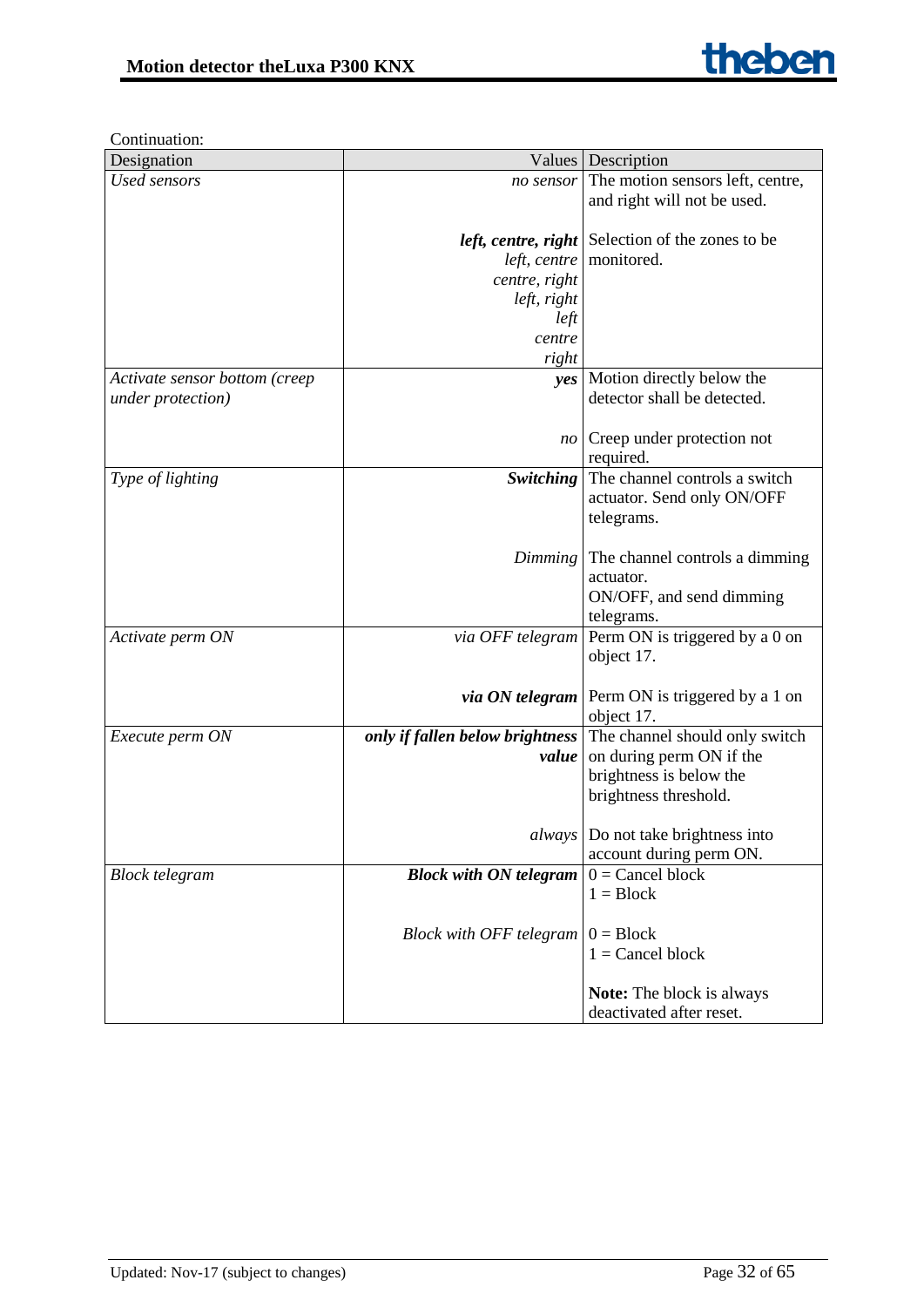| Designation                     | Values Description                               |
|---------------------------------|--------------------------------------------------|
| Telegram when setting the block | <i>no telegram</i>   Do not send.                |
|                                 |                                                  |
|                                 | as with OFF Same behaviour as when no            |
|                                 | motion is detected.                              |
| Retrigger time                  | $30 s$ As long as motion is detected,            |
|                                 | 1 min. object 18 sends cyclical switch           |
|                                 | $2 \text{ min.}$ on telegrams for further master |
|                                 | $3$ min. devices.                                |
|                                 | 4 min. Only for master in parallel               |
|                                 | switching and slave operation*.                  |

\* In slave operation, the retrigger time must be set shorter than half of the time delay of the master device. Otherwise, no additional switching on can be triggered in the master device at the end of the cycle time.

**Example:** Time delay Master = 5 min.  $\rightarrow$  the retrigger time must be max. 2 minutes.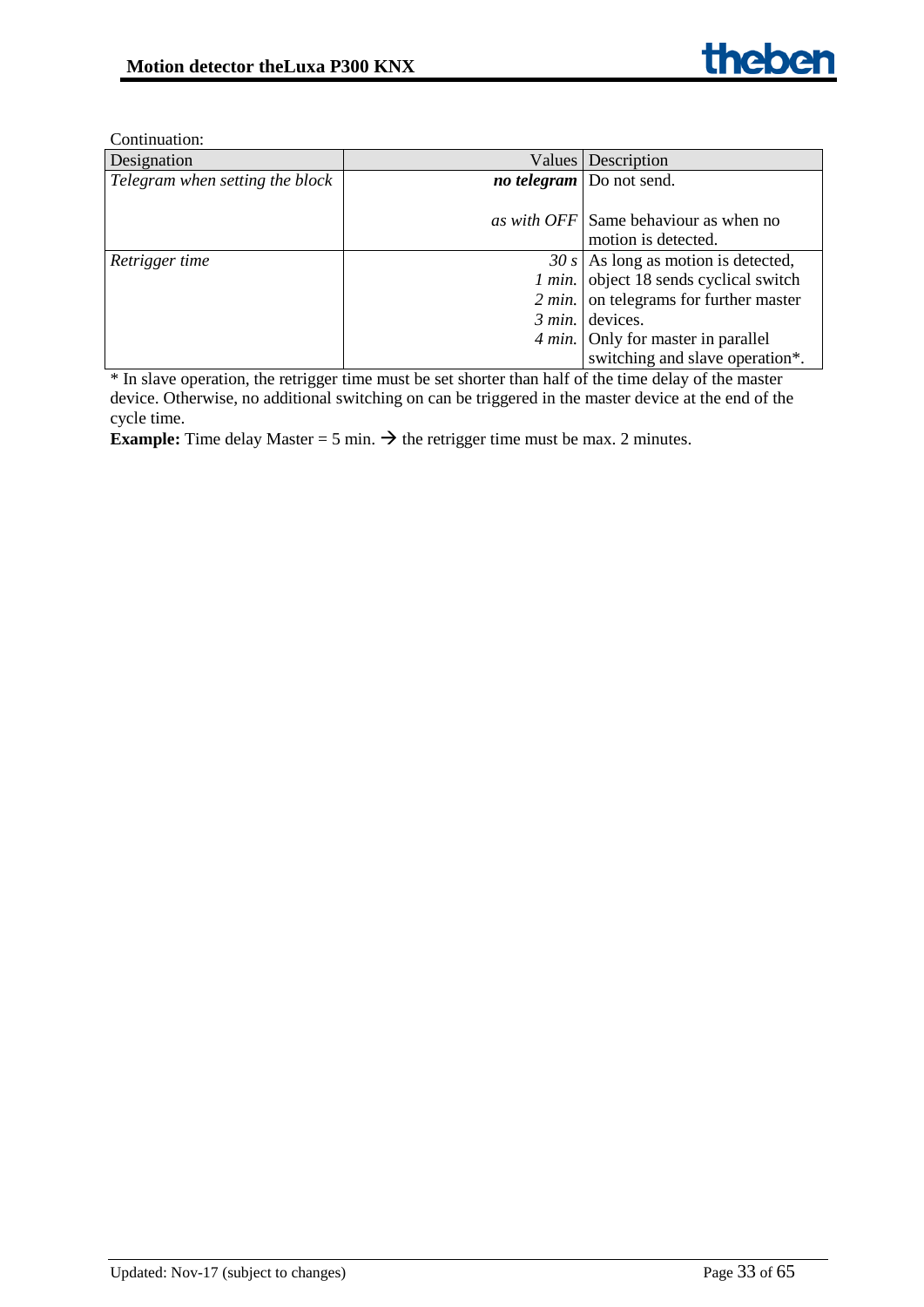# <span id="page-33-0"></span>*4.3.5 Brightness settings parameter page*

| Designation                     |                                                          | Values   Description                                          |
|---------------------------------|----------------------------------------------------------|---------------------------------------------------------------|
| Source of brightness value      |                                                          | <i>internal</i> The brightness is measured in                 |
|                                 |                                                          | the device.                                                   |
|                                 |                                                          |                                                               |
|                                 |                                                          | <i>Object</i> The brightness value is received                |
|                                 |                                                          | by another device.                                            |
| Brightness threshold adjustable |                                                          | yes The current brightness threshold                          |
| via bus                         |                                                          | can be configured any time via                                |
|                                 |                                                          | bus telegrams.                                                |
|                                 |                                                          |                                                               |
|                                 | no                                                       | Changing is only possible via                                 |
| Brightness threshold value      | independent of brightness                                | ETS download or teach in.<br>The brightness is not taken into |
|                                 |                                                          | consideration.                                                |
|                                 |                                                          |                                                               |
|                                 |                                                          | 1 lx, , 1.5 lx, 2 lx In case of motion, the channel           |
|                                 | 2.5 $lx$ , 3 $lx$ , 3.5 $lx$                             | output is only switched on if the                             |
|                                 |                                                          | 4 lx, 4.5 lx, 5 lx   measured brightness is below the         |
|                                 |                                                          | 5.5 lx, 6 lx, 7 lx set brightness threshold.                  |
|                                 | 7.5 $lx$ , 8 $lx$ , 9 $lx$                               |                                                               |
|                                 | 10 lx, 15 lx, 20 lx                                      |                                                               |
|                                 | 25 lx, 30 lx, 35 lx                                      |                                                               |
|                                 | 40 lx, 45 lx, 50 lx                                      |                                                               |
|                                 | 55 lx, 60 lx, 70 lx                                      |                                                               |
|                                 | 75 lx, 80 lx, 90 lx                                      |                                                               |
|                                 | 100 lx, 150 lx, 200 lx                                   |                                                               |
|                                 | 250 lx, 300 lx, 350 lx<br>400 $lx$ , 450 $lx$ , 500 $lx$ |                                                               |
|                                 | 550 lx, 600 lx, 700 lx                                   |                                                               |
|                                 | 750 lx, 800 lx, 900 lx                                   |                                                               |
|                                 | 1000 lx, 1500 lx, 2000 lx                                |                                                               |
|                                 | 2500 lx, 3000 lx                                         |                                                               |
| Light hysteresis                | 20 % but at least 1 lux                                  | The hysteresis prevents frequent                              |
|                                 | 30 %, but at least 1 lux                                 | change over after small changes                               |
|                                 | 50 %, but at least 1 lux                                 | in brightness.                                                |
|                                 |                                                          |                                                               |
| Delay time brightness           |                                                          | <i>none</i> In case of motion and with                        |
|                                 |                                                          | brightness below the brightness                               |
|                                 |                                                          | threshold, the channel switches                               |
|                                 |                                                          | on immediately.                                               |
|                                 |                                                          |                                                               |
|                                 | 5 s, 10 s, 20 s                                          | In case of detected motion and<br>with brightness below the   |
|                                 | 30 s, 1 min., 2 min.<br>3 min., 5 min., 10 min.          | brightness threshold                                          |
|                                 | 15 min., 20 min.                                         |                                                               |
|                                 |                                                          |                                                               |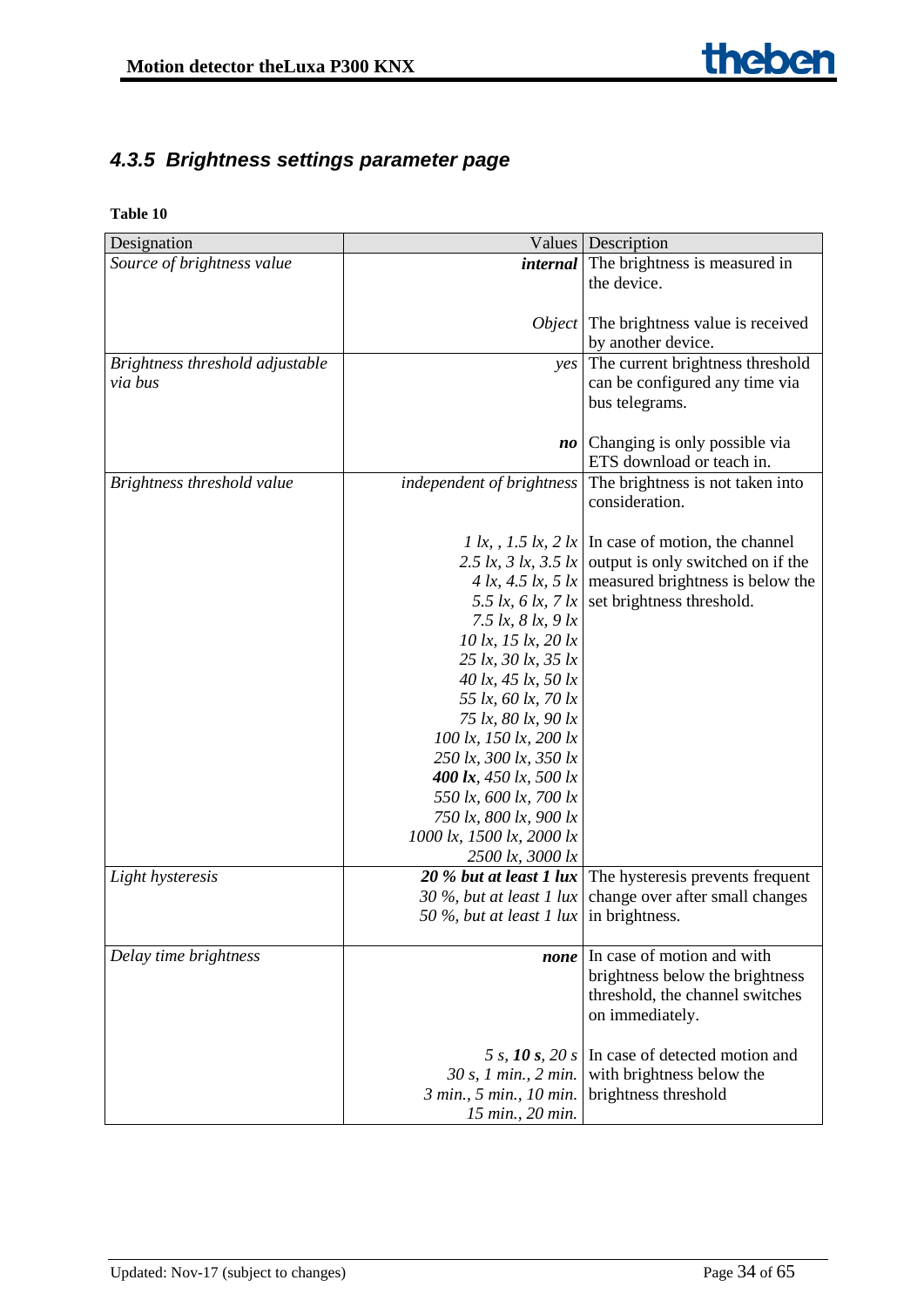| Designation                      | Values                                                    | Description                                        |
|----------------------------------|-----------------------------------------------------------|----------------------------------------------------|
| Use alternative brightness       | $\nu e s$                                                 | Use an additional brightness                       |
| threshold                        |                                                           | threshold.                                         |
|                                  |                                                           |                                                    |
|                                  | no                                                        | Do not use.                                        |
| Alternative brightness threshold | independent of brightness                                 | With activated alternative                         |
|                                  |                                                           | brightness threshold, the channel                  |
|                                  |                                                           | always has to switch in case of                    |
|                                  |                                                           | motion, and not take brightness                    |
|                                  |                                                           | into account.                                      |
|                                  |                                                           |                                                    |
|                                  |                                                           | 1 lx, , 1.5 lx, 2 lx Select alternative brightness |
|                                  | 2.5 lx, 3 lx, 3.5 lx threshold.                           |                                                    |
|                                  | 4 $lx$ , 4.5 $lx$ , 5 $lx$                                |                                                    |
|                                  | 5.5 $lx$ , 6 $lx$ , 7 $lx$                                |                                                    |
|                                  | 7.5 $lx$ , 8 $lx$ , 9 $lx$                                |                                                    |
|                                  | 10 lx, 15 lx, 20 lx                                       |                                                    |
|                                  | 25 lx, 30 lx, 35 lx                                       |                                                    |
|                                  | 40 lx, 45 lx, 50 lx                                       |                                                    |
|                                  | 55 lx, 60 lx, 70 lx                                       |                                                    |
|                                  | 75 lx, 80 lx, 90 lx                                       |                                                    |
|                                  | 100 lx, 150 lx, 200 lx                                    |                                                    |
|                                  | 250 lx, 300 lx, 350 lx                                    |                                                    |
|                                  | 400 $\mathbf{lx}$ , 450 $\mathbf{lx}$ , 500 $\mathbf{lx}$ |                                                    |
|                                  | 550 lx, 600 lx, 700 lx                                    |                                                    |
|                                  | 750 lx, 800 lx, 900 lx                                    |                                                    |
|                                  | 1000 lx, 1500 lx, 2000 lx                                 |                                                    |
|                                  | 2500 lx, 3000 lx                                          |                                                    |
| Alternative brightness threshold | yes                                                       | The current alt. brightness                        |
| adjustable via bus               |                                                           | threshold can be overwritten via                   |
|                                  |                                                           | obj. 10.                                           |
|                                  |                                                           |                                                    |
|                                  | $n_{0}$                                                   | Changing is only possible via                      |
|                                  |                                                           | ETS download or teach in.                          |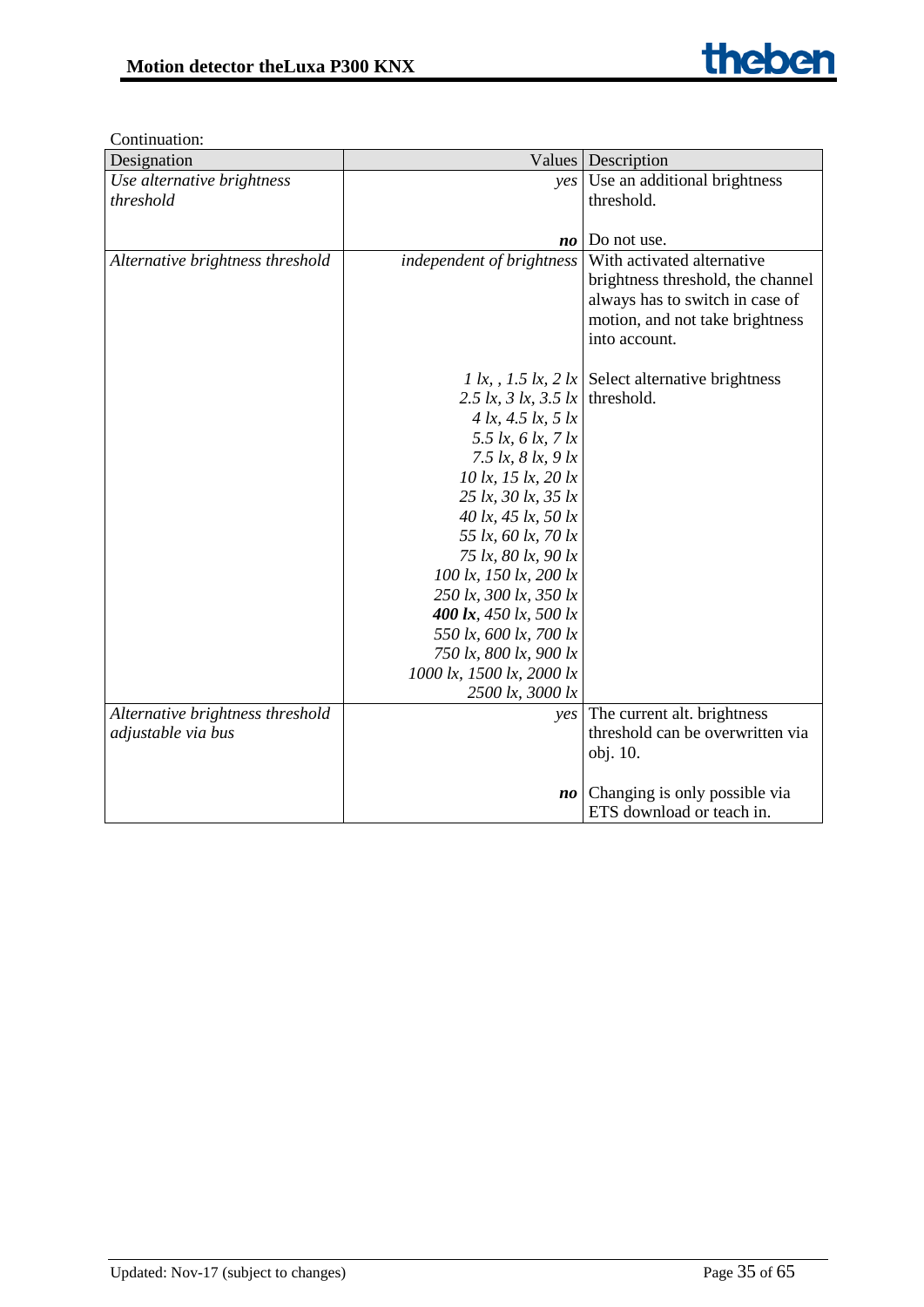# <span id="page-35-0"></span>*4.3.6 Time settings parameter page*

| Designation                       | Values                     | Description                                   |
|-----------------------------------|----------------------------|-----------------------------------------------|
| Time delay                        | 1 s, 5 s, 10 s             | Turn-on time when motion                      |
|                                   | 15 s, 20 s, 25 s detected. |                                               |
|                                   | 30 s, 40 s, 50 s           |                                               |
|                                   | 1 min., 2 min., 3 min.     |                                               |
|                                   | 5 min., 10 min., 15 min.   |                                               |
|                                   | 20 min., 30 min., 40 min.  |                                               |
|                                   | 50 min., 1 h               |                                               |
| Time delay adjustable via bus     | yes                        | The time delay can be                         |
|                                   |                            | configured any time via bus                   |
|                                   |                            | telegrams.                                    |
|                                   |                            |                                               |
|                                   | $\boldsymbol{no}$          | Changing is only possible via                 |
|                                   |                            | ETS download or teach in.                     |
| Use alternative time delay        | $\vee$ es                  | Use an additional time delay.                 |
|                                   |                            |                                               |
|                                   | no                         | Do not use.                                   |
| Alternative time delay            |                            | 1 s, 5 s, 10 s Select alternative time delay. |
|                                   | 15 s, 20 s, 25 s           |                                               |
|                                   | 30 s, 40 s, 50 s           |                                               |
|                                   | 1 min., 2 min., 3 min.     |                                               |
|                                   | 5 min., 10 min., 15 min.   |                                               |
|                                   | 20 min., 30 min., 40 min.  |                                               |
|                                   | 50 min., 1 h               |                                               |
| Alternative time delay adjustable | yes                        | The alternative time delay can be             |
| via bus                           |                            | configured any time via bus                   |
|                                   |                            | telegrams.                                    |
|                                   |                            |                                               |
|                                   | $n_{0}$                    | Changing is only possible via                 |
|                                   |                            | ETS download or teach in.                     |
| Use switch-on delay               | yes                        | Select if the channel should not              |
|                                   |                            | switch on immediately upon                    |
|                                   |                            | detected motion.                              |
|                                   |                            |                                               |
|                                   | no                         | Always switch on immediately.                 |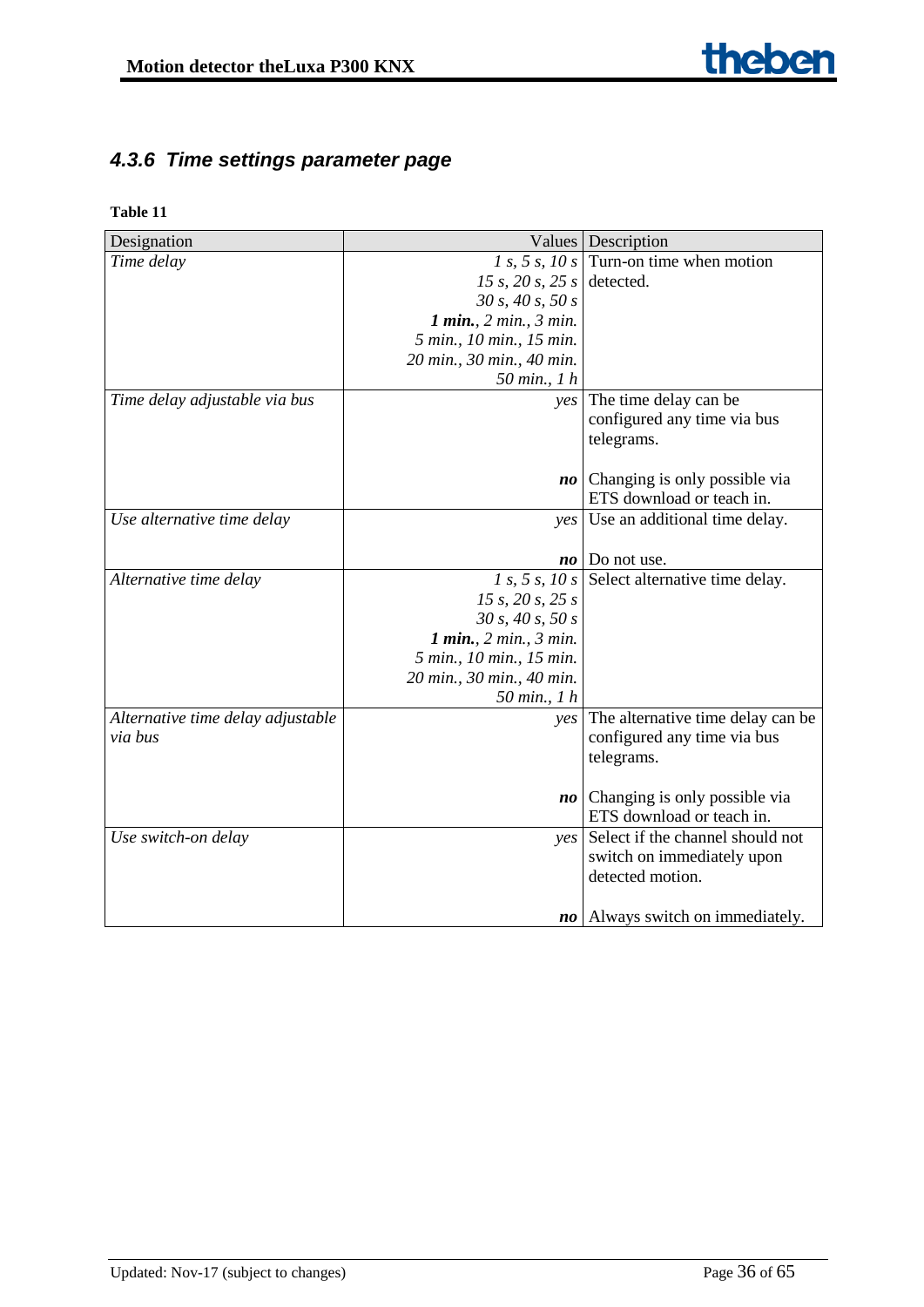| Designation                    |                                | Values   Description                               |
|--------------------------------|--------------------------------|----------------------------------------------------|
| Switch-on delay                |                                | 1 s, 5 s, 10 s   In case of detected motion and    |
|                                |                                | 15 s, 20 s, 25 s with brightness possibly below    |
|                                |                                | 30 s, 40 s, 50 s the brightness threshold, the     |
|                                | 1 min., 2 min., 3 min.         | channel switches on, only after                    |
|                                | 5 min., 10 min., 15 min.       | the set delay has elapsed.                         |
|                                | 20 min., 30 min., 40 min.      |                                                    |
|                                | 50 min., 1 h                   |                                                    |
| Time between switching off and |                                | $\boldsymbol{I}$ s Minimum time for the channel to |
| on                             | 1.4 s                          | remain switched off.                               |
|                                |                                | $2 s$ Prevents unwanted switching                  |
|                                |                                | $3 s$ back on.                                     |
| Retrigger                      |                                | yes   With the first motion, the                   |
|                                |                                | channel switches on for the set                    |
|                                |                                | time delay.                                        |
|                                |                                | With every further motion, the                     |
|                                |                                | current time delay will be                         |
|                                |                                | restarted.                                         |
|                                |                                | With this setting, the short-term                  |
|                                |                                | presence function is not                           |
|                                |                                | available.                                         |
|                                |                                |                                                    |
|                                |                                | <i>no</i>   With the first motion, the             |
|                                |                                | channel switches on only for the                   |
|                                |                                | set time delay.                                    |
|                                |                                | A further motion during that                       |
|                                |                                | time has no effect.                                |
| Short-term presence            |                                | Energy saving function: If a                       |
|                                |                                | room is entered only briefly, the                  |
|                                |                                | duty cycle of the lighting will be                 |
|                                |                                | reduced.                                           |
|                                |                                | This function is only possible if                  |
|                                |                                | $Retrigger = no$                                   |
|                                |                                | (see above).                                       |
|                                |                                |                                                    |
|                                |                                | yes When the first motion is                       |
|                                |                                | detected, the channel will be                      |
|                                |                                | switched on for 2 min. If the                      |
|                                |                                | next motion is detected after 15                   |
|                                |                                | s, the current time delay will be                  |
|                                |                                | applied.                                           |
|                                |                                | With time delays shorter than 3                    |
|                                |                                | minutes, this function is not                      |
|                                |                                | activated.                                         |
|                                |                                |                                                    |
|                                | $\boldsymbol{n}\boldsymbol{o}$ | Short-term presence is                             |
|                                |                                | deactivated.                                       |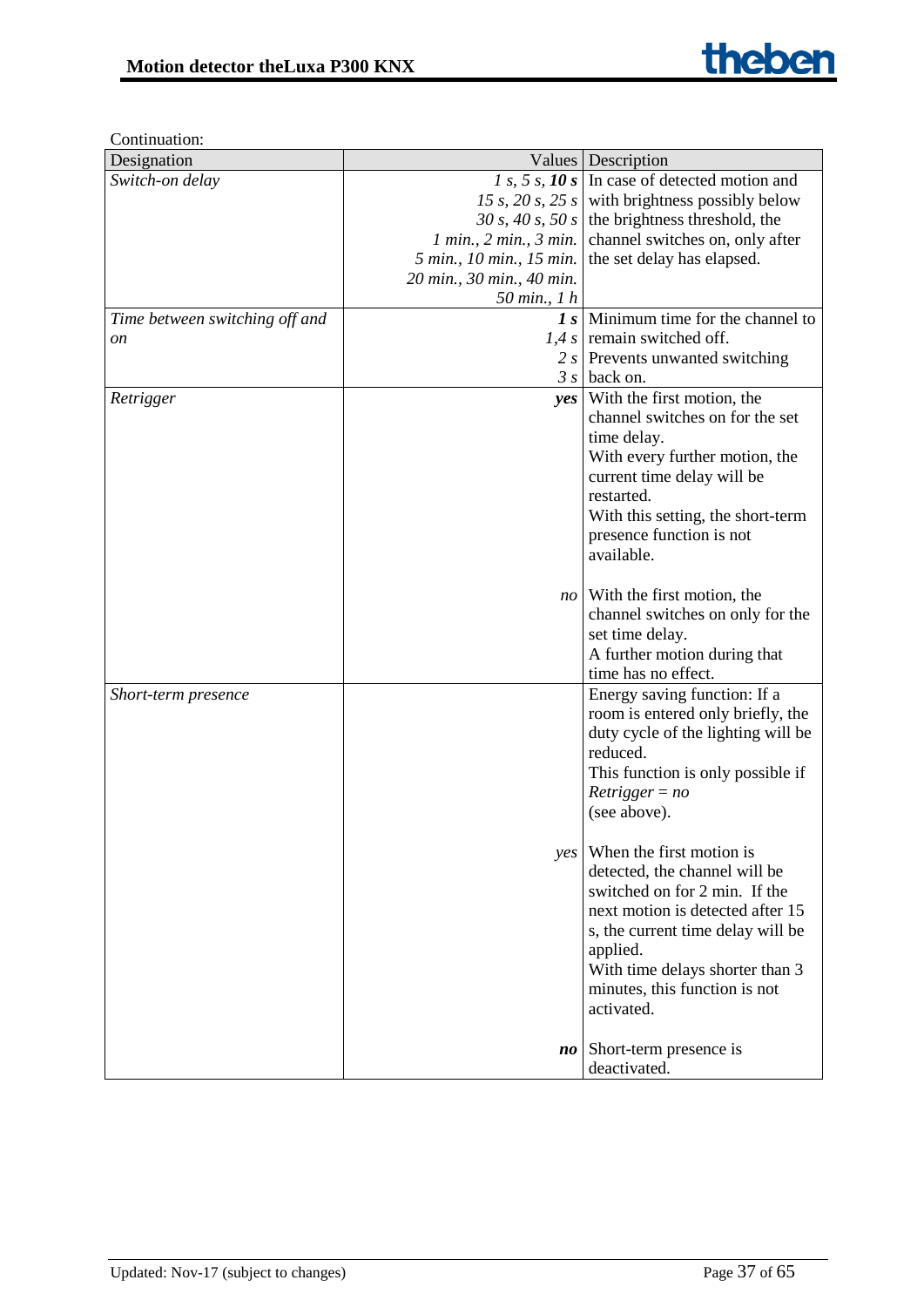| Designation           |               | Values Description                                    |
|-----------------------|---------------|-------------------------------------------------------|
| Cyclical transmission |               | do not send cyclically   At which interval should the |
|                       |               | <i>every min.</i> channel status be sent again?       |
|                       | every 2 min.  |                                                       |
|                       | every 3 min.  |                                                       |
|                       | every 5 min.  |                                                       |
|                       | every 10 min. |                                                       |
|                       | every 15 min. |                                                       |
|                       | every 20 min. |                                                       |
|                       | every 30 min. |                                                       |
|                       | every 45 min. |                                                       |
|                       | every 60 min. |                                                       |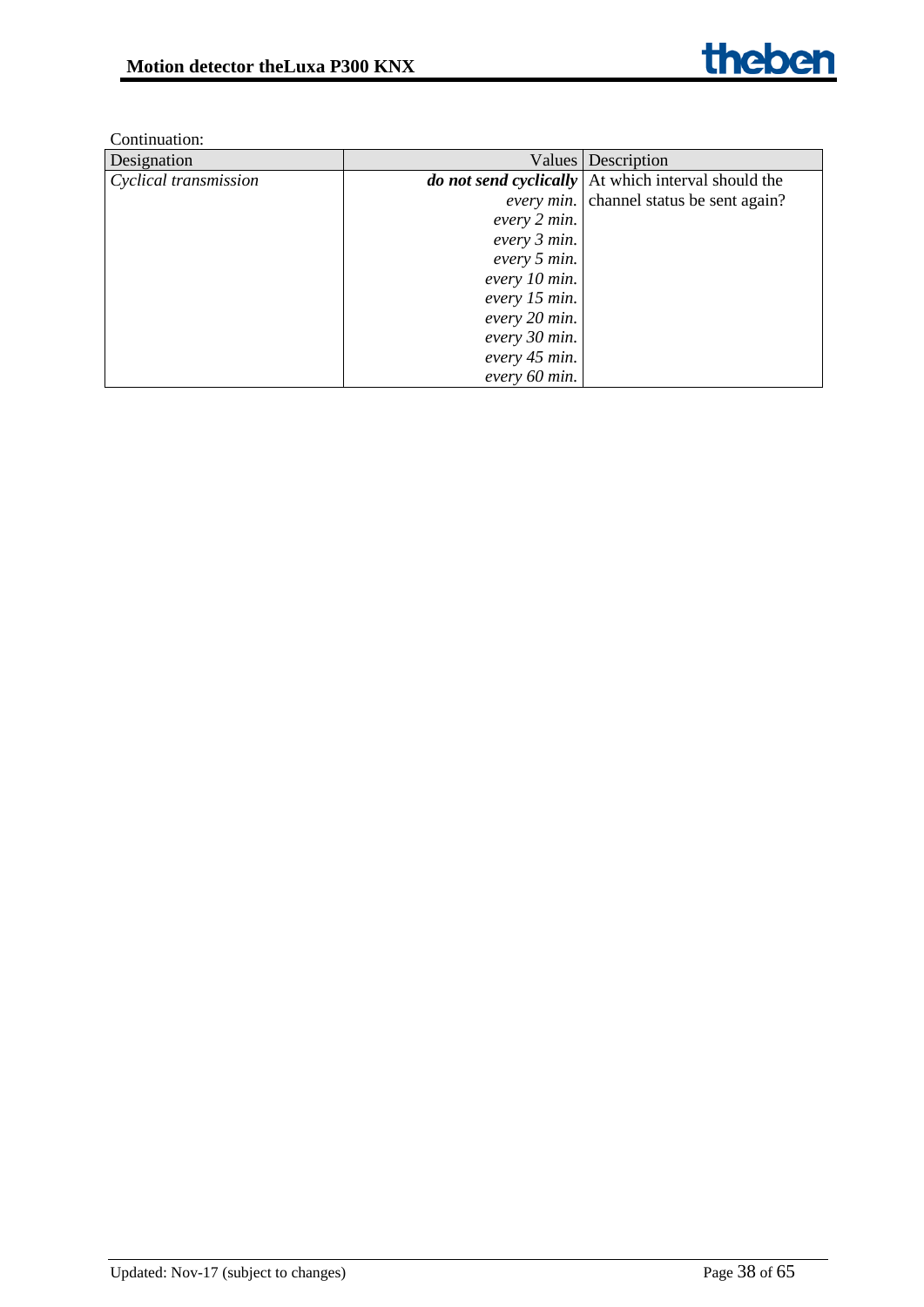# <span id="page-38-0"></span>*4.3.7 Dimming parameter page*

| Designation                    |                               | Values   Description                                 |
|--------------------------------|-------------------------------|------------------------------------------------------|
| Dimming value during ON phase  |                               | $0\%$ Switch off lighting                            |
|                                |                               |                                                      |
|                                |                               | 10 %, 20 %, 30 % In case of detected motion,         |
|                                |                               | 40 %, 50 %, 60 % control the dimmer with the         |
|                                |                               | 70 %, 80 %, 90 % selected dimming value.             |
|                                | 100 %                         |                                                      |
| Dimming value during standby   |                               | $0\%$ After the time delay, there is the             |
| phase                          | 10 %, 20 %, 30 %              | so called standby phase, usually                     |
|                                |                               | 40 %, 50 %, 60 % with reduced dimming value.         |
|                                | 70 %, 80 %, 90 %              |                                                      |
|                                | 100 %                         |                                                      |
| Standby time                   |                               | $OFF$ No standby function.                           |
|                                |                               |                                                      |
|                                |                               | 30 s, 40 s, 50 s Time limit for standby mode.        |
|                                | 1 min., 2 min., 3 min.        |                                                      |
|                                | 5 min., 10 min., 15 min.      |                                                      |
|                                | 20 min., 30 min., 40 min.     |                                                      |
|                                | 50 min., 1 h, 1 h 15 min.     |                                                      |
|                                | 1 h 30 min., 1 h 45 min., 2 h |                                                      |
| Dimming value when setting the |                               | $\theta$ % Desired dimming value if the              |
| block                          |                               | 10 %, 20 %, 30 % block is triggered e.g. via object, |
|                                |                               | 40 %, 50 %, 60 % time switch program, or scene       |
|                                | 70 %, 80 %, 90 % (presets).   |                                                      |
|                                | $100\,\%$                     |                                                      |
| Dimming value when OFF         |                               | $\theta$ % Dimming value if no motion and            |
|                                |                               | 10 %, 20 %, 30 % no standby is available.            |
|                                | 40 %, 50 %, 60 %              |                                                      |
|                                | 70 %, 80 %, 90 %              |                                                      |
|                                | 100 %                         |                                                      |
| Dimming value during           |                               | $\theta$ % Desired dimming value if the              |
| permanent switching            | 10 %, 20 %, 30 %              | permanent switching is triggered                     |
|                                |                               | 40 %, 50 %, 60 % e.g. via object, time switch        |
|                                |                               | 70 %, 80 %, 90 % program, or scene (presets).        |
|                                | $100\,\%$                     |                                                      |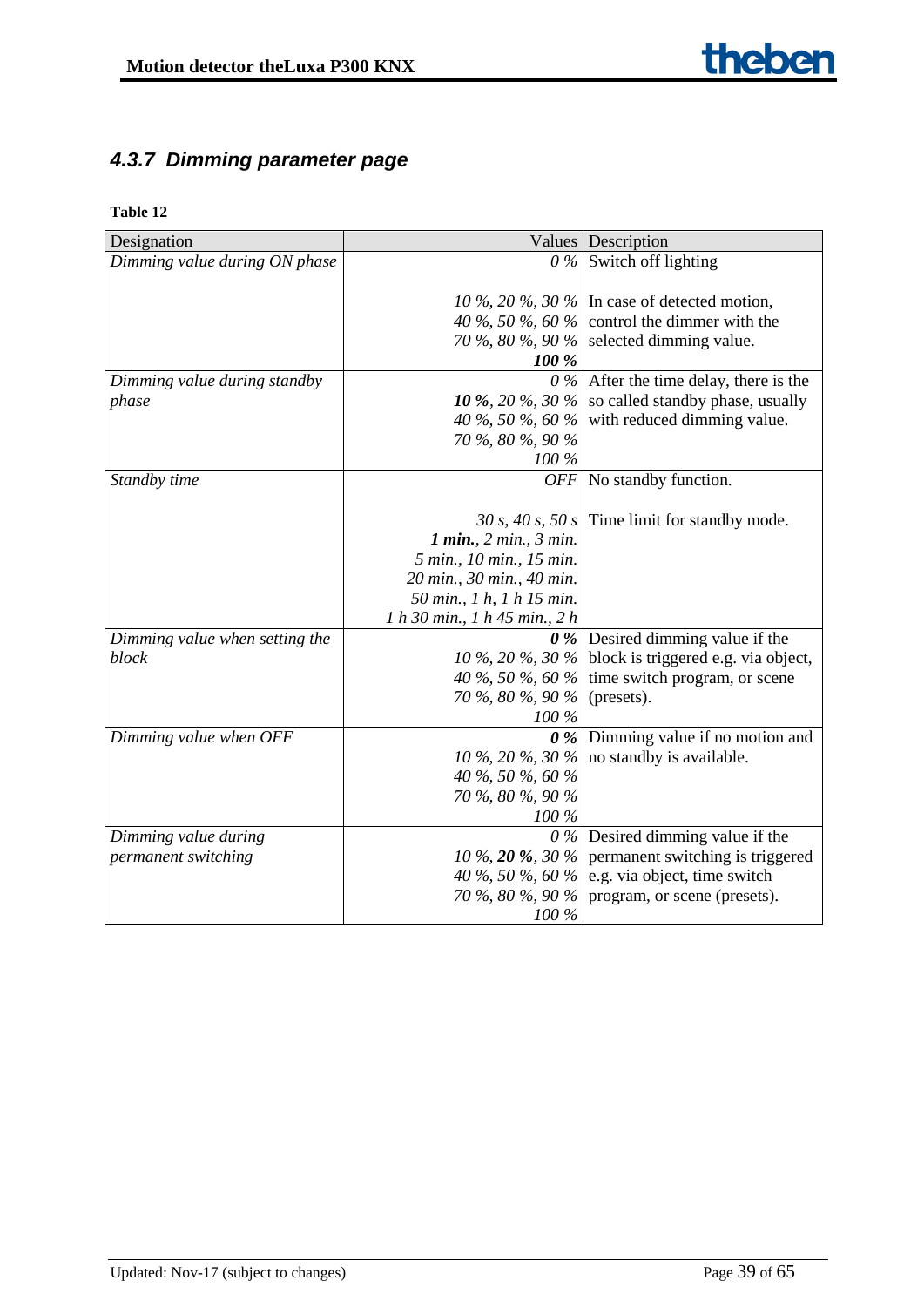# <span id="page-39-0"></span>*4.3.8 Switching times parameter page*

Each motion channel has up to 8 switching times.

Each of these switching times can call up a different *preset* action.

This allows to change brightness threshold and time delay, to block the channel, or to trigger permanent switching in a time-controlled manner.

For activating switch programmes, a time must have been received at least once.

| anı<br>r |  |
|----------|--|
|----------|--|

| Designation                 | <b>Values</b>                  | Description                                        |
|-----------------------------|--------------------------------|----------------------------------------------------|
| Activate switch programme 1 | $\boldsymbol{n}\boldsymbol{o}$ | Deactivated                                        |
|                             |                                |                                                    |
|                             | $\gamma$ es                    | Switch programme has to                            |
|                             |                                | execute a <i>preset</i> action at the              |
|                             |                                | defined time.                                      |
| Switching time              | $12:00$ a.m. $-11:45$ p.m.     | Select time for the execution of                   |
|                             | (in 15 min. increments)        | the switching time.                                |
| Program active at           |                                | <i>daily</i> Day or days on which the              |
|                             |                                | $Mon$ - $Fri$ switching time is executed.          |
|                             |                                | <i>Mon</i> - <i>Sat</i>   All days can be selected |
|                             | $Fri$ - Sun                    | individually or in a combination.                  |
|                             | Sat - Sun                      |                                                    |
|                             | Mon                            |                                                    |
|                             | Tue                            |                                                    |
|                             | Wed                            |                                                    |
|                             | Thu                            |                                                    |
|                             | Fri                            |                                                    |
|                             | Sat                            |                                                    |
|                             | Sun                            |                                                    |
|                             | and all other possible         |                                                    |
|                             | combinations of weekdays.      |                                                    |
| Action                      | Preset 1                       | Preset action which is to be                       |
|                             | Preset 2                       | executed at this switching time.                   |
|                             | Preset 3                       |                                                    |
|                             |                                | See Presets parameter page.                        |
|                             | Preset 8                       |                                                    |
| Activate switch programme 2 | n <sub>O</sub>                 | See above, switching time 1                        |
|                             | yes                            |                                                    |
| Activate switch programme 3 | n <sub>O</sub>                 | See above, switching time 1                        |
|                             | yes                            |                                                    |
| Activate switch programme 4 | n <sub>O</sub>                 | See above, switching time 1                        |
|                             | yes                            |                                                    |
| Activate switch programme 5 | n <sub>O</sub>                 | See above, switching time 1                        |
|                             | <i>ves</i>                     |                                                    |
| Activate switch programme 6 | n <sub>O</sub>                 | See above, switching time 1                        |
|                             | yes                            |                                                    |
| Activate switch programme 7 | n <sub>O</sub>                 | See above, switching time 1                        |
|                             | yes                            |                                                    |
| Activate switch programme 8 | n <sub>O</sub>                 | See above, switching time 1                        |
|                             | yes                            |                                                    |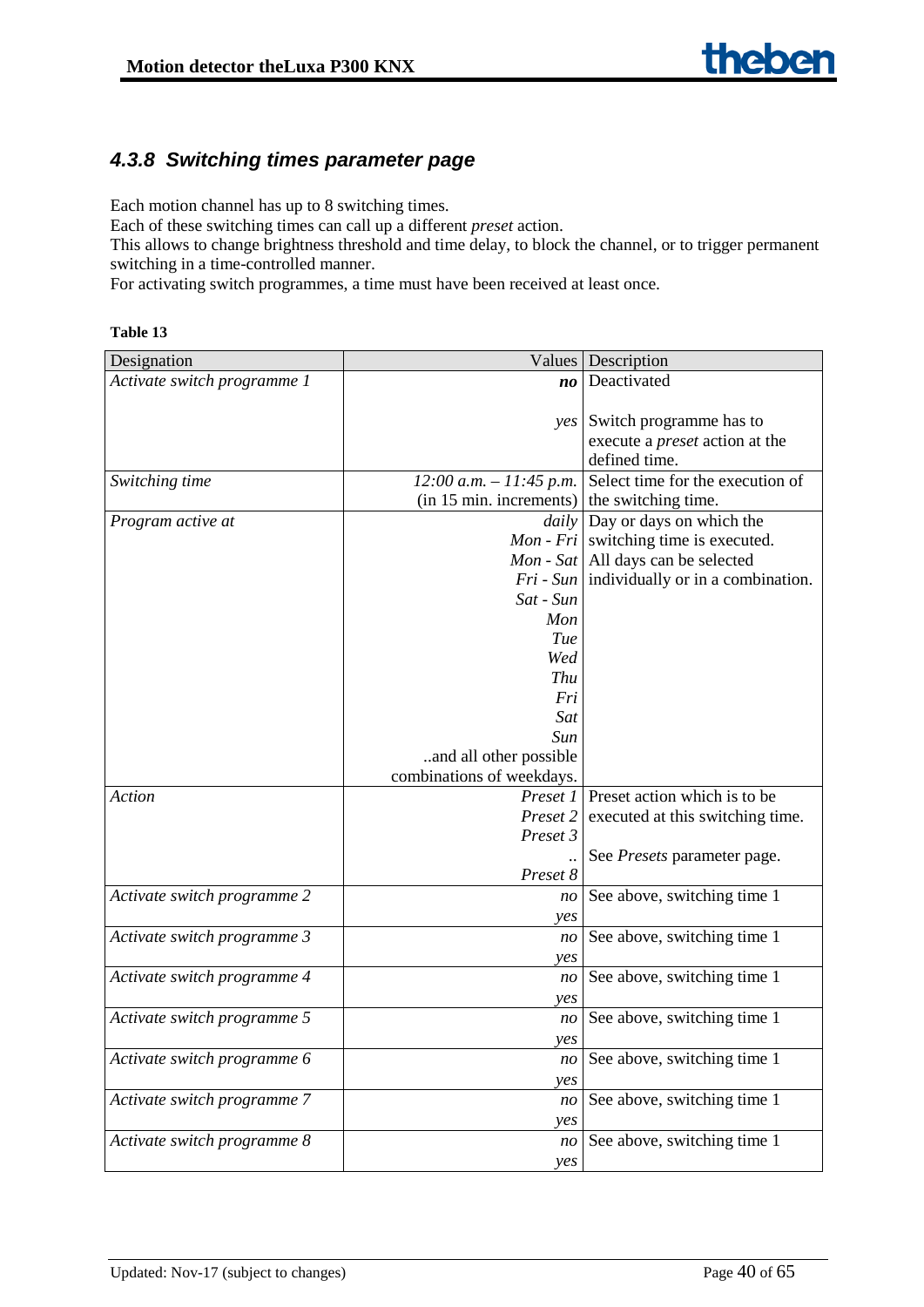# <span id="page-40-0"></span>*4.3.9 Presets parameter page*

Presets can execute the following actions:

- Selection of brightness threshold (normal/alternative)
- Selection of time delay (normal/alternative)
- Block channel or cancel block
- Trigger permanent switching (ON/OFF)

Each motion dependent channel has 8 presets. These can be called up via switching times or scene numbers.

| Designation                |                                                                           | Values   Description                                           |
|----------------------------|---------------------------------------------------------------------------|----------------------------------------------------------------|
| Preset 1                   |                                                                           |                                                                |
| Brightness threshold value |                                                                           | <i>unchanged</i> No influence on brightness                    |
|                            |                                                                           | threshold.                                                     |
|                            |                                                                           |                                                                |
|                            | normal brightness threshold                                               | Activate normal brightness                                     |
|                            |                                                                           | threshold.                                                     |
|                            |                                                                           |                                                                |
|                            | <i>alternative brightness threshold</i>   Activate alternative brightness |                                                                |
|                            | (if available)                                                            | threshold.                                                     |
| Time delay                 |                                                                           | <i>unchanged</i> No influence on time delay.                   |
|                            |                                                                           |                                                                |
|                            |                                                                           | <i>normal time delay</i> Activate normal time delay.           |
|                            |                                                                           |                                                                |
|                            |                                                                           | <i>alternative time delay</i> Activate alternative time delay. |
|                            | (if available)                                                            | Only possible if an alternative                                |
|                            |                                                                           | time delay is used.                                            |
| <b>Blocking behaviour</b>  |                                                                           | <i>unchanged</i>   No influence on block.                      |
|                            |                                                                           |                                                                |
|                            | block (if activated)                                                      | Block channel.                                                 |
|                            |                                                                           | Only possible if the block                                     |
|                            |                                                                           | function is activated.                                         |
|                            |                                                                           |                                                                |
|                            | Cancel Block (if activated)                                               | Terminate channel block.                                       |
|                            |                                                                           | Only possible if the block                                     |
|                            |                                                                           | function is activated.                                         |
| Permanent switching        |                                                                           | <i>unchanged</i>   No influence on permanent                   |
|                            |                                                                           | switching.                                                     |
|                            |                                                                           |                                                                |
|                            |                                                                           | <i>Perm ON</i> Switch on channel permanently.                  |
|                            |                                                                           |                                                                |
|                            | Finish Permanent ON   Finish Permanent ON                                 |                                                                |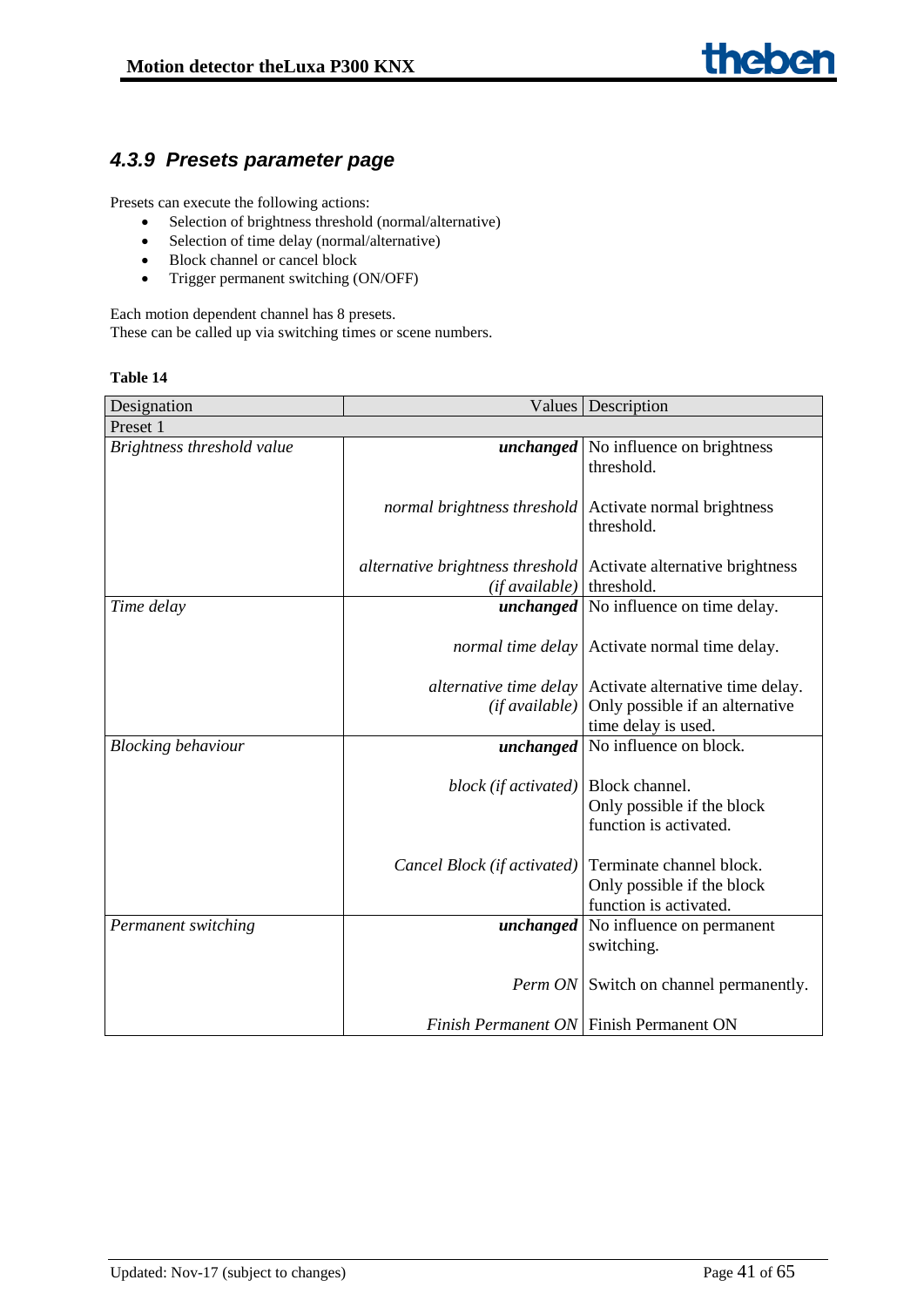

| Continuation:              |              |             |
|----------------------------|--------------|-------------|
| Designation                | Values       | Description |
| Preset <sub>2</sub>        |              |             |
| Brightness threshold value |              |             |
| Time delay                 | See Preset 1 |             |
| <b>Blocking</b> behaviour  |              |             |
| Permanent switching        |              |             |
| Preset 3                   |              |             |
| Brightness threshold value |              |             |
| Time delay                 |              |             |
| <b>Blocking behaviour</b>  | See Preset 1 |             |
| Permanent switching        |              |             |
| Preset 4                   |              |             |
| Brightness threshold value |              |             |
| Time delay                 | See Preset 1 |             |
| <b>Blocking behaviour</b>  |              |             |
| Permanent switching        |              |             |
| Preset 5                   |              |             |
| Brightness threshold value | See Preset 1 |             |
| Time delay                 |              |             |
| <b>Blocking behaviour</b>  |              |             |
| Permanent switching        |              |             |
| Preset 6                   |              |             |
| Brightness threshold value |              |             |
| Time delay                 |              |             |
| <b>Blocking behaviour</b>  | See Preset 1 |             |
| Permanent switching        |              |             |
| Preset 7                   |              |             |
| Brightness threshold value |              |             |
| Time delay                 | See Preset 1 |             |
| <b>Blocking behaviour</b>  |              |             |
| Permanent switching        |              |             |
| Preset 8                   |              |             |
| Brightness threshold value |              |             |
| Time delay                 | See Preset 1 |             |
| <b>Blocking behaviour</b>  |              |             |
| Permanent switching        |              |             |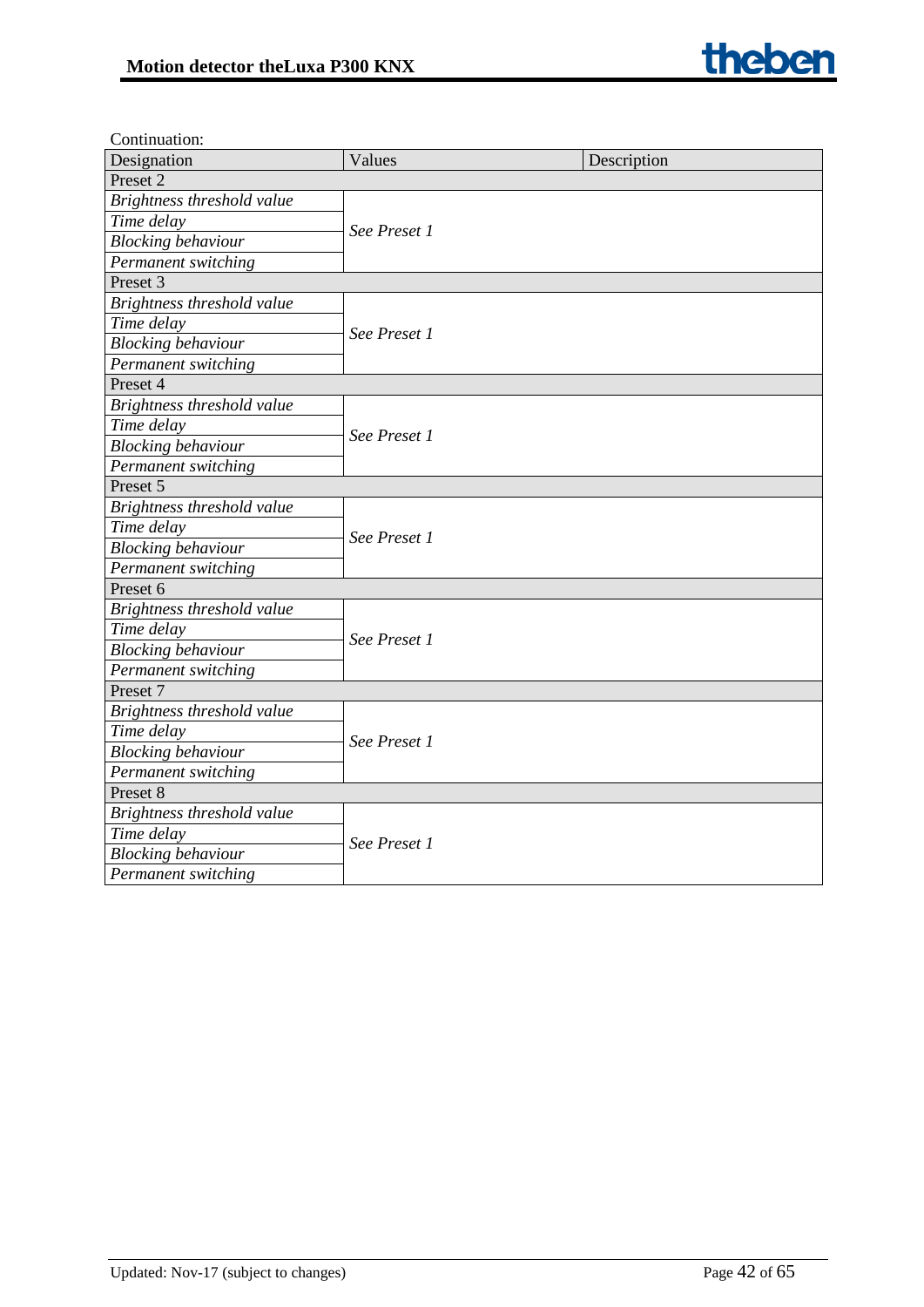# <span id="page-42-0"></span>*4.3.10 Scenes parameter page*

Each motion channel can respond to up to 8 different scene numbers. When receiving a scene number, the corresponding preset action will be executed. The 1st scene calls up preset 1, the 2nd scene calls up preset 2, etc.

| Designation                       |                           | Values   Description                               |
|-----------------------------------|---------------------------|----------------------------------------------------|
| 1st scene - Preallocated preset 1 |                           |                                                    |
| $\overline{Channel}$ reacts to    |                           | no scene number Do not use preset 1.               |
|                                   |                           |                                                    |
|                                   |                           | Scene number 1   When receiving the scene          |
|                                   |                           | number set here, preset 1 will be                  |
|                                   | Scene number 64 executed. |                                                    |
| Comment for this scene number     |                           | Free text input Comment text for the user, e.g.    |
|                                   |                           | (max. 46 characters). business hours, weekend etc. |
| 2nd scene - Preallocated preset 2 |                           |                                                    |
| Channel reacts to                 |                           | <i>no scene number</i> Do not use preset 2.        |
|                                   |                           |                                                    |
|                                   |                           | <i>Scene number 1</i> When receiving the scene     |
|                                   | Standard = Scene number 2 | number set here, preset 2 will be                  |
|                                   |                           | executed.                                          |
|                                   | Scene number 64           |                                                    |
| Comment for this scene number     | Free text input           | Comment text for the user.                         |
|                                   | (max. 46 characters).     |                                                    |
| 3rd scene - Preallocated preset 3 |                           |                                                    |
| $\overline{Channel}$ reacts to    |                           | <i>no scene number</i> Do not use preset 3.        |
|                                   |                           |                                                    |
|                                   |                           | <i>Scene number 1</i> When receiving the scene     |
|                                   | Standard = Scene number 3 | number set here, preset 3 will be<br>executed.     |
|                                   |                           |                                                    |
|                                   | Scene number 64           |                                                    |
| Comment for this scene number     |                           | Free text input Comment text for the user.         |
|                                   | (max. 46 characters).     |                                                    |
| 4rd scene - Preallocated preset 4 |                           |                                                    |
| $\overline{Channel}$ reacts to    |                           | <i>no scene number</i> Do not use preset 4.        |
|                                   |                           |                                                    |
|                                   |                           | Scene number 1 When receiving the scene            |
|                                   |                           | number set here, preset 4 will be                  |
|                                   | Standard = Scene number 4 | executed.                                          |
|                                   |                           |                                                    |
|                                   | Scene number 64           |                                                    |
| Comment for this scene number     |                           | Free text input Comment text for the user.         |
|                                   | (max. 46 characters).     |                                                    |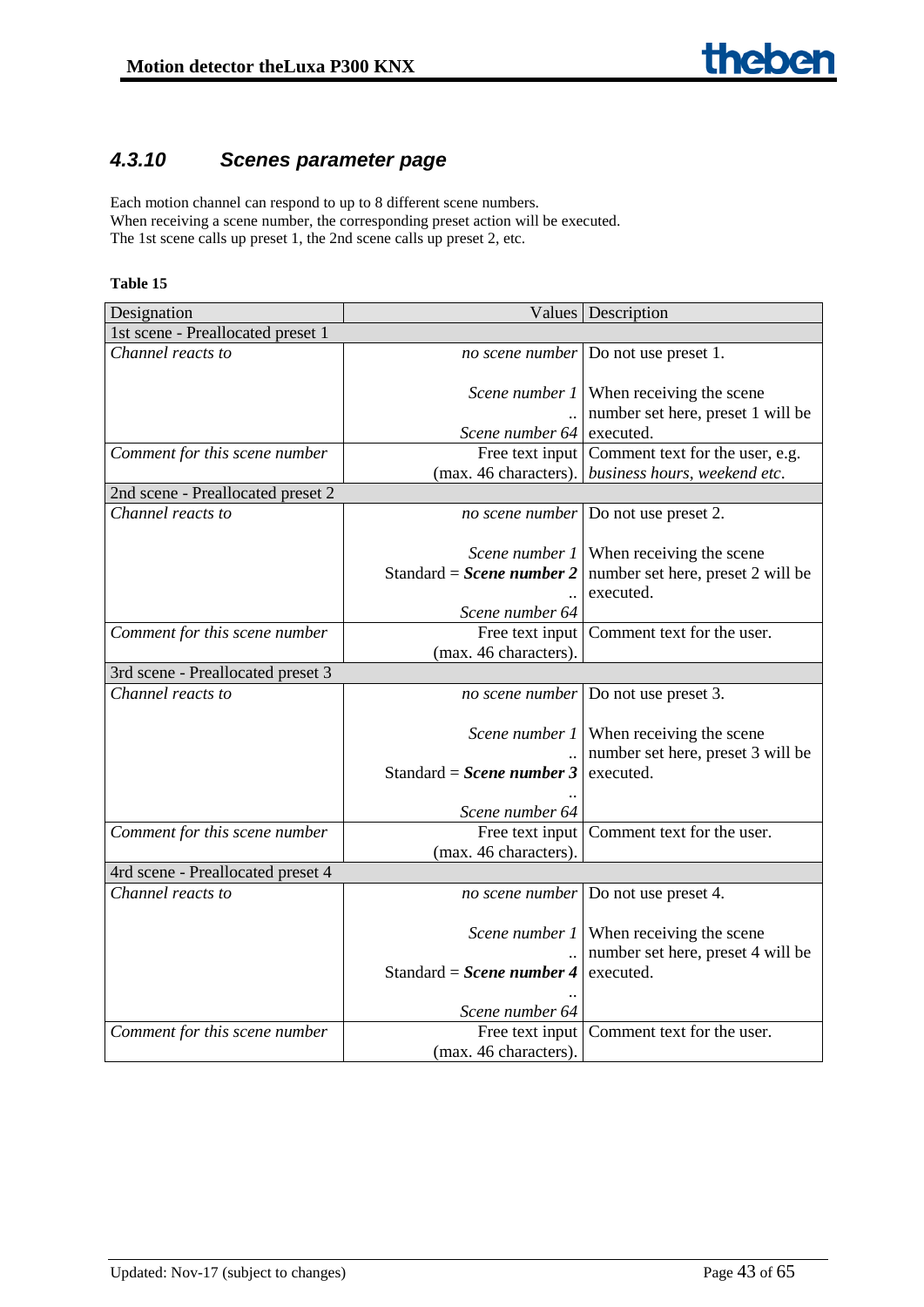

| Designation                       |                                       | Values   Description                                                                |
|-----------------------------------|---------------------------------------|-------------------------------------------------------------------------------------|
| 5th scene - Preallocated preset 5 |                                       |                                                                                     |
| Channel reacts to                 |                                       | <i>no scene number</i> Do not use preset 5.                                         |
|                                   |                                       | Scene number $1$ When receiving the scene                                           |
|                                   | Standard = Scene number 5             | number set here, preset 5 will be<br>executed.                                      |
|                                   | Scene number 64                       |                                                                                     |
| Comment for this scene number     | (max. 46 characters).                 | Free text input Comment text for the user.                                          |
| 6th scene - Preallocated preset 6 |                                       |                                                                                     |
| Channel reacts to                 |                                       | <i>no scene number</i> Do not use preset 6.                                         |
|                                   |                                       | Scene number 1   When receiving the scene<br>number set here, preset 6 will be      |
|                                   | Standard = Scene number 6 executed.   |                                                                                     |
|                                   | Scene number 64                       |                                                                                     |
| Comment for this scene number     | (max. 46 characters).                 | Free text input Comment text for the user.                                          |
| 7th scene - Preallocated preset 7 |                                       |                                                                                     |
| Channel reacts to                 |                                       | <i>no scene number</i> Do not use preset 7.                                         |
|                                   |                                       | Scene number 1   When receiving the scene                                           |
|                                   | Standard = Scene number $7$           | number set here, preset 7 will be<br>executed.                                      |
|                                   | Scene number 64                       |                                                                                     |
| Comment for this scene number     |                                       | Free text input Comment text for the user.                                          |
|                                   | (max. 46 characters).                 |                                                                                     |
| 8th scene - Preallocated preset 8 |                                       |                                                                                     |
| Channel reacts to                 |                                       | <i>no scene number</i> Do not use preset 8.                                         |
|                                   |                                       | <i>Scene number 1</i> When receiving the scene<br>number set here, preset 8 will be |
|                                   | Standard = Scene number $8$ executed. |                                                                                     |
|                                   | Scene number 64                       |                                                                                     |
| Comment for this scene number     | (max. 46 characters).                 | Free text input   Comment text for the user.                                        |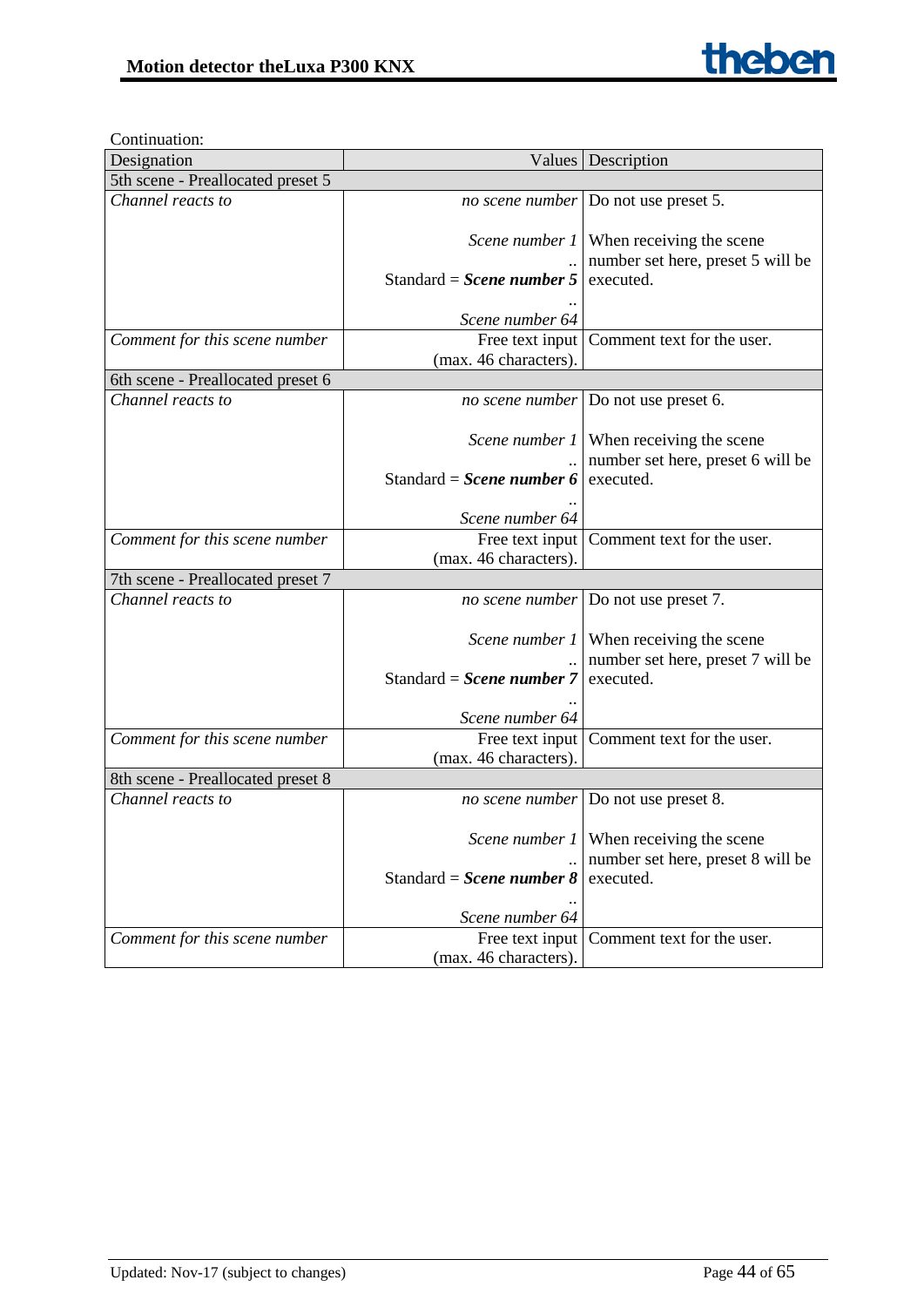# <span id="page-44-0"></span>*4.3.11 Universal channel C5..C8: function - parameter pages*

| Designation                             |                                                                 | Values Description                                                |
|-----------------------------------------|-----------------------------------------------------------------|-------------------------------------------------------------------|
| Use brightness sensor                   |                                                                 | yes The channel has to switch                                     |
|                                         |                                                                 | depending on brightness.                                          |
|                                         |                                                                 |                                                                   |
|                                         |                                                                 | $no$ Do not take brightness into                                  |
|                                         |                                                                 | account.                                                          |
| Use temperature sensor                  |                                                                 | yes The channel has to switch                                     |
|                                         |                                                                 | depending on temperature.                                         |
|                                         |                                                                 |                                                                   |
|                                         |                                                                 | $\boldsymbol{no}$ Do not take temperature into                    |
|                                         |                                                                 | account.<br>$AND$ Fulfilled if the conditions for                 |
| Type of link                            |                                                                 |                                                                   |
|                                         |                                                                 | temperature AND brightness<br>threshold are fulfilled.            |
|                                         |                                                                 |                                                                   |
|                                         |                                                                 | $OR$ Fulfilled if the condition of one                            |
|                                         |                                                                 | of the two thresholds is fulfilled,                               |
|                                         |                                                                 | i.e. temperature OR brightness                                    |
|                                         |                                                                 | threshold.                                                        |
| Brightness threshold value              |                                                                 | Below 1.5 lx below 90000 lx The channel switches on if the        |
|                                         |                                                                 | $(in 75$ increments) value is below the entered                   |
|                                         |                                                                 | threshold.                                                        |
|                                         |                                                                 |                                                                   |
|                                         |                                                                 | <i>Above 1 lx above 90000 lx</i> The channel switches on if the   |
|                                         | (in 75 increments, default = $\vert$ value is above the entered |                                                                   |
|                                         |                                                                 | 10000 $\bf{k}$ ) threshold.                                       |
| Value can be overwritten via            |                                                                 | yes Should it be possible to change                               |
| object                                  |                                                                 | $no$ the configured brightness                                    |
|                                         |                                                                 | threshold via bus telegrams at                                    |
|                                         |                                                                 | any time?                                                         |
| Value can be overwritten on<br>download |                                                                 | yes With an ETS download, the                                     |
|                                         |                                                                 | brightness threshold currently<br>stored in the device is deleted |
|                                         |                                                                 | and overwritten with the value                                    |
|                                         |                                                                 | set in the ETS.                                                   |
|                                         |                                                                 |                                                                   |
|                                         |                                                                 | no An ETS download, does not have                                 |
|                                         |                                                                 | any effect on the brightness                                      |
|                                         |                                                                 | threshold currently stored in the                                 |
|                                         |                                                                 | device.                                                           |
|                                         |                                                                 | <b>Exception:</b>                                                 |
|                                         |                                                                 | Even if no is selected, all ETS                                   |
|                                         |                                                                 | parameter values are downloaded                                   |
|                                         |                                                                 | during initial operation (i.e. with                               |
|                                         |                                                                 | an empty device memory).                                          |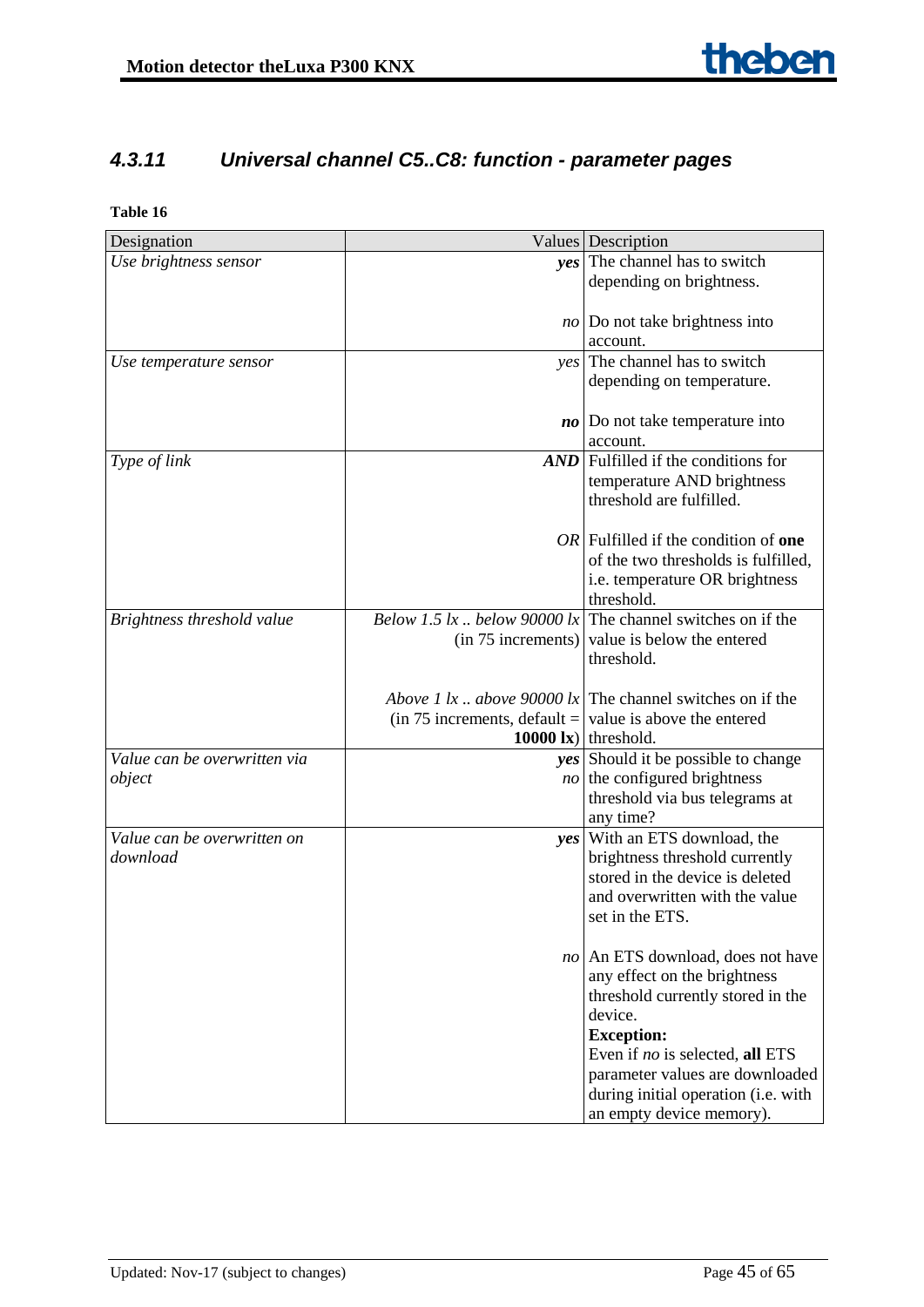| Designation                     |                                                                         | Values Description                                                  |
|---------------------------------|-------------------------------------------------------------------------|---------------------------------------------------------------------|
| Light hysteresis                |                                                                         | 20 % but at least 1 lux The hysteresis prevents frequent            |
|                                 |                                                                         | 30 %, but at least 1 lux change over after small changes            |
|                                 | 50 %, but at least 1 lux in brightness.                                 |                                                                     |
|                                 |                                                                         | Depending on the selected                                           |
|                                 |                                                                         | condition, it can be either                                         |
|                                 |                                                                         | negative or positive.                                               |
|                                 |                                                                         |                                                                     |
|                                 |                                                                         | <b>Example</b> with 20% hysteresis:                                 |
|                                 |                                                                         | Condition: "ABOVE 4500 lx"                                          |
|                                 |                                                                         | $=$ fulfilled from 4500 lx and no                                   |
|                                 |                                                                         | longer fulfilled at 4500 lx - 20%                                   |
|                                 |                                                                         | Condition: "BELOW 4500 lx"                                          |
|                                 |                                                                         | $=$ fulfilled below 4500 lx and no                                  |
|                                 |                                                                         | longer fulfilled at $4500 \text{ lx} + 20\%$                        |
| Delay when brightness increases |                                                                         | <i>none</i> Response time when it gets                              |
|                                 | 5 s, 10 s, 20 s, 30 s, 1 min., 2 brighter and the selected              |                                                                     |
|                                 | min.                                                                    | threshold is passed as a result.                                    |
|                                 |                                                                         | 3 min., 5 min., 10 min., 15 min., This setting prevents conflicting |
|                                 |                                                                         | 20 min. telegrams from being sent during                            |
|                                 |                                                                         | short changes in brightness                                         |
| Delay when brightness decreases |                                                                         | <i>none</i> Response time when it gets                              |
|                                 | 5 s, 10 s, 20 s, 30 s, 1 min., 2                                        | darker and the selected threshold                                   |
|                                 |                                                                         | $min.$ , is passed as a result.                                     |
|                                 |                                                                         | 3 min., 5 min., 10 min., 15 min., This setting prevents conflicting |
|                                 |                                                                         | 20 min. telegrams from being sent during                            |
|                                 |                                                                         | short changes in brightness                                         |
| Temperature threshold           | below $-10^{\circ}$ C to over $40^{\circ}$ C Condition fulfilled if the |                                                                     |
|                                 |                                                                         | (at 1 K increments) temperature is below the set                    |
|                                 |                                                                         | value.                                                              |
|                                 |                                                                         |                                                                     |
|                                 | <i>above</i> $-10$ °C <i>to above</i> 40 °C Condition fulfilled if the  |                                                                     |
|                                 |                                                                         | Default = <b>above 18 °C</b> temperature is above the set           |
|                                 |                                                                         | value.                                                              |
| Temperature hysteresis          |                                                                         | 1.0 K, 1.5 K The hysteresis prevents frequent                       |
|                                 |                                                                         | 2.0 K, 2.5 K change over at small temperature                       |
|                                 |                                                                         | changes.                                                            |
|                                 |                                                                         | It can be negative or positive                                      |
|                                 |                                                                         | depending on the selected                                           |
|                                 |                                                                         | condition (above or below xx <sup>o</sup> C)                        |
|                                 |                                                                         | (see Light hysteresis).                                             |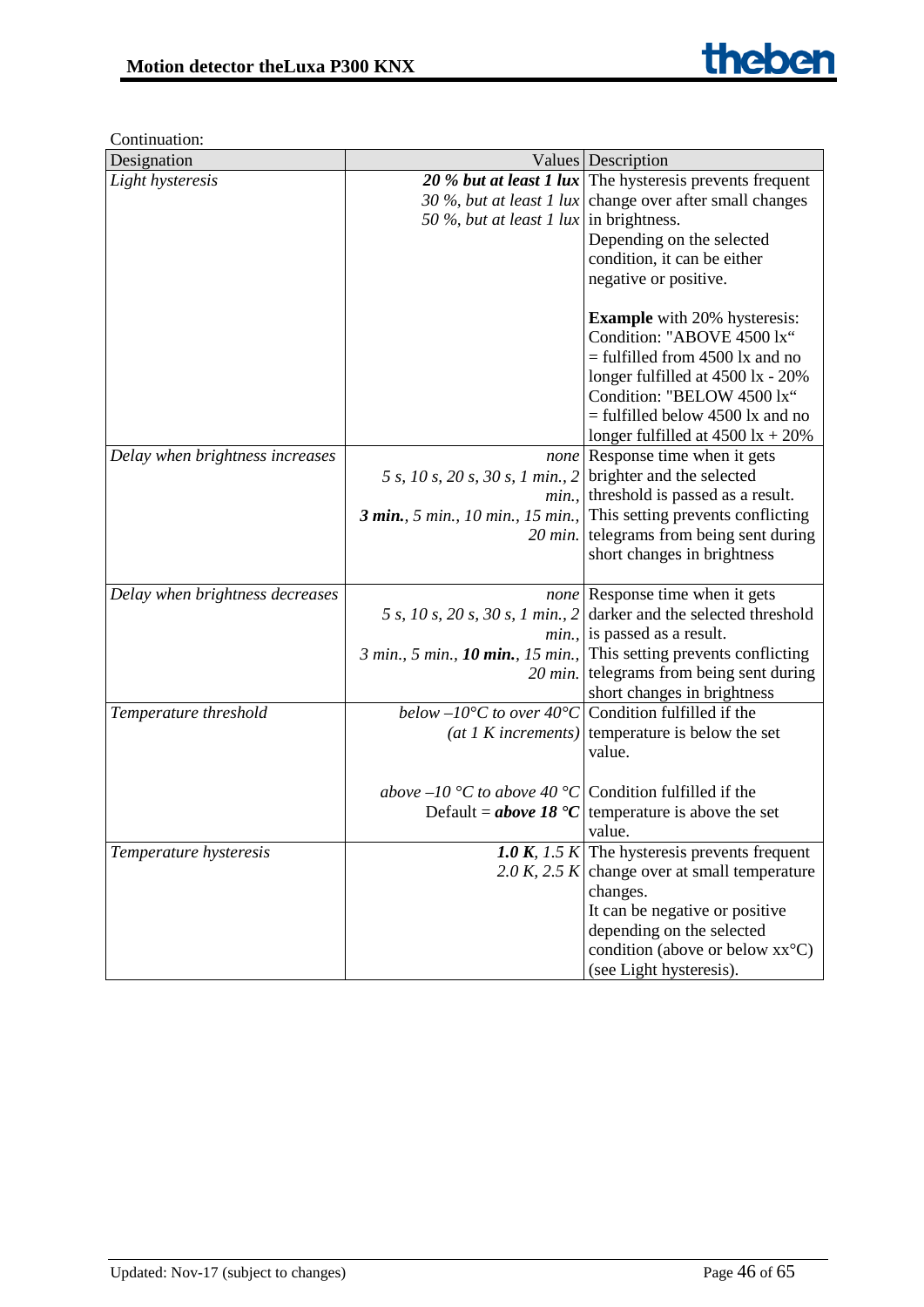# <span id="page-46-0"></span>*4.3.12 Objects parameter page*

All universal and logic channels have this type of parameter page. Here, the response on fulfillment or non-fulfillment of the condition(s) is configured.

| Designation                 |                              | Values Description                                      |
|-----------------------------|------------------------------|---------------------------------------------------------|
| Telegram type C5.1          | <b>Switch command</b>        | 1 bit ON/OFF                                            |
|                             |                              |                                                         |
|                             | Priority                     | 2 bit                                                   |
|                             |                              | Value<br>Function                                       |
|                             |                              | Priority not active<br>$0(00_{\text{bin}})$             |
|                             |                              | (no control)                                            |
|                             |                              | Priority ON<br>$3(11_{bin})$                            |
|                             |                              | (control: Function value 1)                             |
|                             |                              | Priority OFF<br>$2(10_{bin})$                           |
|                             |                              | (control: Function value 0)                             |
|                             | Value                        | 1 byte 0  255                                           |
| If the condition is met     | no telegram                  | Transmission behaviour if the channel                   |
|                             | send following telegram once | condition is fulfilled.                                 |
|                             | send cyclically              |                                                         |
| Telegram                    |                              | Type of telegram for the first initial                  |
|                             |                              | object of the channel when the condition                |
|                             |                              | is fulfilled:                                           |
|                             |                              | $ON$ For telegram type Switch command.                  |
|                             | <b>OFF</b>                   |                                                         |
|                             |                              |                                                         |
|                             | no priority                  | For telegram type Priority.                             |
|                             | Priority, ON                 |                                                         |
|                             | Priority, OFF                |                                                         |
|                             |                              | Telegram $0$ 255   For telegram type Value.             |
| If the condition is not met | no telegram                  | Transmission behaviour if the channel                   |
|                             | send following telegram once | condition is not fulfilled.                             |
|                             | send cyclically              |                                                         |
| Telegram                    |                              | Type of telegram for the first initial                  |
|                             |                              | object of the channel in case of                        |
|                             |                              | unfulfilled condition:                                  |
|                             |                              | ON   For telegram type Switch command.                  |
|                             | <b>OFF</b>                   |                                                         |
|                             |                              |                                                         |
|                             | no priority                  | For telegram type Priority.                             |
|                             | Priority, ON                 |                                                         |
|                             | Priority, OFF                |                                                         |
|                             |                              |                                                         |
|                             |                              | <i>Telegram</i> $\theta$ 255   For telegram type Value. |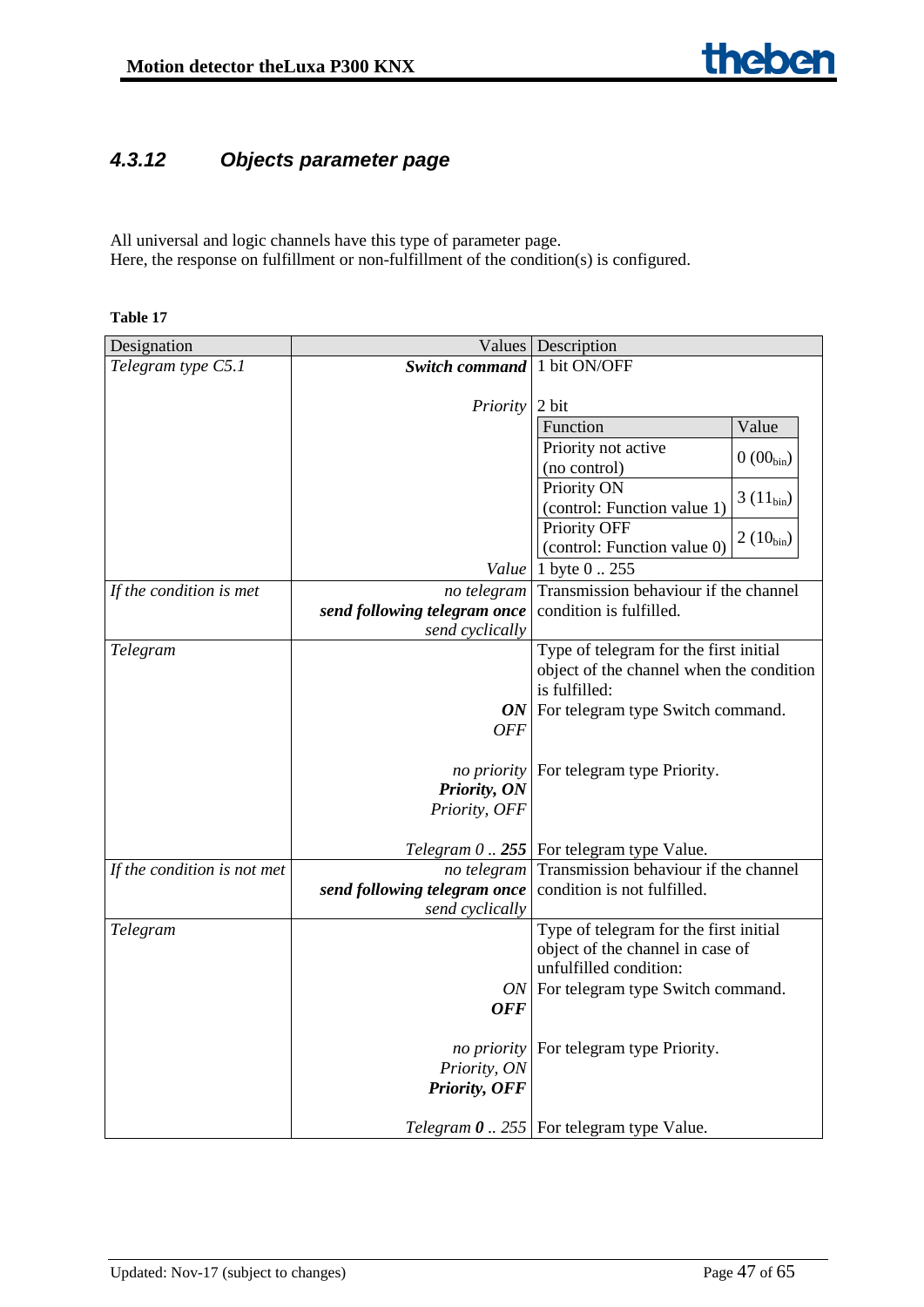| Designation                 |                              | Values   Description                                     |
|-----------------------------|------------------------------|----------------------------------------------------------|
| Should a second             |                              | Yes If yes has been selected, further                    |
| telegram be sent?           | no                           | parameters and a second transmission                     |
|                             |                              | object appear.                                           |
|                             |                              | It can be used to send 2 different                       |
|                             |                              | telegrams at the same time on the same                   |
|                             |                              | channel.                                                 |
|                             |                              | The cycle time and the block behaviour                   |
|                             |                              | apply to both objects.                                   |
| Telegram type C5.2          |                              | 2nd initial object of the channel                        |
|                             | <b>Switch command</b>        | 1 bit ON/OFF                                             |
|                             |                              |                                                          |
|                             | <i>Priority</i>              | 2 bit                                                    |
|                             |                              | Function<br>Value                                        |
|                             |                              | Priority not active<br>$0(00_{\text{bin}})$              |
|                             |                              | (no control)                                             |
|                             |                              | Priority ON<br>$3(11_{bin})$                             |
|                             |                              | (control: Function value 1)                              |
|                             |                              | Priority OFF<br>$2(10_{bin})$                            |
|                             |                              | (control: Function value 0)                              |
|                             |                              |                                                          |
|                             | Value                        | 1 byte 0  255                                            |
| If the condition is met     | no telegram                  | Transmission behaviour if the channel                    |
|                             | send following telegram once | condition is fulfilled.                                  |
|                             | send cyclically              |                                                          |
| Telegram                    |                              | Type of telegram for the second initial                  |
|                             |                              | object of the channel in case of fulfilled<br>condition: |
|                             |                              | $ON$ For telegram type Switch command.                   |
|                             | <b>OFF</b>                   |                                                          |
|                             |                              |                                                          |
|                             |                              | <i>no priority</i> For telegram type Priority.           |
|                             | Priority, ON                 |                                                          |
|                             | Priority, OFF                |                                                          |
|                             |                              |                                                          |
|                             |                              | Telegram $0$ 255   For telegram type Value.              |
| If the condition is not met | no telegram                  | Transmission behaviour if the channel                    |
|                             | send following telegram once | condition is not fulfilled.                              |
|                             | send cyclically              |                                                          |
| Telegram                    |                              | Type of telegram for the second initial                  |
|                             |                              | object of the channel in case of                         |
|                             |                              | unfulfilled condition:                                   |
|                             |                              | ON   For telegram type Switch command.                   |
|                             | <b>OFF</b>                   |                                                          |
|                             |                              |                                                          |
|                             | <i>no priority</i>           | For telegram type Priority.                              |
|                             | Priority, ON                 |                                                          |
|                             | Priority, OFF                |                                                          |
|                             |                              |                                                          |
|                             |                              | Telegram $\theta$ 255   For telegram type Value.         |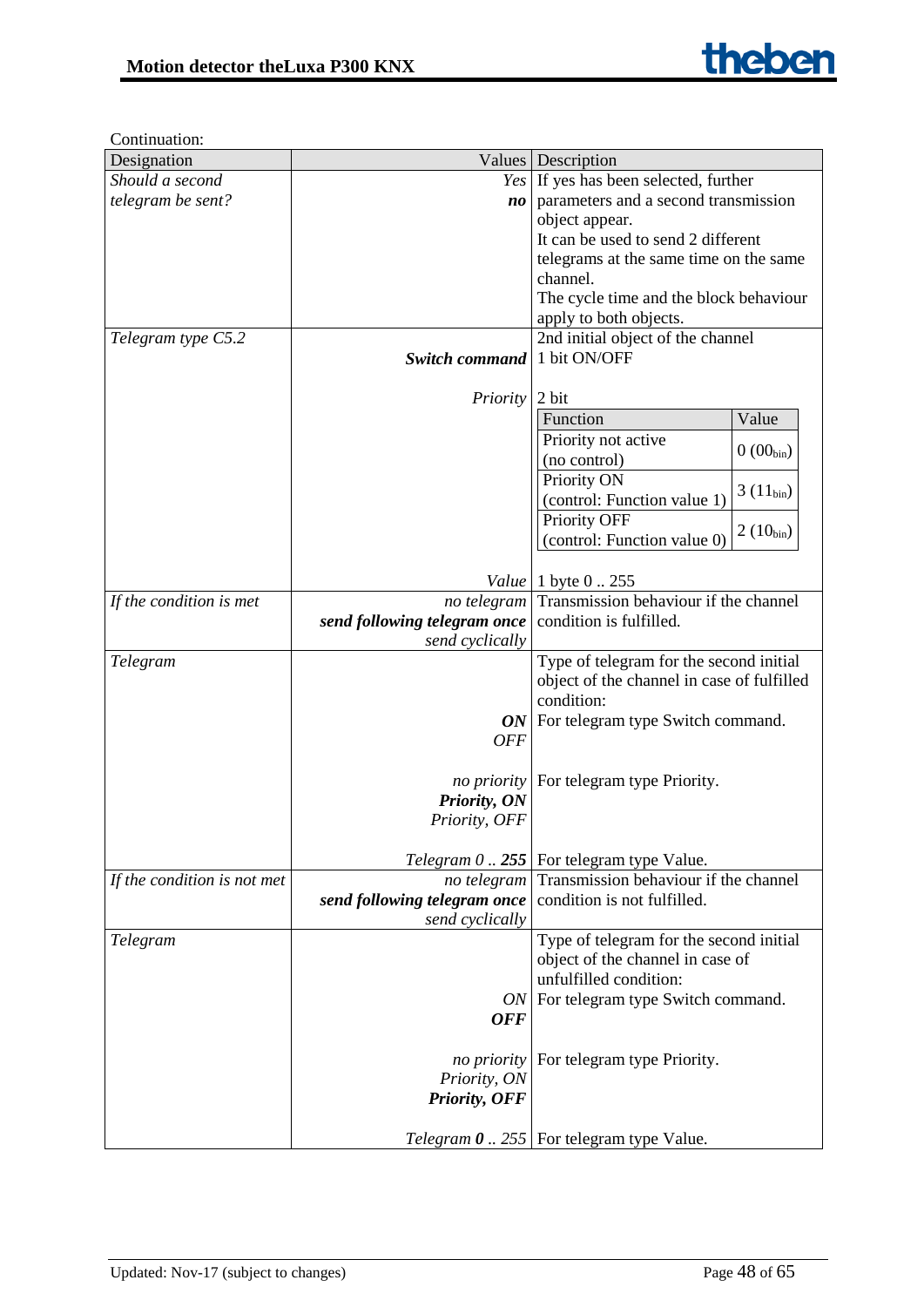| Designation             | Values                         | Description                                              |
|-------------------------|--------------------------------|----------------------------------------------------------|
| Activate block function | Yes                            | Show block parameter and block object.                   |
|                         |                                |                                                          |
|                         | $\boldsymbol{n}\boldsymbol{o}$ | No block function.                                       |
| Behaviour when setting  |                                | <b>do not send</b> No telegrams while the block is set.  |
| the block               |                                |                                                          |
|                         | as with unfulfilled condition  | Same reaction as set in the When the                     |
|                         |                                | condition is not fulfilled parameter (see                |
|                         |                                | above).                                                  |
|                         |                                |                                                          |
|                         | as with fulfilled condition    | Same reaction as set in the When the                     |
|                         |                                | condition is fulfilled parameter (see                    |
|                         |                                | above).                                                  |
| <b>Behaviour</b> when   | do not send                    | Not automatically resent when the block                  |
| cancelling the block    |                                | is cancelled                                             |
|                         |                                |                                                          |
|                         |                                | <b>Update channel</b> The current channel status is sent |
|                         |                                | immediately as soon as the block is                      |
|                         |                                | cancelled                                                |
| Cycle time (if used)    | every min.                     | How often should the telegrams for C5.1                  |
|                         | every 2 min.                   | and C5.2 be sent?                                        |
|                         | every 3 min.                   |                                                          |
|                         | every 5 min.                   |                                                          |
|                         | every 10 min.                  |                                                          |
|                         | every 15 min.                  |                                                          |
|                         | every 20 min.                  |                                                          |
|                         | every 30 min.                  |                                                          |
|                         | every 45 min.                  |                                                          |
|                         | every 60 min.                  |                                                          |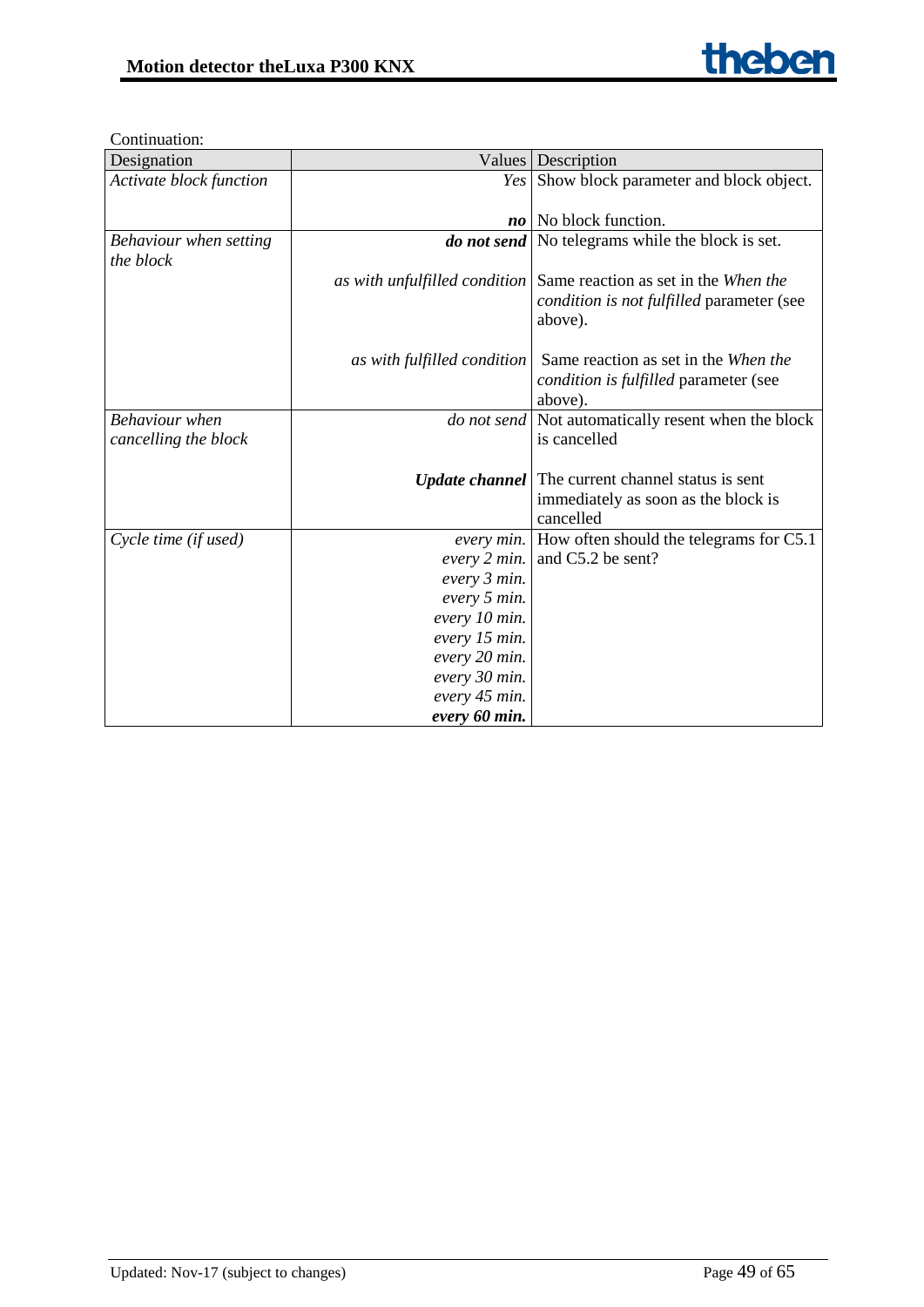# **4.3.12.1 "***Logic channel C9..C12" -* **parameter pages**

The logic channel block forms a separate unit, which is internally completely independent of brightness, temperature, and motion.

Thus, the logic channels can be included for the widest range of tasks within a KNX installation.

#### **Principle:**

Up to four 1 bit input values can be logically linked with each other.

These input values can be:

- Input objects of the logic channels
- Status of motion channels (fulfilled/unfulfilled)
- Status of universal channels (fulfilled/unfulfilled)
- Link result of the other logic channels (a logic channel cannot be linked with itself)

The response of the initial objects with fulfilled or unfulfilled condition is set on the *Objects* parameter page.

The logic channels are activated on the General parameter page.

| Designation   | Values        | Description                                 |
|---------------|---------------|---------------------------------------------|
| Type of link  |               | Selection of logical link between the       |
|               |               | 1 bit input values (see below)              |
|               | <b>AND</b>    | 2 to 4 inputs                               |
|               | <b>OR</b>     |                                             |
|               |               |                                             |
|               | <b>XOR</b>    | 2 inputs                                    |
| Use input 1   | Yes           | Input is used.                              |
|               |               |                                             |
|               |               | Yes, <i>inverted</i>   Input acts inverted. |
| Use input 2   |               | <b>Yes</b> See above, input 1               |
|               | Yes, inverted |                                             |
| Use input $3$ |               | $\mathbb{N}o$ Input is hidden.              |
|               |               |                                             |
|               | Yes           | See above.                                  |
|               | Yes, inverted |                                             |
| Use input 4   |               | $\mathbb{N}o$ Input is hidden.              |
|               |               |                                             |
|               | Yes           | See above.                                  |
|               | Yes, inverted |                                             |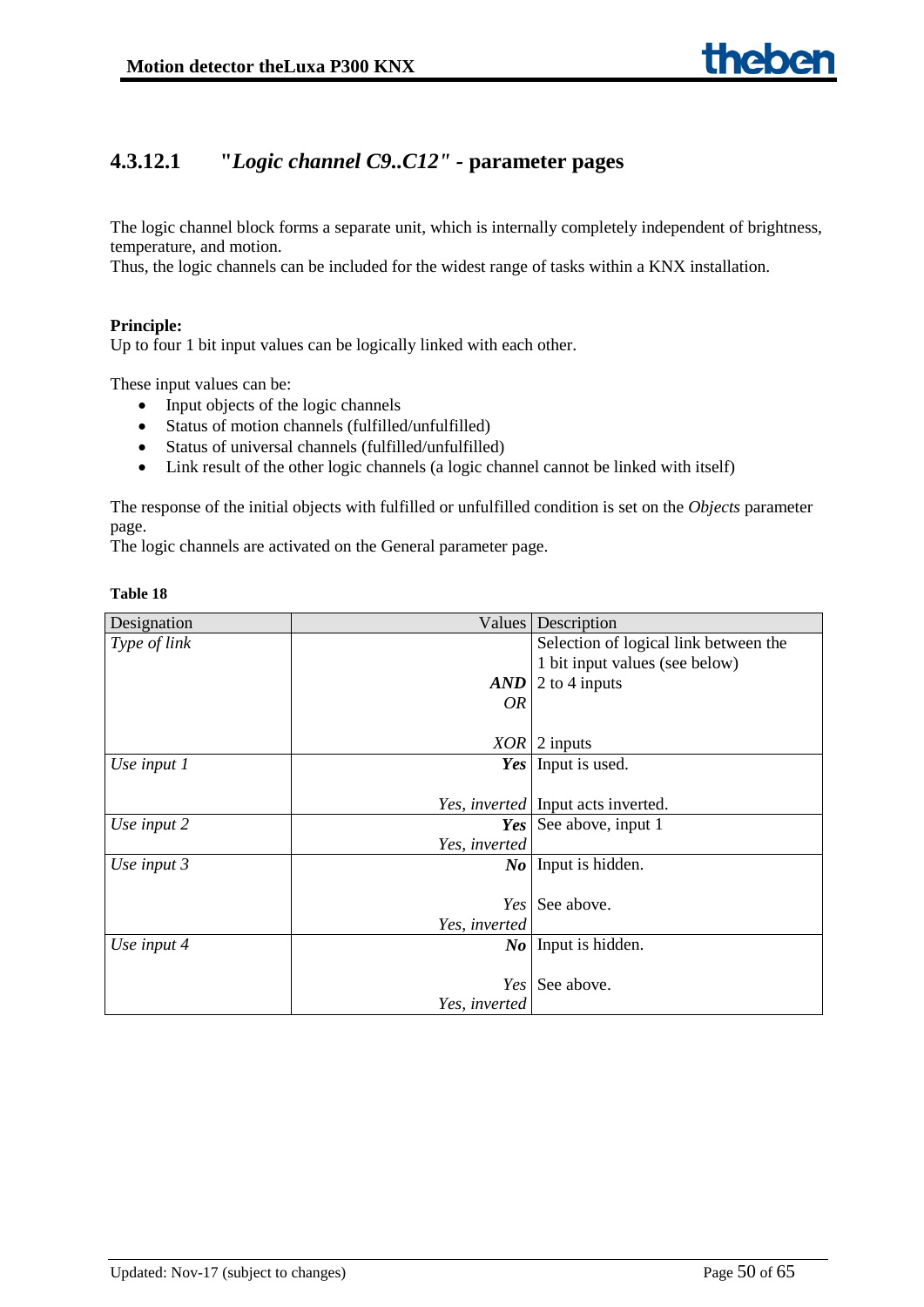

| Designation             | Values                                                                                                                                                          | Description                                                                                   |
|-------------------------|-----------------------------------------------------------------------------------------------------------------------------------------------------------------|-----------------------------------------------------------------------------------------------|
| Input value for input 1 |                                                                                                                                                                 | <b>Input object</b> First input object of the channel                                         |
|                         |                                                                                                                                                                 | (e.g. obj. 86 for C9)                                                                         |
|                         | channel C2 Motion channel C3<br>Motion channel C4                                                                                                               | Motion channel C1 Motion Status of a motion channel (ON/OFF).                                 |
|                         | Universal channel C5 Universal Status of a universal channel<br>channel C6 Universal channel (fulfilled/unfulfilled).<br>C7 Universal channel C8                |                                                                                               |
|                         | Link result logic channel $C9^{(1)}$<br>Link result logic channel $ClO^{(2)}$<br>Link result logic channel $ClI^{(3)}$<br>Link result logic channel $C12^{(4)}$ | Link result of another logic channel (a<br>logic channel cannot be connected with<br>itself). |
| Input value for input 2 | See above,                                                                                                                                                      | 2nd input object of the channel.                                                              |
|                         | Input value for input 1                                                                                                                                         | See above.                                                                                    |
| Input value for input 3 | See above,                                                                                                                                                      | 3rd input object of the channel.                                                              |
|                         | Input value for input 1                                                                                                                                         | See above.                                                                                    |
| Input value for input 4 | See above,                                                                                                                                                      | 4th input object of the channel.                                                              |
|                         | Input value for input 1                                                                                                                                         | See above.                                                                                    |

<sup>(1)</sup> With C9 not available, <sup>(2)</sup> With C10 not available, <sup>(3)</sup> With C11 not available  $<sup>(4)</sup>$  With C12 not available.</sup>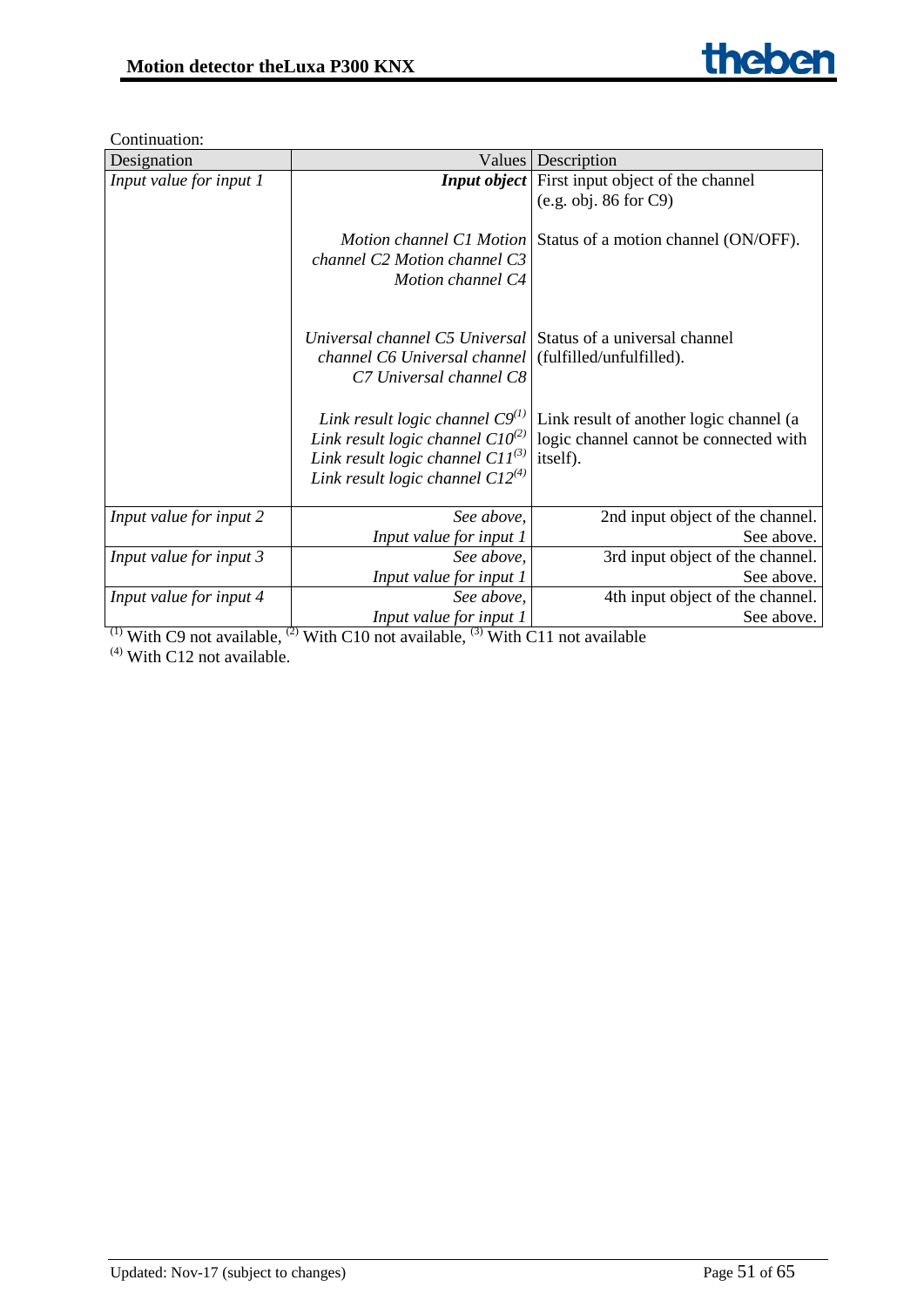# <span id="page-51-0"></span>*4.3.13 Objects parameter page*

All universal and logic channels have this type of parameter page. Here, the response on fulfillment or non-fulfillment of the condition(s) is configured.

| Designation                 |                              | Values Description                                      |
|-----------------------------|------------------------------|---------------------------------------------------------|
| Telegram type C5.1          | <b>Switch command</b>        | 1 bit ON/OFF                                            |
|                             |                              |                                                         |
|                             | Priority                     | 2 bit                                                   |
|                             |                              | Value<br>Function                                       |
|                             |                              | Priority not active<br>$0(00_{bin})$                    |
|                             |                              | (no control)                                            |
|                             |                              | Priority ON<br>$3(11_{bin})$                            |
|                             |                              | (control: Function value 1)                             |
|                             |                              | Priority OFF<br>$2(10_{bin})$                           |
|                             |                              | (control: Function value 0)                             |
|                             | Value                        | 1 byte 0  255                                           |
| If the condition is met     | no telegram                  | Transmission behaviour if the channel                   |
|                             | send following telegram once | condition is fulfilled.                                 |
|                             | send cyclically              |                                                         |
| Telegram                    |                              | Type of telegram for the first initial                  |
|                             |                              | object of the channel when the condition                |
|                             |                              | is fulfilled:                                           |
|                             |                              | $ON$ For telegram type Switch command.                  |
|                             | <b>OFF</b>                   |                                                         |
|                             |                              |                                                         |
|                             | no priority<br>Priority, ON  | For telegram type Priority.                             |
|                             | Priority, OFF                |                                                         |
|                             |                              |                                                         |
|                             |                              | <i>Telegram</i> $0$ 255   For telegram type Value.      |
| If the condition is not met | no telegram                  | Transmission behaviour if the channel                   |
|                             | send following telegram once | condition is not fulfilled.                             |
|                             | send cyclically              |                                                         |
| Telegram                    |                              | Type of telegram for the first initial                  |
|                             |                              | object of the channel in case of                        |
|                             |                              | unfulfilled condition:                                  |
|                             | ON <sub>1</sub>              | For telegram type Switch command.                       |
|                             | <b>OFF</b>                   |                                                         |
|                             |                              |                                                         |
|                             | no priority                  | For telegram type Priority.                             |
|                             | Priority, ON                 |                                                         |
|                             | Priority, OFF                |                                                         |
|                             |                              | <i>Telegram</i> $\theta$ 255   For telegram type Value. |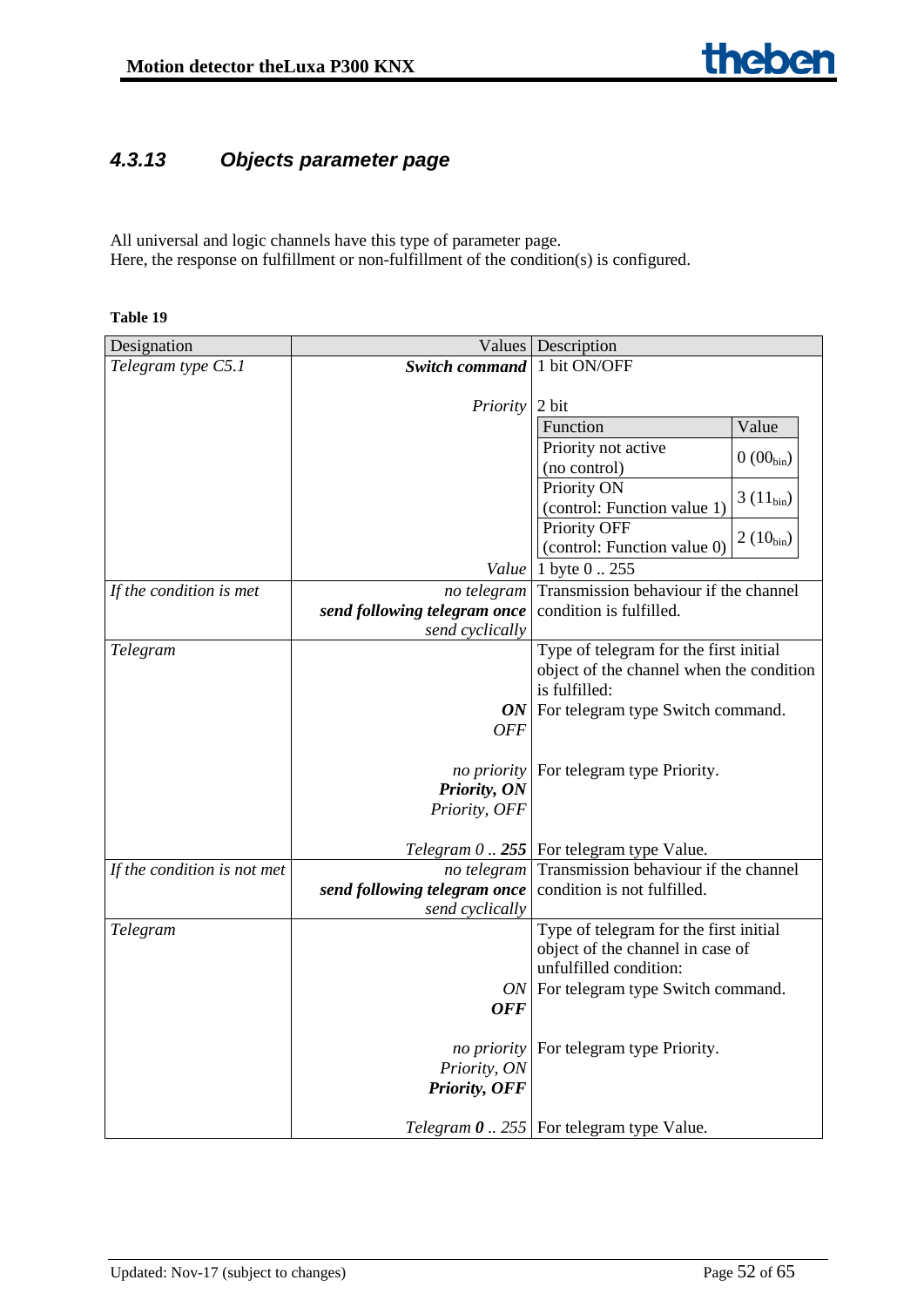| Designation                 |                                | Values   Description                             |
|-----------------------------|--------------------------------|--------------------------------------------------|
| Should a second             |                                | Yes If yes has been selected, further            |
| telegram be sent?           | $\boldsymbol{n}\boldsymbol{o}$ | parameters and a second transmission             |
|                             |                                | object appear.                                   |
|                             |                                | It can be used to send 2 different               |
|                             |                                | telegrams at the same time on the same           |
|                             |                                | channel.                                         |
|                             |                                | The cycle time and the block behaviour           |
|                             |                                | apply to both objects.                           |
| Telegram type C5.2          |                                | 2nd initial object of the channel                |
|                             | <b>Switch command</b>          | 1 bit ON/OFF                                     |
|                             |                                |                                                  |
|                             | <i>Priority</i>                | 2 bit                                            |
|                             |                                | Function<br>Value                                |
|                             |                                | Priority not active                              |
|                             |                                | $0(00_{\text{bin}})$<br>(no control)             |
|                             |                                | Priority ON                                      |
|                             |                                | $3(11_{bin})$<br>(control: Function value 1)     |
|                             |                                | Priority OFF                                     |
|                             |                                | $2(10_{bin})$<br>(control: Function value 0)     |
|                             |                                |                                                  |
|                             | Value                          | 1 byte 0  255                                    |
| If the condition is met     | no telegram                    | Transmission behaviour if the channel            |
|                             | send following telegram once   | condition is fulfilled.                          |
|                             | send cyclically                |                                                  |
| Telegram                    |                                | Type of telegram for the second initial          |
|                             |                                | object of the channel in case of fulfilled       |
|                             |                                | condition:                                       |
|                             |                                | $ON$ For telegram type Switch command.           |
|                             | <b>OFF</b>                     |                                                  |
|                             |                                |                                                  |
|                             |                                | <i>no priority</i> For telegram type Priority.   |
|                             | Priority, ON                   |                                                  |
|                             | Priority, OFF                  |                                                  |
|                             |                                |                                                  |
|                             |                                | Telegram $0$ 255   For telegram type Value.      |
| If the condition is not met | no telegram                    | Transmission behaviour if the channel            |
|                             | send following telegram once   | condition is not fulfilled.                      |
|                             | send cyclically                |                                                  |
| Telegram                    |                                | Type of telegram for the second initial          |
|                             |                                | object of the channel in case of                 |
|                             |                                | unfulfilled condition:                           |
|                             |                                | ON   For telegram type Switch command.           |
|                             | <b>OFF</b>                     |                                                  |
|                             |                                |                                                  |
|                             | <i>no priority</i>             | For telegram type Priority.                      |
|                             | Priority, ON                   |                                                  |
|                             | Priority, OFF                  |                                                  |
|                             |                                |                                                  |
|                             |                                | Telegram $\theta$ 255   For telegram type Value. |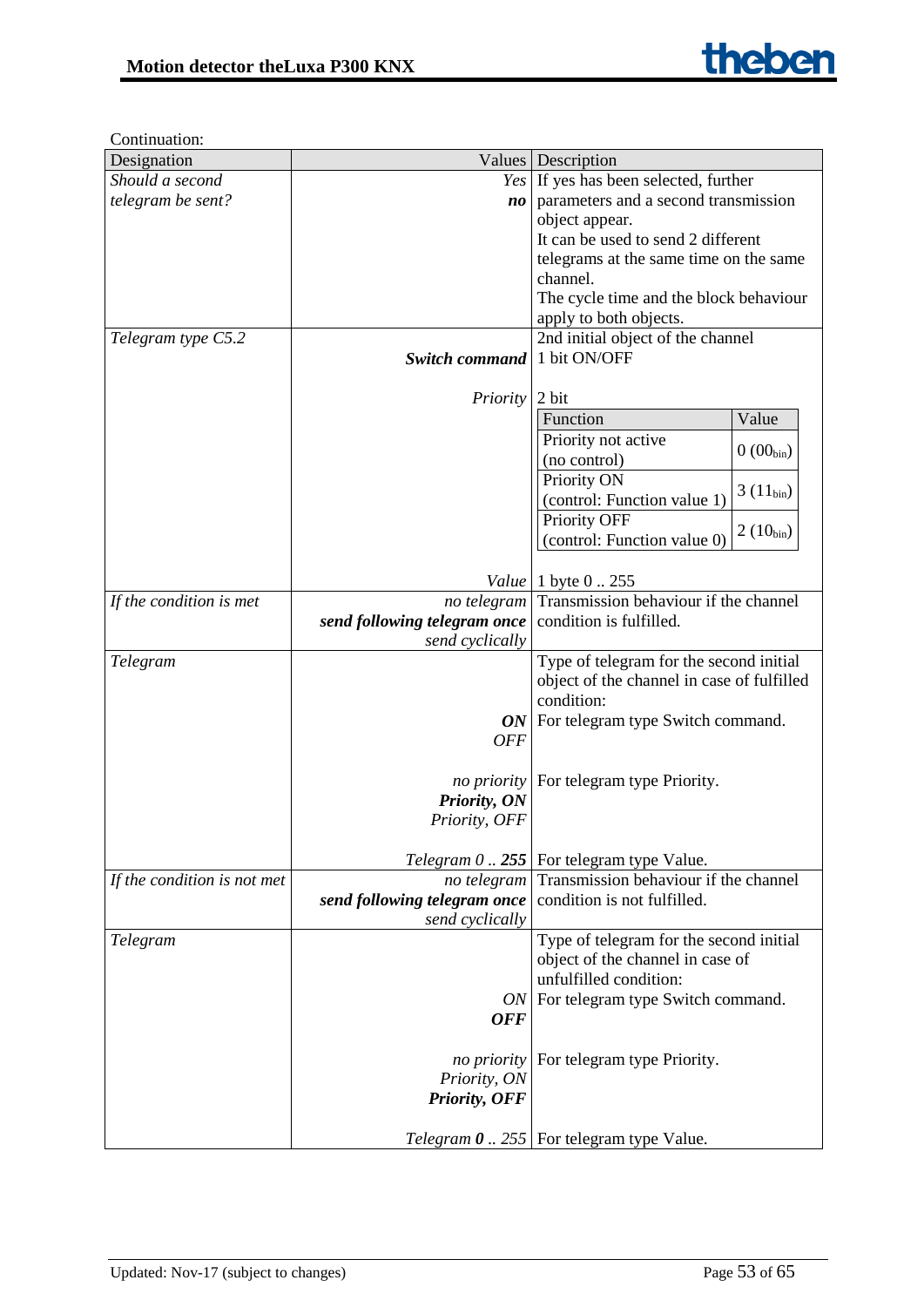

| Designation             |                                | Values   Description                                       |
|-------------------------|--------------------------------|------------------------------------------------------------|
| Activate block function | Yes                            | Show block parameter and block object.                     |
|                         |                                |                                                            |
|                         | $\boldsymbol{n}\boldsymbol{o}$ | No block function.                                         |
| Behaviour when setting  | do not send                    | No telegrams while the block is set.                       |
| the block               |                                |                                                            |
|                         | as with unfulfilled condition  | Same reaction as set in the When the                       |
|                         |                                | condition is not fulfilled parameter (see                  |
|                         |                                | above).                                                    |
|                         |                                |                                                            |
|                         | as with fulfilled condition    | Same reaction as set in the When the                       |
|                         |                                | <i>condition is fulfilled</i> parameter (see               |
|                         |                                | above).                                                    |
| <b>Behaviour</b> when   |                                | <i>do not send</i> Not automatically resent when the block |
| cancelling the block    |                                | is cancelled                                               |
|                         |                                |                                                            |
|                         |                                | <b>Update channel</b>   The current channel status is sent |
|                         |                                | immediately as soon as the block is<br>cancelled           |
| Cycle time (if used)    | every min.                     | How often should the telegrams for C5.1                    |
|                         | every 2 min.                   | and C5.2 be sent?                                          |
|                         | every 3 min.                   |                                                            |
|                         | every 5 min.                   |                                                            |
|                         | every 10 min.                  |                                                            |
|                         | every 15 min.                  |                                                            |
|                         | every 20 min.                  |                                                            |
|                         | every 30 min.                  |                                                            |
|                         | every 45 min.                  |                                                            |
|                         | every 60 min.                  |                                                            |
| Telegram after reset or | as with unfulfilled condition  | Reaction of channel upon a restart.                        |
| download                | as with fulfilled condition    |                                                            |
|                         | unknown status: Do not send    |                                                            |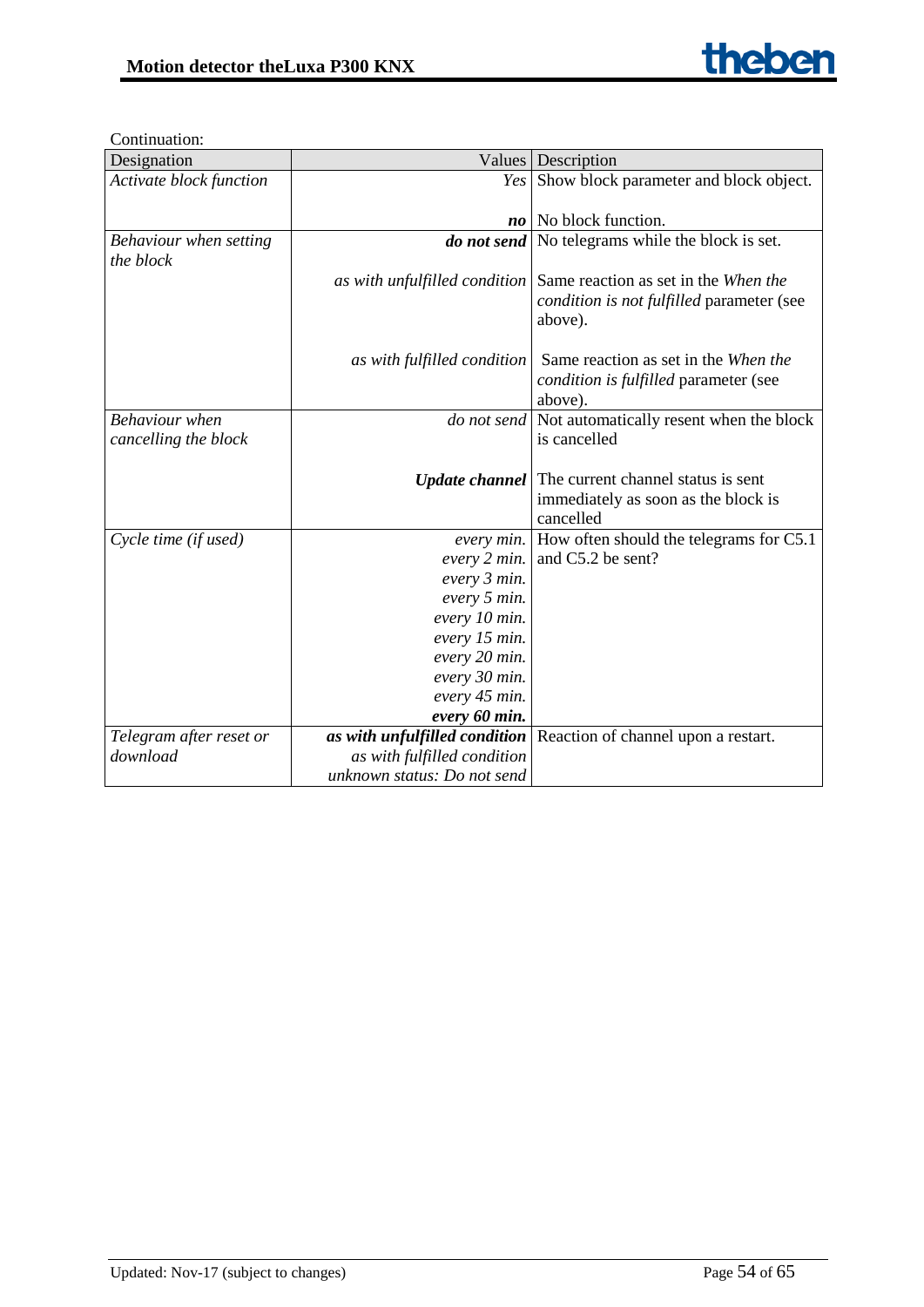# <span id="page-54-0"></span>*4.3.14 Remote control parameter page*

By using remote control buttons Scene 1 and Scene 2, scene telegrams can be sent on the bus, as well as executed on preset actions.

| Designation              |          | Values   Description                                 |  |  |  |
|--------------------------|----------|------------------------------------------------------|--|--|--|
| Button scene 1           |          |                                                      |  |  |  |
| Send scene number on bus |          | <i>no scene number</i> Do not send scene telegrams.  |  |  |  |
|                          |          |                                                      |  |  |  |
|                          |          | <i>Scene 164</i> Sending a scene number on the       |  |  |  |
|                          |          | bus by pressing scene button 1.                      |  |  |  |
| Call up preset for C1    |          | <i>Preset 1</i> Executing a preset action on         |  |  |  |
|                          |          | <i>Preset</i> 2   motion channel C1, by pressing     |  |  |  |
|                          |          | <i>Preset 3</i>   scene button 1.                    |  |  |  |
|                          |          |                                                      |  |  |  |
|                          |          | <i>Preset 8</i>   See <i>Presets</i> parameter page. |  |  |  |
| Button scene 2           |          |                                                      |  |  |  |
| Send scene number on bus |          | <i>no scene number</i> Do not send scene telegrams.  |  |  |  |
|                          |          |                                                      |  |  |  |
|                          |          | <i>Scene 164</i> Sending a scene number on the       |  |  |  |
|                          |          | bus by pressing scene button 2.                      |  |  |  |
| Call up preset for C1    | Preset 1 | Executing a preset action on                         |  |  |  |
|                          |          | <i>Preset</i> 2   motion channel C1, by pressing     |  |  |  |
|                          |          | <i>Preset 3</i> scene button 2.                      |  |  |  |
|                          |          |                                                      |  |  |  |
|                          |          | <i>Preset 8</i>   See <i>Presets</i> parameter page. |  |  |  |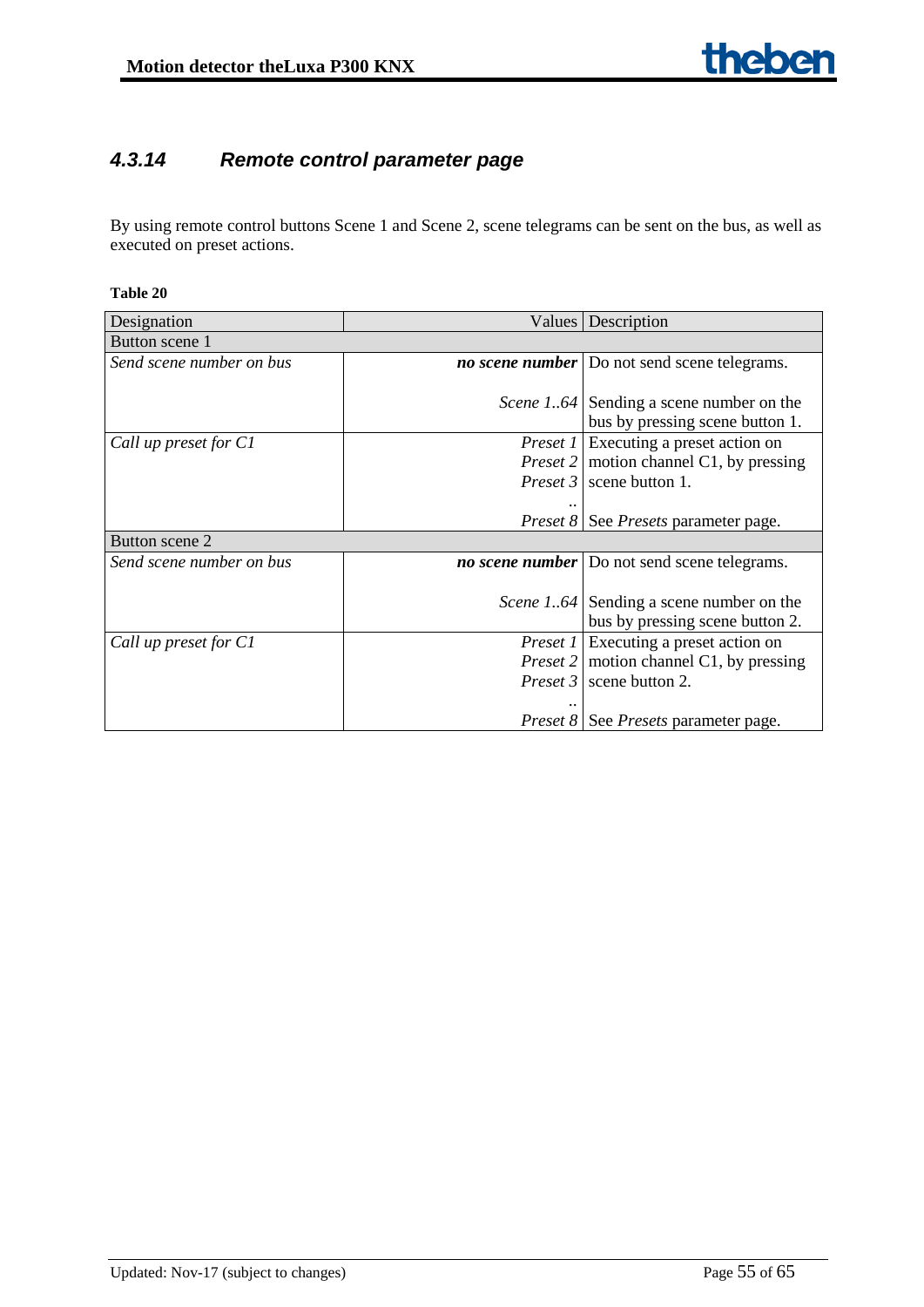# <span id="page-55-0"></span>**5 Typical applications**

These typical applications are designed to aid planning and are not to be considered an exhaustive list. It can be extended and updated as required.

# <span id="page-55-1"></span>*5.1 Simple motion detector as a light switch*

Motion detector theLuxa P300 KNX is installed at a front door of a house and switches a lamp. Since the house stands close to the street, passing vehicles should be ignored. This is achieved by deactivating the motion sensor in the centre via parameter. As light switch, a channel of the MIX2 switch actuator RMG 8 T is used.

# <span id="page-55-2"></span>*5.1.1 Devices:*

- theLuxa P300 KNX (Order no. 1019610 / 1019611)
- RMG 8 T (Order no. 4930200)

# <span id="page-55-3"></span>*5.1.2 Overview*



**Figure 2**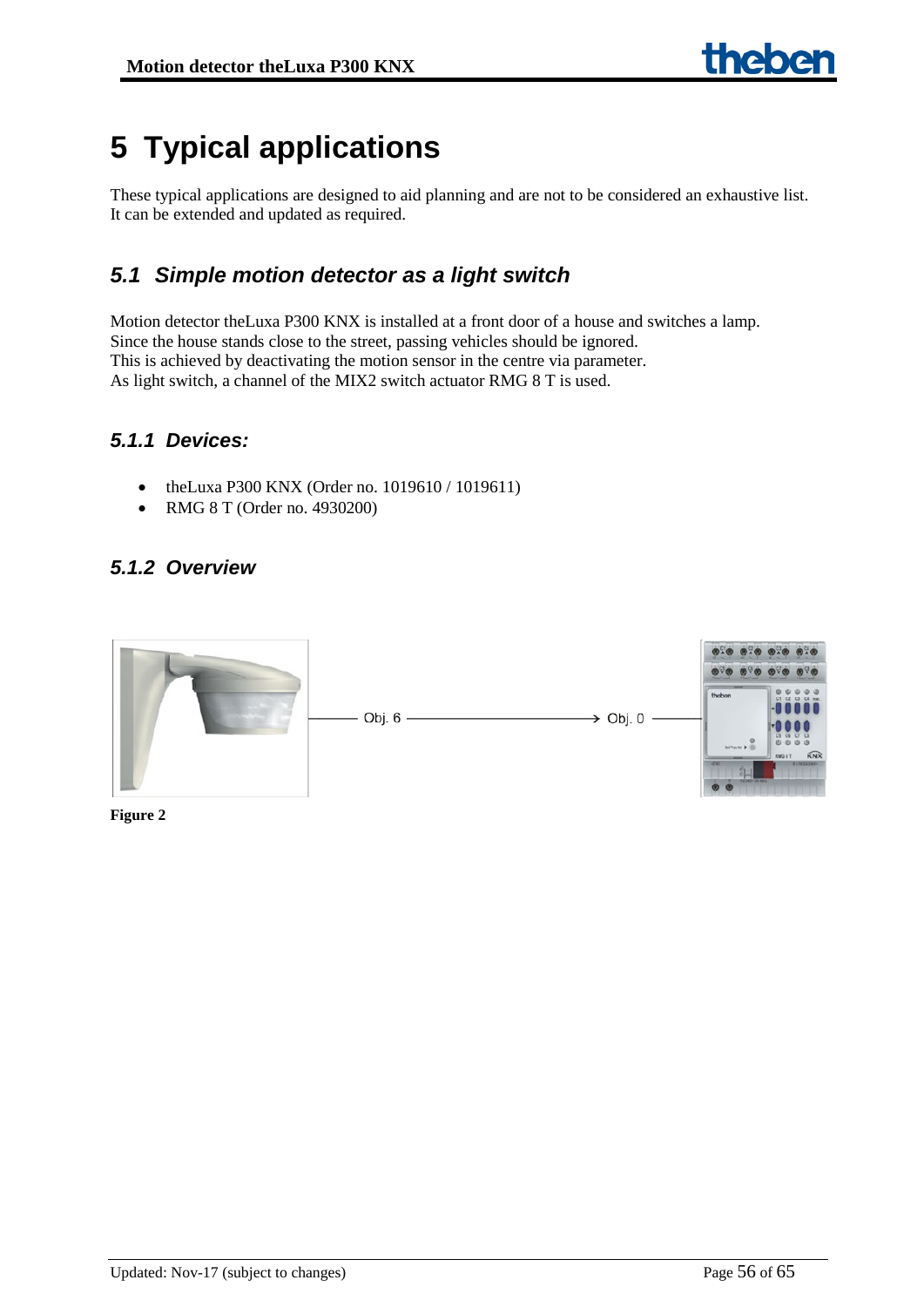# <span id="page-56-0"></span>*5.1.3 Objects and links*

## **Table 21: Motion detector and switch actuator.**

| No. | theLuxa P300 KNX    | No. | RMG 8 T                             | Comment                                                |
|-----|---------------------|-----|-------------------------------------|--------------------------------------------------------|
|     | Object name         |     | Object name                         |                                                        |
|     | C1 Motion switching |     | RMG 8 T channel C1<br>switch object | When motion is detected, channel<br>C1 is switched on. |

# <span id="page-56-1"></span>*5.1.4 Important parameter settings*

Standard or customer-defined parameter settings apply for unlisted parameters.

#### **Table 22:**

| Parameter page           | Parameters                 | Setting          |
|--------------------------|----------------------------|------------------|
| General                  | Type of basic module       | RMG 8 T          |
| Basic module RMG 8 T     | Channel C1 function        | Switch actuator  |
| $RMG$ 8 T channel $Cl$ : | Channel function           | Switching ON/OFF |
| Configuration options    | Activation of function via | Switching object |

# **Table 23: theLuxa P300 KNX**

| Parameter page              | Parameters                 | Setting             |
|-----------------------------|----------------------------|---------------------|
| General                     | Activate motion channel C1 | ves                 |
| Motion channel C1: Function | Used sensors               | $left$ , right      |
|                             | Activate sensor bottom     | yes                 |
|                             | (creep under protection)   |                     |
|                             | Type of lighting           | Switching           |
| <b>Brightness settings</b>  | Brightness threshold value | $10 \, \mathrm{lx}$ |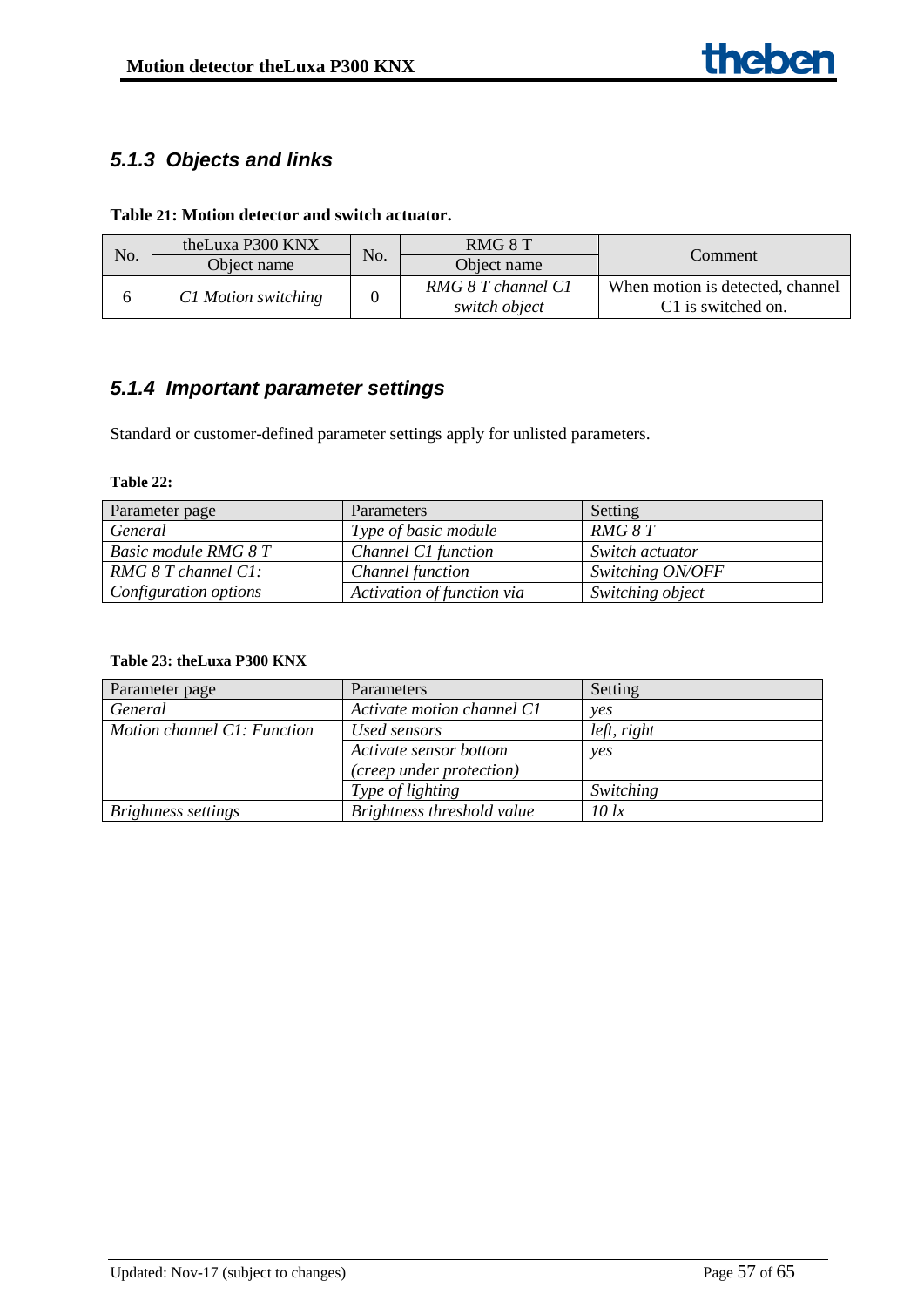# <span id="page-57-0"></span>*5.2 Cark park lighting with time switch program*

The cark park lighting of a company is controlled with a motion detector. However, the lighting should only be switched on on demand, i.e. when it gets too dark outside. For this purpose, the brightness threshold is set to 10 lx

The car park is permanently lit from 4:00 p.m. to 6:00 p.m., as soon as the brightness falls below the threshold. Motion will not be taken into consideration.

From 6:00 p.m. to 7:00 p.m., the lighting will be switched on for 5 minutes, when someone enters the car park.

During the remaining time, the lighting will be switched on for 2 minutes when motion is detected (by taking the brightness into consideration).

These functions are implemented with the alternative time delay and with the integrated time switch.

In order to cover the entire area, several devices will be used.

One device functions as master in parallel switching (M) and sends the switch commands to the switch actuator.

The others function as a slave (S1, S2 etc.), and only report detected motion.

The current time and week day can be received e.g. by a Meteodata 140 S GPS weather station.

# <span id="page-57-1"></span>*5.2.1 Devices:*

- theLuxa P300 KNX (Order no. 1019610 / 1019611)
- RMG 8 T (Order no. 4930200)
- Meteodata 140 S GPS KNX (Order No. 1409208)

# <span id="page-57-2"></span>*5.2.2 Overview*



#### **Figure 3**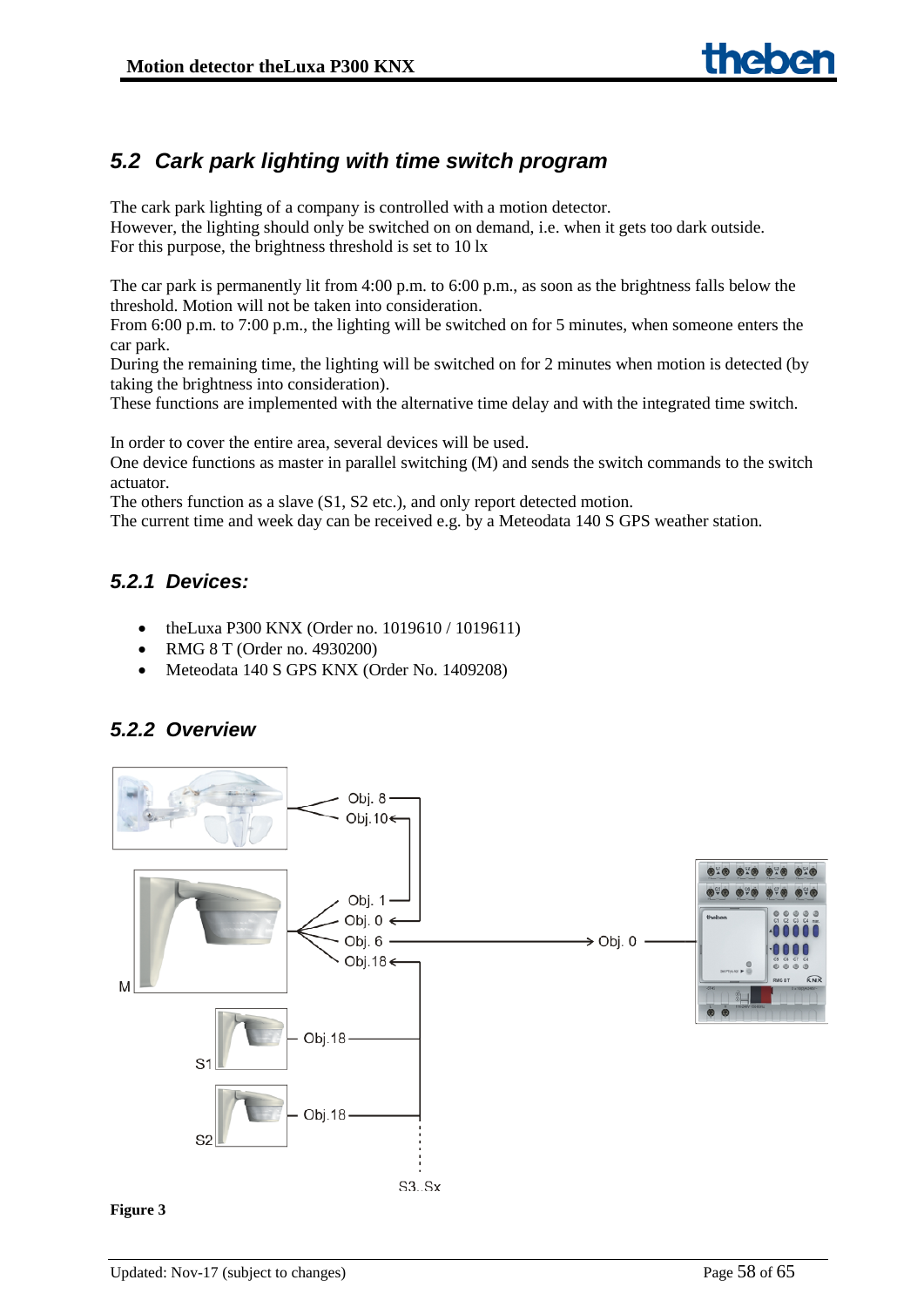# <span id="page-58-0"></span>*5.2.3 Objects and links*

#### **Table 24: Master device and switch actuator.**

| No.          | theLuxa P300 KNX<br>Master device (M) | No. | RMG 8 T                             | Comment                                                                                   |
|--------------|---------------------------------------|-----|-------------------------------------|-------------------------------------------------------------------------------------------|
|              | Object name                           |     | Object name                         |                                                                                           |
| <sub>0</sub> | C1 Motion switching                   |     | RMG 8 T channel C1<br>switch object | When motion is detected by the<br>master or a slave device, channel<br>C1 is switched on. |

### **Table 25: Master and slave devices.**

| No. | theLuxa P300 KNX<br>Slave devices<br>$(S1, S2$ etc.)<br>Object name | No. | theLuxa P300 KNX<br>Master device (M)<br>Object name | Comment                                                                       |
|-----|---------------------------------------------------------------------|-----|------------------------------------------------------|-------------------------------------------------------------------------------|
| 18  | C1 Parallel switching                                               | 18  | C1 Parallel switching                                | The slave devices cyclically<br>report each detected motion to the<br>master. |

# **Table 26: Receiving time and week day.**

| No. | theLuxa P300 KNX<br>Master device (M)<br>Object name | No. | Meteodata 140 S<br><b>GPS KNX</b><br>Object name | Comment                                                              |
|-----|------------------------------------------------------|-----|--------------------------------------------------|----------------------------------------------------------------------|
|     | Send time query                                      |     | Time query                                       | the Luxa sends time requests to<br>Meteodata 140 GPS                 |
| 0   | Receive time                                         |     | Send local time                                  | Meteodata 140 GPS sends time<br>and week day to the Luxa P300<br>KNX |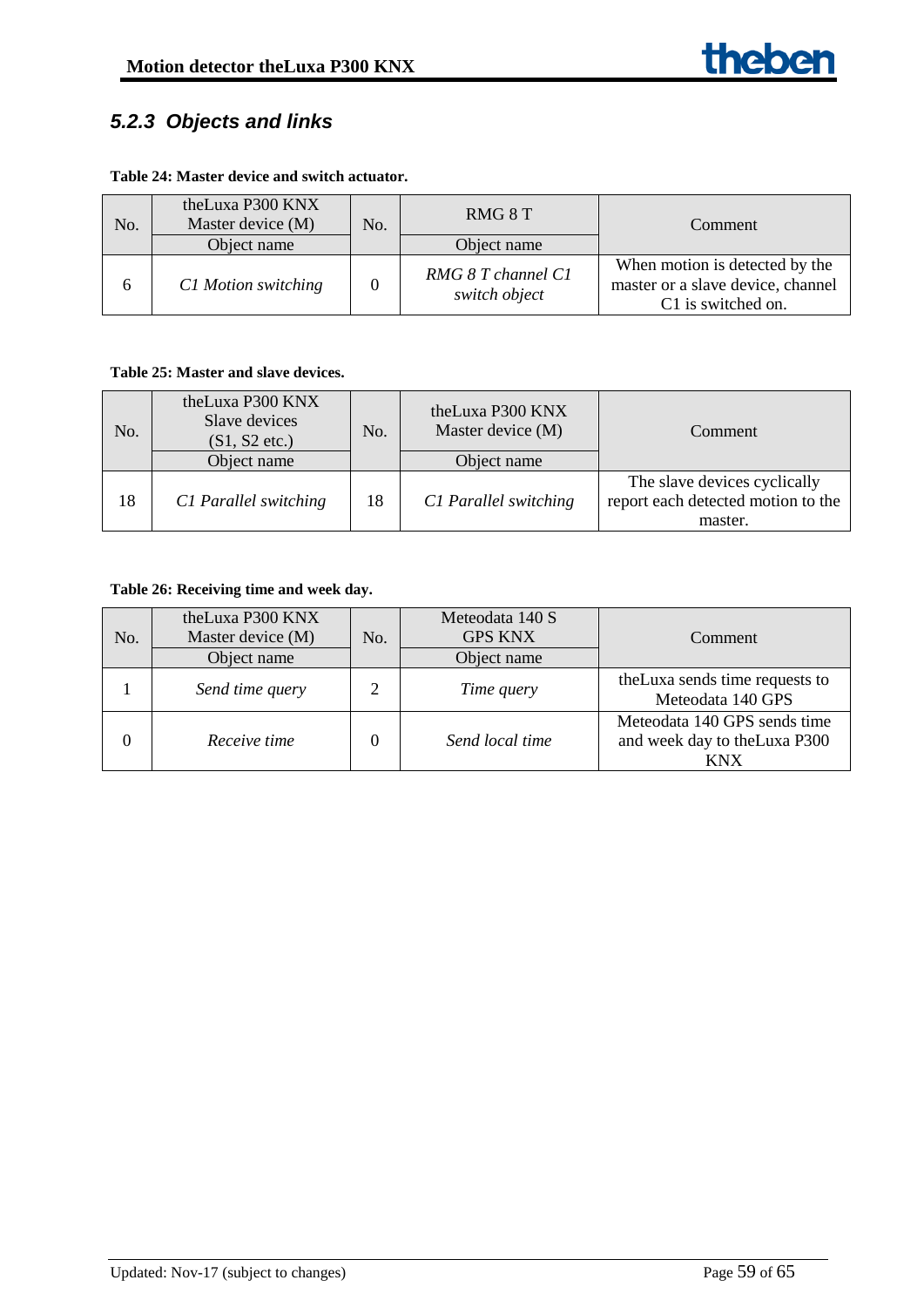# <span id="page-59-0"></span>*5.2.4 Important parameter settings*

Standard or customer-defined parameter settings apply for unlisted parameters.

| Parameter page              | Parameters                  | Setting                      |  |  |  |  |
|-----------------------------|-----------------------------|------------------------------|--|--|--|--|
| General                     | Activate motion channel C1  | ves                          |  |  |  |  |
| Motion channel C1: Function | Operating mode              | Master in parallel switching |  |  |  |  |
|                             | Type of lighting            | Switching                    |  |  |  |  |
| <b>Brightness settings</b>  | Brightness threshold value  | $10 \,$ lx                   |  |  |  |  |
|                             | Execute perm ON             | only when fallen below       |  |  |  |  |
|                             |                             | brightness threshold         |  |  |  |  |
| Time settings               | Time delay                  | 2 min.                       |  |  |  |  |
|                             | Use alternative time delay  | ves                          |  |  |  |  |
|                             | Alternative time delay      | 5 min.                       |  |  |  |  |
|                             | Activate switch programme 1 | ves                          |  |  |  |  |
|                             | Switching time              | 4:00 p.m.                    |  |  |  |  |
|                             | Program active at           | Mon-Fri                      |  |  |  |  |
|                             | Action                      | <b>Preset 1</b>              |  |  |  |  |
|                             | Activate switch programme 2 | yes                          |  |  |  |  |
|                             | Switching time              | 6:00 p.m.                    |  |  |  |  |
|                             | Program active at           | Mon-Fri                      |  |  |  |  |
|                             | Action                      | Preset 2                     |  |  |  |  |
|                             | Activate switch programme 3 | ves                          |  |  |  |  |
|                             | Switching time              | 7:00 p.m.                    |  |  |  |  |
|                             | Program active at           | Mon-Fri                      |  |  |  |  |
|                             | Action                      | Preset 3                     |  |  |  |  |
| Presets (Preset 1)          | <b>Brightness threshold</b> | unchanged                    |  |  |  |  |
|                             | Time delay                  | unchanged                    |  |  |  |  |
|                             | <b>Blocking behaviour</b>   | unchanged                    |  |  |  |  |
|                             | Permanent switching         | Perm ON                      |  |  |  |  |
| Presets (Preset 2)          | <b>Brightness threshold</b> | unchanged                    |  |  |  |  |
|                             | Time delay                  | Alternative time delay       |  |  |  |  |
|                             |                             | (if available)               |  |  |  |  |
|                             | <b>Blocking behaviour</b>   | unchanged                    |  |  |  |  |
|                             | Permanent switching         | Terminate perm ON            |  |  |  |  |
| Presets (Preset 3)          | <b>Brightness threshold</b> | unchanged                    |  |  |  |  |
|                             | Time delay                  | normal time delay            |  |  |  |  |
|                             | <b>Blocking behaviour</b>   | unchanged                    |  |  |  |  |
|                             | Permanent switching         | unchanged                    |  |  |  |  |

#### **Table 27: theLuxa master device**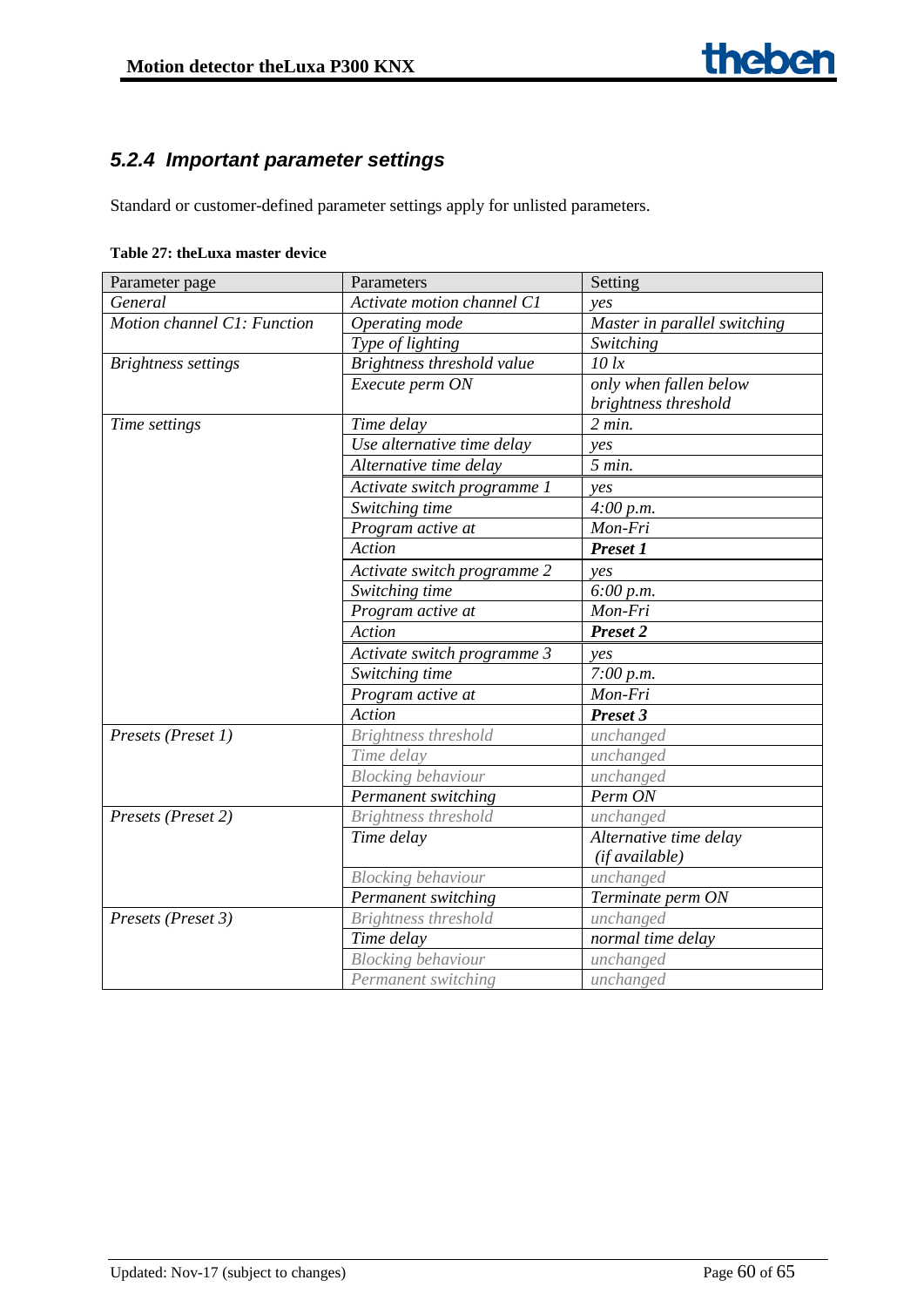#### **Table 28: theLuxa slave devices**

| Parameter page              | <b>Parameters</b>          | Setting |
|-----------------------------|----------------------------|---------|
| General                     | Activate motion channel C1 | ves     |
| Motion channel C1: Function | Operating mode             | Slave   |
|                             | Retrigger time             | l mın.  |

#### **Table 29: Meteodata 140 GPS**

| Parameter page    | Parameters             | Setting         |  |  |
|-------------------|------------------------|-----------------|--|--|
| General           | Device version         | with GPS module |  |  |
| Set date and time | Send time and set date | every hour      |  |  |

#### **Table 30: RMG 8 T**

| Parameter page        | Parameters           | Setting          |
|-----------------------|----------------------|------------------|
| General               | Type of basic module | RMG 8 T          |
| Basic module RMG 8 T  | Channel C1 function  | Switch actuator  |
| RMG 8 T channel C1:   | Channel function     | Switching ON/OFF |
| Configuration options |                      |                  |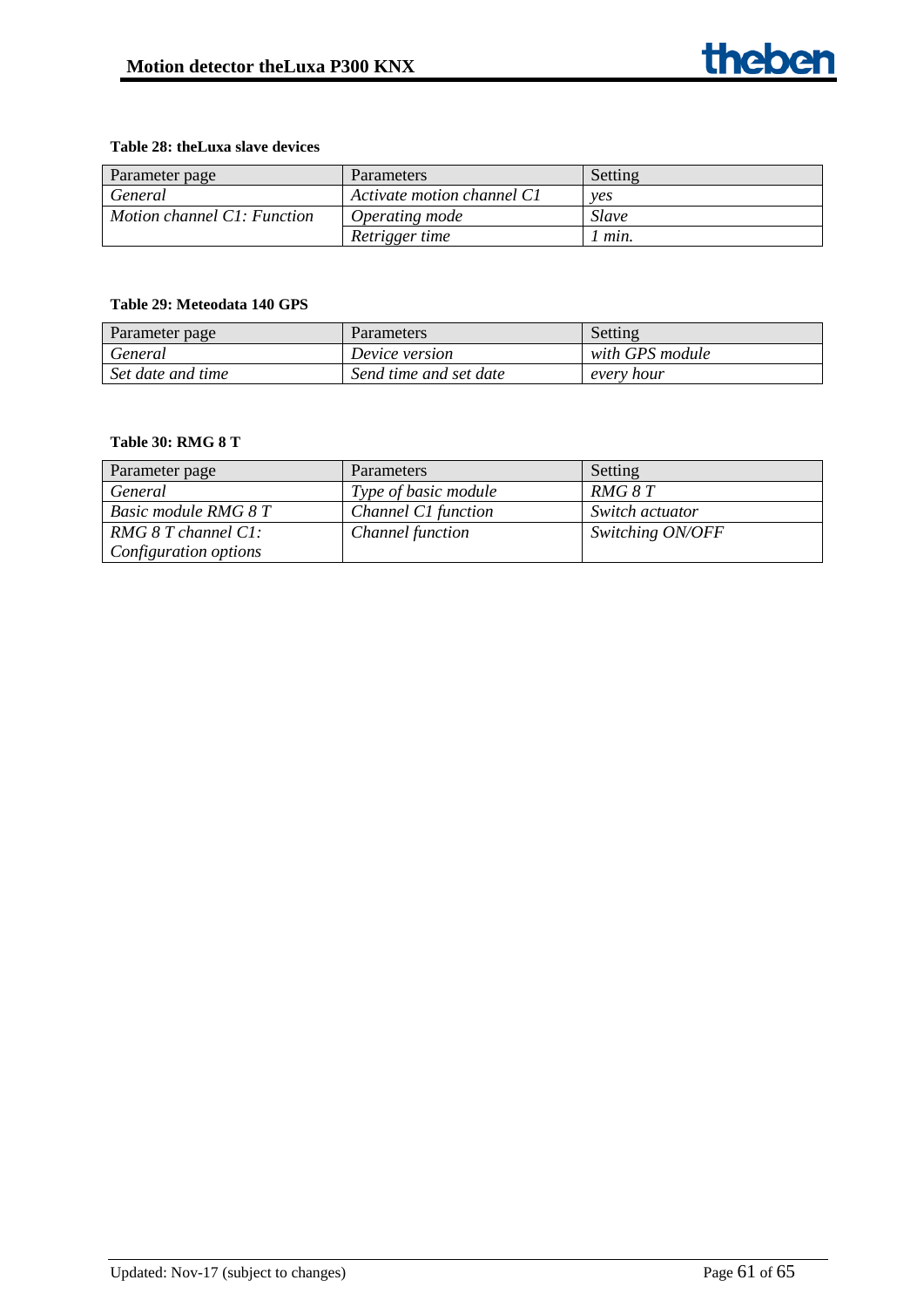# <span id="page-61-0"></span>*5.3 Staircase lighting with standby light*

A staircase should be monitored.

The spatial conditions only allow for a monitoring area without gaps by using many motion detectors. In order to reduce the expenses, only one detector will be used on each floor, and the standby function will be used as the warning prior to switch-off.

After the time delay has elapsed, the light will remain switched on for another 5 minutes at a brightness of 20 % (standby), before it is switched off completely.

With sufficient brightness (daylight), the lighting will remain off.

One device functions as master in parallel switching (M) and sends the switch commands to the dimming actuator.

The others function as a slave (S1, S2 etc.), and only report detected motion.

# <span id="page-61-1"></span>*5.3.1 Devices:*

- theLuxa P300 KNX (Order no. 1019610 / 1019611)
- DMG 2 T (Order no. Nr. 4930270)

# <span id="page-61-2"></span>*5.3.2 Overview*



**Figure 4**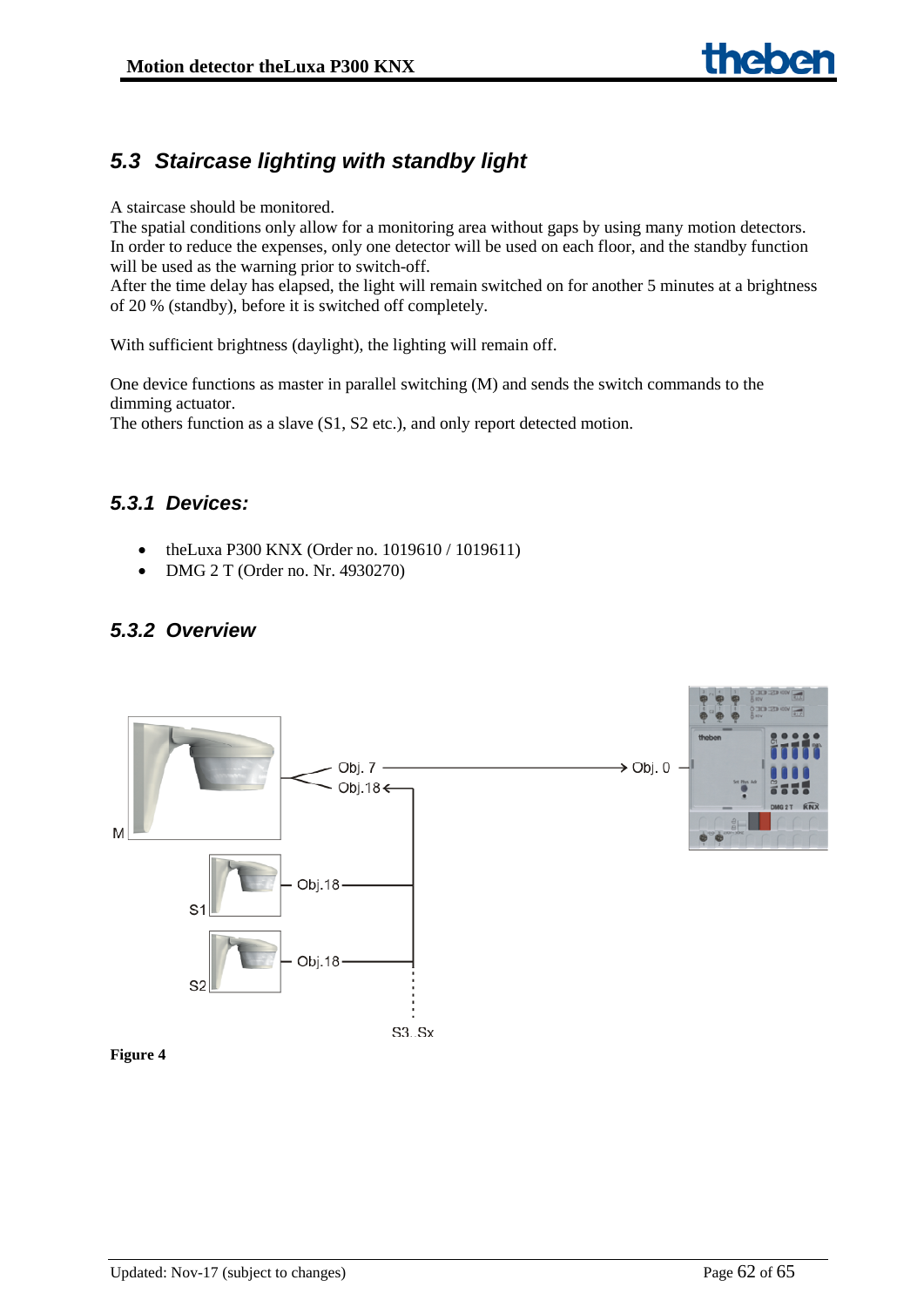# <span id="page-62-0"></span>*5.3.3 Objects and links*

**Table 31**

| No. | theLuxa P300 KNX<br>Master device (M) | No. | DMG 2 T            | Comment                          |
|-----|---------------------------------------|-----|--------------------|----------------------------------|
|     | Object name                           |     | Object name        |                                  |
|     | $C1$ dimming                          |     | DMG 2 T channel C1 | the Luxa sends the dimming value |
|     | dimming value                         |     | dimming value      | to the dimming actuator          |

### **Table 32:**

| No. | theLuxa P300 KNX<br>Slave devices<br>$(S1, S2$ etc.)<br>Object name | No. | theLuxa P300 KNX<br>Master device (M)<br>Object name | Comment                                                                              |
|-----|---------------------------------------------------------------------|-----|------------------------------------------------------|--------------------------------------------------------------------------------------|
| 18  | C1 Parallel switching                                               | 18  | C1 Parallel switching                                | The slave devices cyclically<br>report each detected motion to the<br>master device. |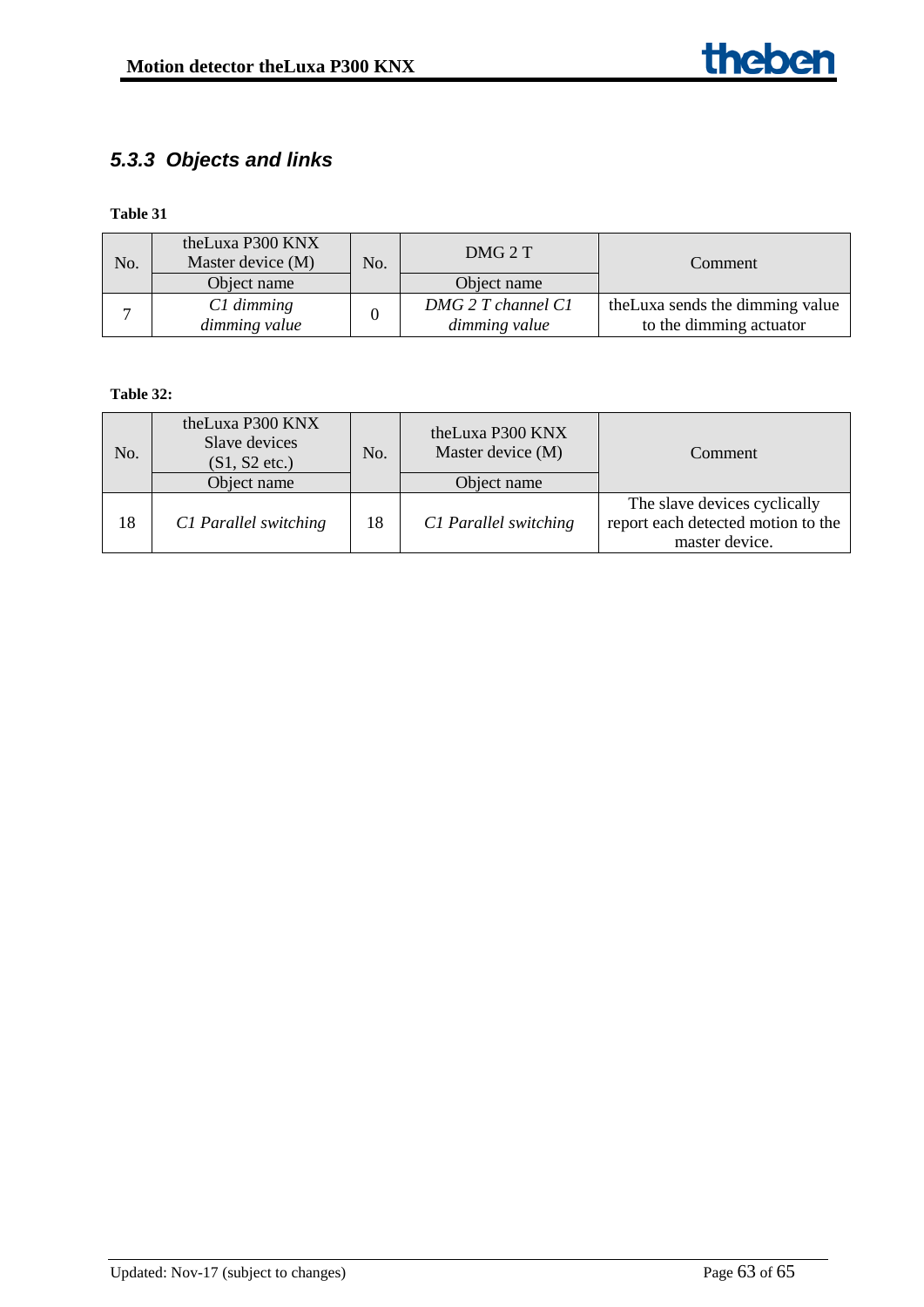# <span id="page-63-0"></span>*5.3.4 Important parameter settings*

Standard or customer-defined parameter settings apply for unlisted parameters.

#### **Table 33: theLuxa master device**

| Parameter page              | Parameters                   | Setting                      |
|-----------------------------|------------------------------|------------------------------|
| General                     | Activate motion channel C1   | <i>ves</i>                   |
| Motion channel C1: Function | Operating mode               | Master in parallel switching |
|                             | Type of lighting             | Dimming                      |
| Brightness settings         | Brightness threshold value   | $50$ lx                      |
| Time settings               | Time delay                   | $5$ min.                     |
| Dimming                     | Dimming value during ON      | $100\%$                      |
|                             | phase                        |                              |
|                             | Dimming value during standby | 20 %                         |
|                             | phase                        |                              |
|                             | Standby time                 | 5 minutes                    |
|                             | Dimming value when OFF       | $0\%$                        |

#### **Table 34: theLuxa slave devices**

| Parameter page              | Parameters                 | Setting      |
|-----------------------------|----------------------------|--------------|
| General                     | Activate motion channel C1 | ves          |
| Motion channel C1: Function | Operating mode             | <i>Slave</i> |
|                             | Retrigger time             | l mın.       |

#### **Table 35: DMG 2 T**

| page<br>arameter ? | arameters                                      | решш                                        |
|--------------------|------------------------------------------------|---------------------------------------------|
| seneral            | $\mathbf \tau$<br>module<br>basic<br>vpe<br>Ωt | $\sim$ $\pi$<br>$\mathcal{M}^{\mathcal{L}}$ |